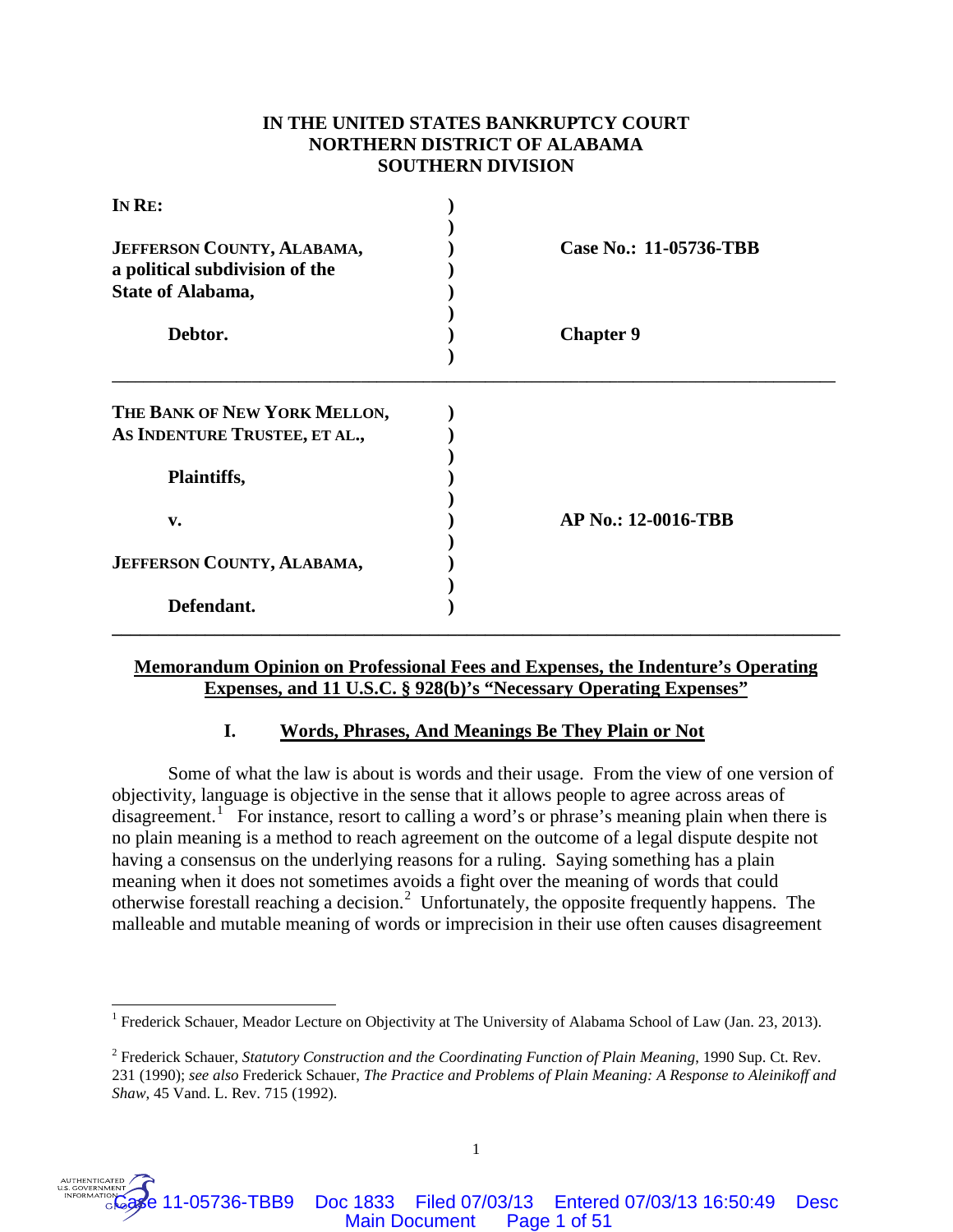for which invocation of the plain meaning principle does not facilitate achieving an agreed-upon outcome.<sup>[3](#page-1-0)</sup>

The problem presented to this Court is similar to the latter sort. It is a dispute arising from the ability of parties to utilize the elasticity in the meaning of words and how they are used along with their placement in an agreement to support differing views of what was agreed to more than a decade ago.

More specifically, it arises from the language of the Trust Indenture between Jefferson County, Alabama ("the County") and AmSouth Bank of Alabama as trustee dated as of February 1, 1997 ("the Indenture"), the relevant portions of which for this opinion have been incorporated into eleven supplemental indentures (collectively, the Indenture and the eleven supplemental indentures are referred to as the "Indentures").<sup>[4](#page-1-1)</sup> The Bank of New York Mellon (hereinafter

Although the discussion in this footnote and the related text of this Opinion may appear to be an aside unrelated to this Court's ruling on this matter, it is not. As is presented later in Part V, and in particular Part V(D), of this opinion, the very process of extending a ruling made in one fact context to other factual variations is what some have done with this Court's earlier ruling in this adversary proceeding, which is an unintended consequence of the law's verbally based analysis and this judge's apparent lack of clarity on the scope of application of the earlier opinion in this adversary proceeding.

<span id="page-1-1"></span><sup>4</sup> The eleven supplemental indentures are the First Supplemental Indenture between Jefferson County, Alabama and AmSouth Bank of Alabama dated as of March 1, 1997; Second Supplemental Indenture between Jefferson County, Alabama and The Bank of New York dated as of March 1, 1999; Third Supplemental Indenture between Jefferson County, Alabama and The Bank of New York dated as of March 1, 2001; Fourth Supplemental Indenture between Jefferson County, Alabama and The Bank of New York dated as of February 1, 2002; Fifth Supplemental Indenture between Jefferson County, Alabama and The Bank of New York dated as of September 1, 2002; Sixth Supplemental Indenture between Jefferson County, Alabama and The Bank of New York dated as of October 1, 2002; Seventh Supplemental Indenture between Jefferson County, Alabama and The Bank of New York dated as of November 1, 2002; Eighth Supplemental Indenture between Jefferson County, Alabama and The Bank of New York dated as of

<span id="page-1-0"></span><sup>&</sup>lt;sup>3</sup> One need only know in a common law context how legal precedent evolves and how lawyers are trained to evade it in order to appreciate the breadth of indeterminateness often caused by words. For instance, *stare decisis* is a principle used to apply a law developed and utilized in one factual framework to all supposedly similar contexts involving numerous, potentially infinite, variations of facts. That is unless one is able to distinguish a law's application from the initial holding. Visually, this process may be seen as taking one grain of sand in a jar representing the initial bundle of facts to which a legal principle is applied, a subset, and extending it to all other grains of sand in the jar, the global set, without consideration of the variety of differences between the bundle of facts exemplified by the other grains of sand. As later comparisons are made of other grains to the first one, some are taken out of the jar as being sufficiently dissimilar to allow alteration of a legal principle or to modify its application to the facts. This is the process of distinguishing precedent.

In its essence, what our jurisprudence allows is application of a law as used in one factual milieu to set the law's application for a variety of permutations that will entail an incorrect implementation for many fact variations until one obtains a determination that the law or its application should be modified in some fashion to better fit a sufficiently variant fact pattern. The reverse also occurs from this process. The distinguishing process permits one to urge sufficient dissimilarity to avoid the application of a law when there is no difference to the degree that would warrant altering it or its application. This is a problem inherent in all verbal analysis.

Essentially this precedent making process is both complementary and contrary to Schauer's concept of objectivity. To the extent that it allows agreement or resolution of a matter even if the application of the law is viewed by many, if not most, as technically incorrect in a given instance, it is complementary. Conversely and to the extent that it allows one to apply words differently in what are sufficiently similar contexts, it engenders disagreement. This indeterminateness of words and their broad brush application via precedent may be some of why guidance from the Supreme Court of the United States has lessened over the last decade or so. *See* Frederick Schauer, *Abandoning the Guidance Function: Morse v. Frederick*, 2007 Sup. Ct. Rev. 205 (2007).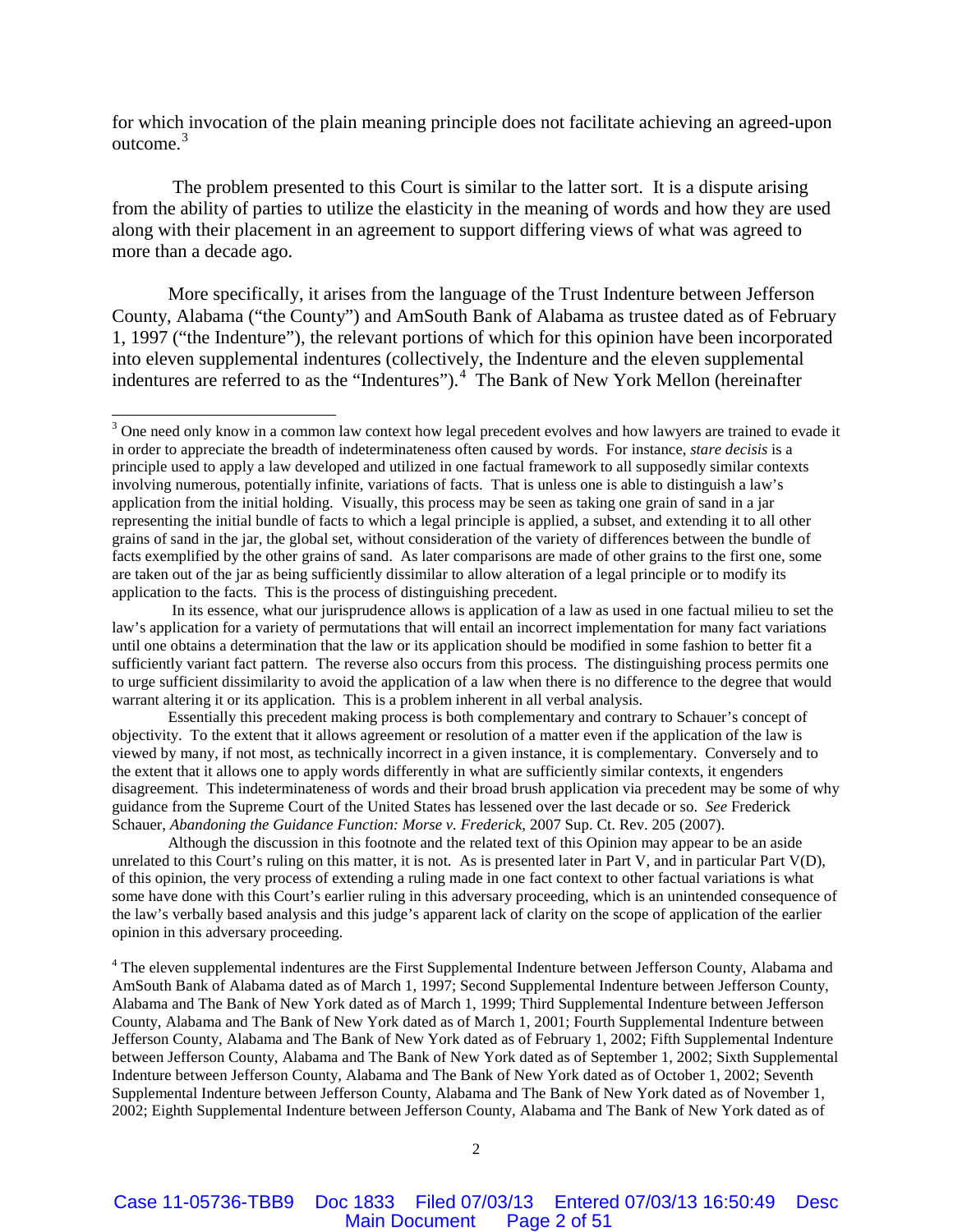sometimes referred to as "the Trustee") has been substituted for AmSouth Bank of Alabama as the trustee under the Indenture. The dispute this Court addresses is the extent to which professional fees actually incurred by the County during its municipal bankruptcy are payable out of revenues generated from the County's sewer system ("Sewer System"). A little background of earlier decisions of this Court involving the Indenture and 11 U.S.C. §§ 901, 902, 922, & 928 helps one understand the genesis of the disputes that remain in this adversary proceeding while setting forth definitions, other sections of the Indenture, and prior rulings that need to be taken into account as part of resolution of the issues addressed in this opinion.

## **II. The Antecedents A/K/A Case History and Definitions**

In prior proceedings, this Court has had to resolve disputes over (i) what revenues of the Sewer System are subject to a lien securing the County's repayment of warrants issued by it, (ii) one or more of the terms defined in the Indenture, and (iii) how the Sewer System's revenues are to be applied under the Indenture to obligations incurred by the County as part of the issuance of warrants financing the rehabilitation, upgrading, and expansion of the Sewer System. The current outstanding balance of the warrants is approximately \$3.2 billion.

The first opinion was in the context of various challenges made by the Trustee, an Alabama Court's receiver ("Receiver") for the Sewer System, the insurers of some of the County's payment obligations owed to warrant holders under the Indentures, certain liquidity banks, and others against the County that were filed within hours of the commencement of the County's chapter 9 bankruptcy. Although there were numerous challenges by these parties, they may be grouped into several categories: those relating to (1) the status of the Receiver *vis-a-vis* the Sewer System after the County's bankruptcy filing, (2) whether and the extent to which the Sewer System constitutes property of the County as a municipal debtor, (3) modification of the automatic stays of 11 U.S.C. §§ 362(a), 922(a) along with their asserted inapplicability to the Sewer System and certain of its revenues, (4) statutory and case-based abstention regarding the Sewer System properties and the Receiver's status, and (5) the scope of the exception to the applicability of the § 362(a) and § 922(a) stays under 11 U.S.C. § 922(d)'s language specifying the continued, post-petition "application of pledged special revenues . . . to the payment of indebtedness secured by such revenues." *See In re Jefferson Cnty., Ala.*, 474 B.R. 228, 235 (Bankr. N.D. Ala. 2012) ("the First Opinion").

As it impacts this discussion, one holding in the First Opinion is that "pledged special revenues" referenced in 11 U.S.C. § 922(d) encompass all revenues of the Sewer System that remain following payment of its operating expenses, as this term is defined in the Indenture, the Net Revenues Available for Debt Service ("Net Revenues"), that were in the possession of the Trustee, the Receiver, or the County as of the filing of the County's chapter 9 case and all Net Revenues of the Sewer System received after the filing of the County's case, not just those in the possession of the Trustee as of the petition date. *In re Jefferson Cnty.*, *Ala.,* 474 B.R. at 271.

 $\overline{a}$ 

January 1, 2003; Ninth Supplemental Indenture between Jefferson County, Alabama and The Bank of New York dated as of April 1, 2003; Tenth Supplemental Indenture between Jefferson County, Alabama and The Bank of New York dated as of August 3, 2003; and Eleventh Supplemental Indenture between Jefferson County, Alabama and The Bank of New York dated as of May 1, 2004.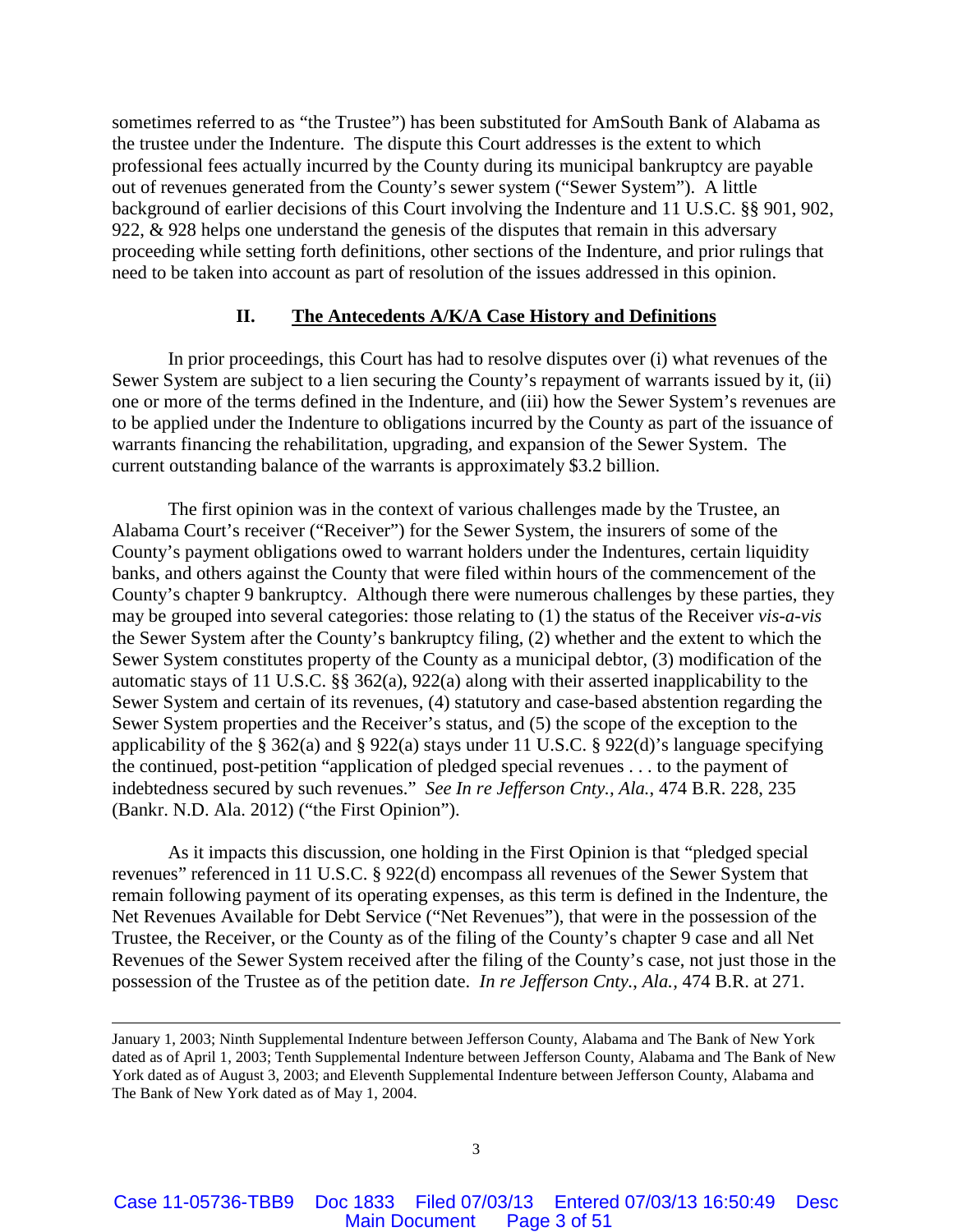Due to the lack of sufficient evidence regarding the Sewer System's revenues and expenses, this Court declined to rule on the amount of the Net Revenues--the amount of monies flowing initially to satisfy debt service following payment of Sewer System operating expenses--and suggested that the parties attempt to agree on the dollar amount of System Revenues payable to the Trustee on behalf of the warrant holders and others. Such an agreement was not forthcoming.

Failing to agree on the amount of Net Revenues payable to the Trustee under the Indenture for the benefit of the warrant holders and others precipitated another piece of litigation and another opinion by this Court. *See The Bank of New York Mellon, et al. v. Jefferson Cnty., Ala. (In re Jefferson Cnty., Ala.)*, 482 B.R. 404 (Bankr. N.D. Ala. 2012) ("the Second Opinion"). The subject matter of the Second Opinion was whether under the Indenture estimated reserves for depreciation, amortization, future expenditures (in particular estimated legal and professional fees and costs relating to the County's chapter 9 case), and anticipated capital expenditures (collectively, "the Reserves") are within the Indenture's definition of Operating Expenses ("Operating Expenses") or could otherwise constitute an Indenture-permitted reduction in System Revenues to arrive at the amount of monies that are to be paid to warrant holders (hereinafter "Parity Security Holders") and for certain other purposes (hereinafter the warrant payments and those for certain other purposes are sometimes referred to as payments for/to the Parity Security Holders).

Additionally, the Second Opinion addressed whether the provisions of 11 U.S.C. § 928(b) allow subordination of the Indenture-granted lien on the Net Revenues to the Reserves should they not be part of Operating Expenses. Effectively, a determination that the Reserves are either within Operating Expenses under the Indenture or constitute "necessary operating expenses" under § 928(b) either (i) places into Operating Expenses monies that under the Indenture would otherwise be Net Revenues payable to Parity Security Holders and then to other purposes, or (ii) subordinates the lien on Net Revenues to allow some of what are Net Revenues to be used for the Reserves. Such a placement or subordination would result in a reduction in the monies otherwise available from Net Revenues and give the County more funds to use for Sewer System purposes. This is why the issue was and remains important to all of the parties involved in this case.

This Court held in the Second Opinion that the structure of the Indenture creates a flow of certain revenues received by the Sewer System, those defined as System Revenues under Indenture § 1.1. System Revenues are defined as

. . .the revenues derived from the Sewer Tax and all revenues, receipts, income and other moneys hereafter received by or on behalf of the County from whatever source derived from operation of the [Sewer] System, including, without limitation, the fees, deposits and charges paid by users of the [Sewer] System and interest earnings on the Indenture Funds (other than the Rate Stabilization Fund) and any other funds held by the County or its agents that are attributable to or traceable from moneys derived from the operation of the [Sewer] System, but excluding, however, any federal or state grants to the County in respect of the [Sewer] System and any income derived from such grants.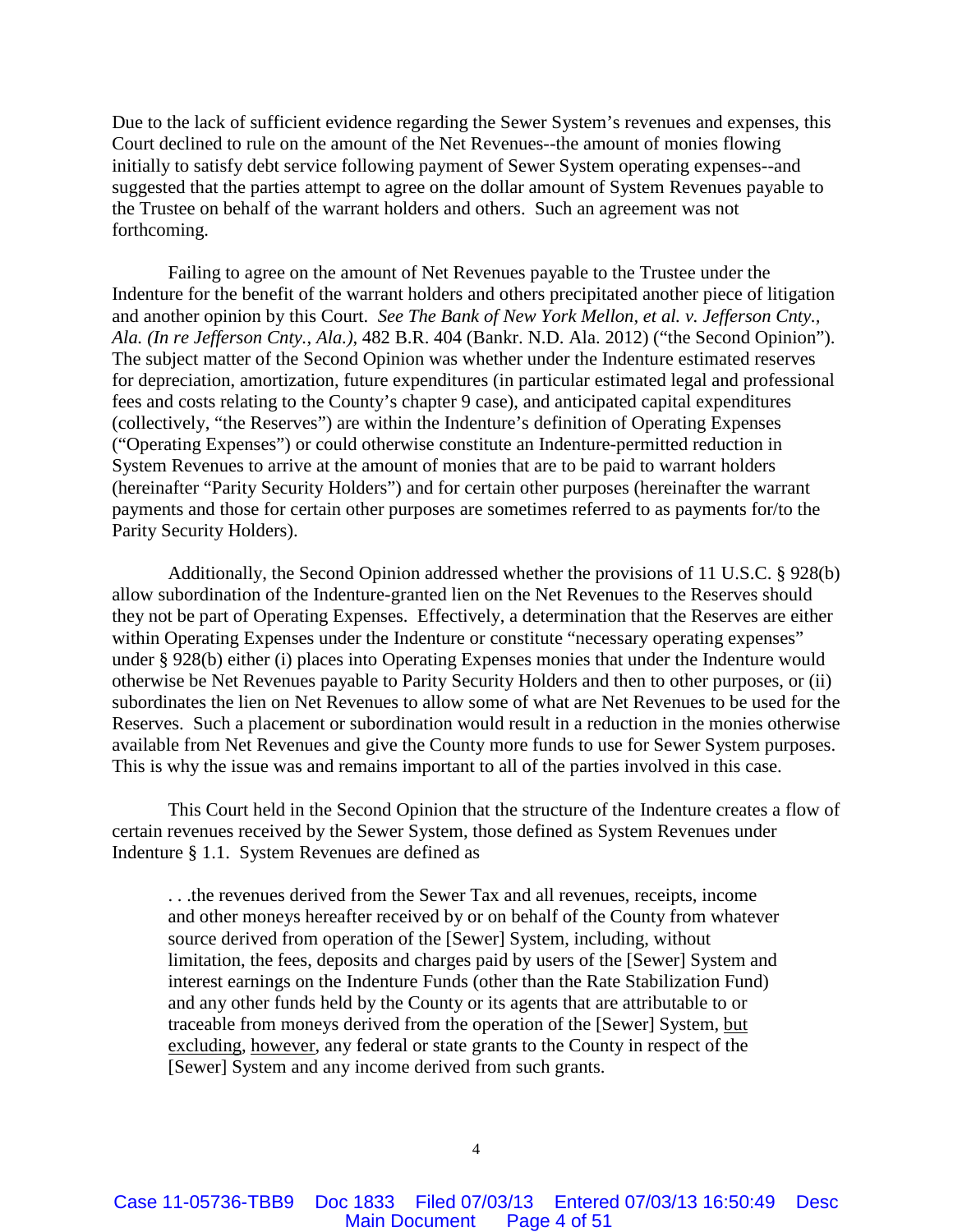Indenture § 1.1 (emphasis in original).

The System Revenues are permitted to be utilized during a specified period for payment of those items that are defined as Operating Expenses under Indenture §1.1. Indenture § 11.1. As with the determination of System Revenues during a given period, the amount of Operating Expenses is period-by-period. Generally, they are those for a given month. *Id.* Coupled with this is that Operating Expenses is defined in one subsection of the Indenture to exclude, among other items, depreciation, amortization, plus certain items which under generally accepted accounting principles are (i) chargeable to a fixed capital account or (ii) characterized as extraordinary items. *See* Indenture § 1.1.

Excluding certain tax revenues, what is left of the System Revenues for a given period following payment of Operating Expenses is subjected to a lien granted under § 2.1 of the Indenture. Section 2.1 contains the County's grant, bargain, sale, conveyance, assignment, transfer, and pledge to and with the Trustee of, among other things:

The System Revenues (other than revenues, derived from the Sewer Tax and any other tax revenues that constitute System Revenues) that remain after the payment of Operating Expenses, subject, however, to the right of the County to receive and use any or all of such revenues that are deemed "surplus revenues" under Section 11.6 hereof after all prior and current obligations of the County hereunder have been satisfied from the System Revenues;

# Indenture  $\S 2.1(I).$ <sup>[5](#page-4-0)</sup>

Those System Revenues that are impressed with a lien under Indenture § 2.1(I)'s terms are also Pledged Revenues as defined in § 1.1 of the Indenture. Pledged Revenues are "those of the System Revenues that are pledged, pursuant to Section 2.1 hereof, to secure the payment of the Parity Securities."<sup>[6](#page-4-1)</sup> Indenture  $\S 1.1$ . Similarly, the revenues remaining from the System Revenues for a given period following payment of Operating Expenses for that period are part of what is Net Revenues as defined in Indenture § 1.1. The only difference for a given period between Net Revenues and System Revenues left following payment of Operating Expenses is interest earned, if not otherwise included in System Revenues, during the given period on monies held in some of what are defined as Indenture Funds. The amount of such interest earned during a period is added to what is Net Revenues. Essentially and when there is such earned interest, it increases the amount of monies that are part of both System Revenues and Net Revenues above what would otherwise be the amount available for payment of principal and interest on the Parity Securities and, possibly, for other uses.<sup>[7](#page-4-2)</sup>

<span id="page-4-0"></span><sup>&</sup>lt;sup>5</sup> There are two other subparts of Indenture § 2.1 whereby additional lien grants are made to secure repayment of the County's obligations under the Indentures. Indenture § 2.1(II)-(III). For purposes of this portion of the discussion, these sub-portions need not be set forth.

<span id="page-4-1"></span><sup>6</sup> Under the Indenture "Parity Securities" means "Series 1997 Warrants, the Series 1997-C Warrants and any Additional Parity Securities at the time outstanding." Indenture § 1.1.

<span id="page-4-2"></span> $<sup>7</sup>$  No evidence has been presented that earned interest of this sort has been included as part of either System</sup> Revenues, Net Revenues, or Pledged Revenues while the County's chapter 9 case has been pending.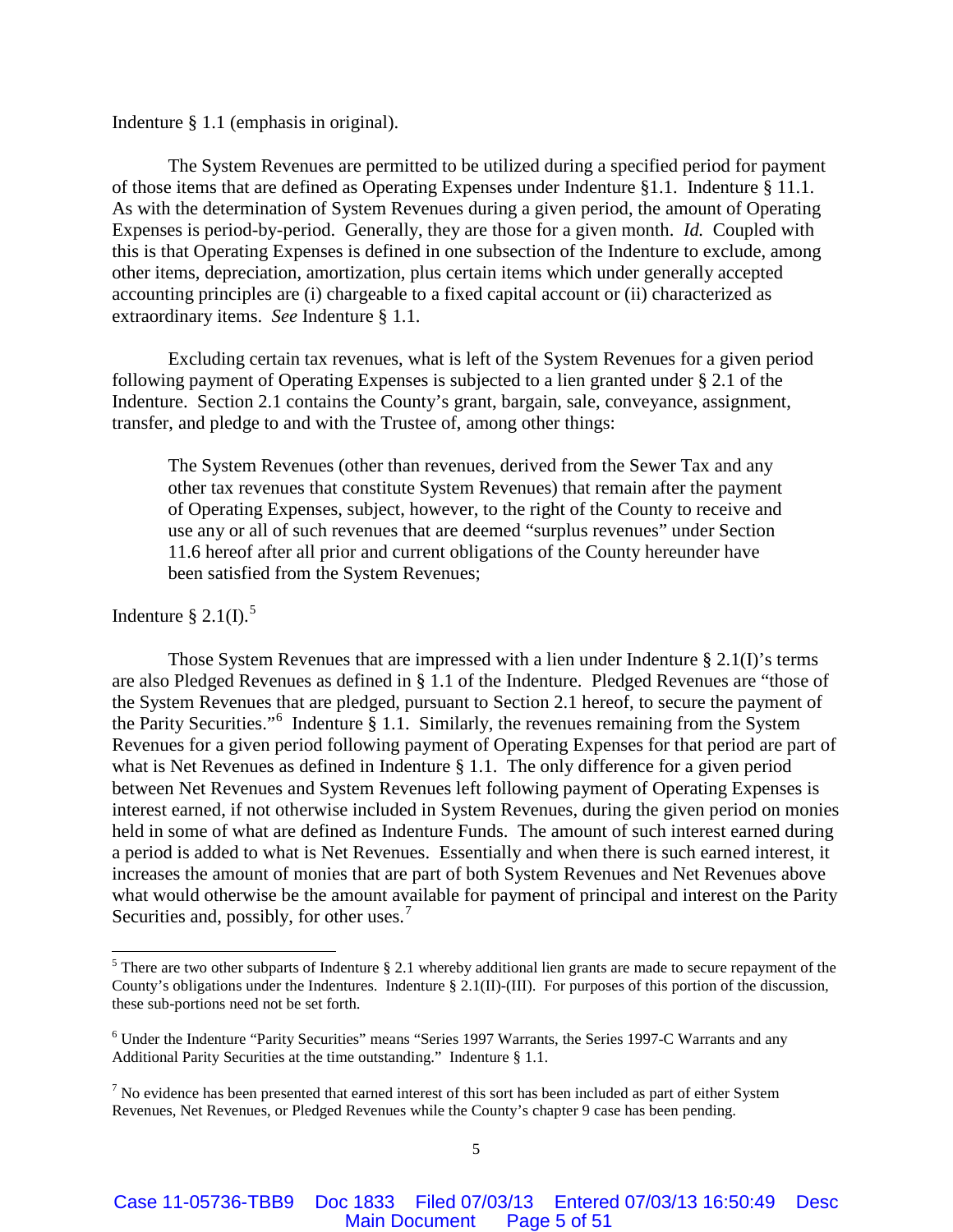As part of the rulings in the First Opinion and the Second Opinion, this Court held that the Pledged Revenues are "pledged special revenues" as that term is used in 11 U.S.C. § 922(d). This determination has the effect of excluding their Indenture-called for application from the automatic stays of 11 U.S.C. §§ 362(a), 922(a). They are also "special revenues" as defined in 11 U.S.C. § 902(2) and as that term is used in 11 U.S.C. § 928(a) & (b). *In re Jefferson Cnty., Ala.*, 474 B.R. at 263, 274; *In re Jefferson Cnty., Ala*., 482 B.R. at 428-429. [8](#page-5-0)

Conceptually, simplistically, and without restating the exclusions set forth above and the full analysis in the Second Opinion, the contracted for flow of revenues is as follows. System Revenues taken in during a specific accounting period are utilized to pay the Operating Expenses for this period. What is left after reduction by the Operating Expenses is available for debt service and other purposes identified in the Indenture. At the end of each accounting period, that which is designed to occur is the flushing of all System Revenues out of the account into which they are required to be deposited, the Jefferson County Sewer System Revenue Account ("the Revenue Account").

Understanding how the revenues of the Sewer System are to flow from the Revenue Account is critical to knowing that this flow of revenues is designed to first provide for payment of what the parties to the Indenture determined were needed for the (1) "reasonable and necessary expenses of efficiently and economically administering and operating the [Sewer] System," (2) "expenses of maintaining the [Sewer] System in good repair and in good operating condition," and (3) "fees and charges of the Trustee," the Operating Expenses, and then to other purposes under a prioritized payment scheme. It is the provisions of the Indenture detailing the flow of monies under this prioritization that most clearly reveal why the Reserves are not contemplated or allowed under the Indenture's terms. As will become evident, the flow of monies is a pivotal factor in resolving which professional fees and related expenses incurred by the County during its chapter 9 case are within and outside Operating Expenses.

As set forth in the Second Opinion, the distributive scheme is detailed in Article XI of the Indenture:

. . . A special account called the Jefferson County Sewer System Revenue Account (hereinafter the Revenue Account) has been established to receive all System Revenues and all amounts received by the County pursuant to certain swap agreements. On or before the last business day of each calendar month, the County is required to apply monies in the Revenue Account first to payment of all Operating Expenses "*that are then due and that were incurred during the thencurrent or in any then-preceding calendar month*." Indenture § 11.1.

Of the monies in the Revenue Account, those that were received from the Sewer Tax are to be used first to pay the Operating Expenses. Following exhaustion of the Sewer Tax revenues, any remaining incurred and then due Operating

<span id="page-5-0"></span> <sup>8</sup> Some of this Court's rulings set forth in the First Opinion and the Second Opinion are, via 28 U.S.C.§ 158(d), currently on direct appeal to the United States Court of Appeals for the Eleventh Circuit.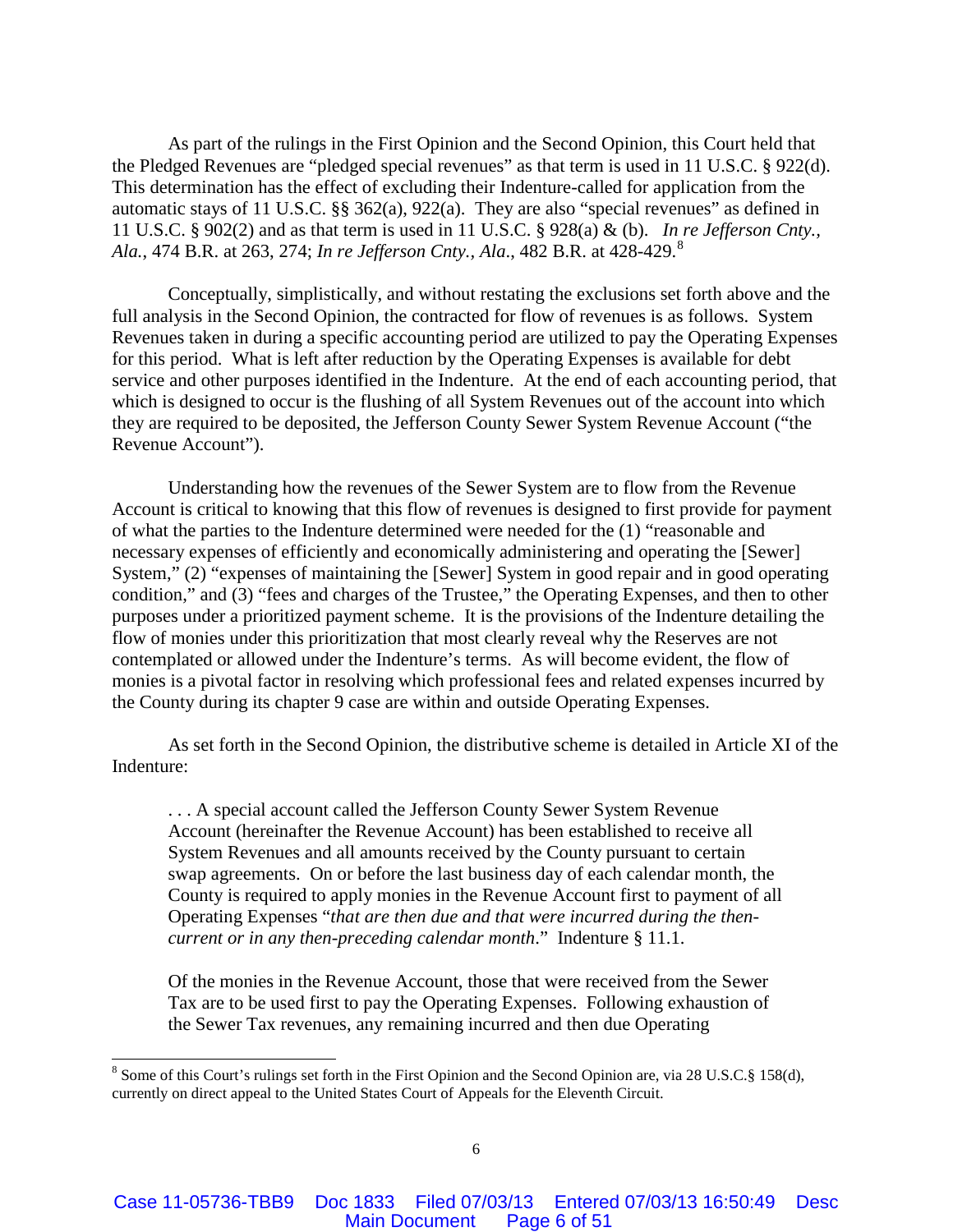Expenses from the current or any preceding month are to be paid from the residual funds in the Revenue Account. When the due, incurred, and unpaid Operating Expenses from the current and preceding months have been fully paid, any remaining monies in this account are to be paid in a specific priority.

*In re Jefferson Cnty., Ala.,* 482 B.R. at 417 (emphasis added). It is the "then due and that were incurred during the then-current or in any then-preceding calendar month" and similar wording in Article XI of the Indenture that are part of what prevents reserving monies from System Revenues for expenditures not yet due or not yet incurred, i.e. the Reserves.

 Following the provision for payment of the Operating Expenses, the specified priority is that the monies in the Revenue Account are to be paid next into the Debt Service Fund when and to the extent set forth in section 11.2 of the Indenture and then into the Debt Service Reserve Fund, sometimes also called the Reserve Fund, at the times and amounts specified in section 11.3 of the Indenture. To the extent that monies remain in the Revenue Account after payment of the Operating Expenses, the amount required for the Debt Service Fund and that for the Debt Service Reserve Fund, they are to be paid in descending priority to four other funds. Indenture §§ 11.4- 11.7. If insufficient funds are in the Revenue Account to pay all that is required for a superiorin-priority fund such as the Debt Service Fund, then no monies are paid into the inferior-inpriority fund or funds such as the Debt Service Reserve Fund. Indenture § 11.1.

Due to this mandated flow of monies out of the Revenue Account, one knows the agreedupon structure is to first pay only the Operating Expenses with all residual monies in the Revenue Account immediately flowing into the Debt Service Account for principal and interest on obligations governed by and within the scope of the Indenture's terms and then, to the extent monies still remain, to other of the Indenture Funds. From a cash flow analysis, it places provision for payment of Operating Expenses first and then debt service second with all other purposes lower in priority. By agreeing to the "incurred and then due" restriction for what is included in Operating Expenses along with the Indenture's structured flow of revenues, the parties to the Indenture knowingly constructed a waterfall of revenues in a fashion that precludes reserves for the types of items the County argued it was entitled to withhold ahead of payment of debt service: those not incurred or not yet due. This agreement is further established by the exclusion set forth in the Indenture's definition of Operating Expenses for depreciation, amortization, items chargeable to a fixed capital account, and extraordinary items. In its essence, this cash flow and Operating Expense formulation is designed to reduce the Revenue Account balance to zero during each relevant period. *In re Jefferson Cnty., Ala*., 482 B.R. at 421-422.

Looked at differently, the structure of the flow of revenues under the Indenture is designed to pay those ordinary and typical expenses of the Sewer System necessary to keep its day-to-day operations ongoing while making certain that the maximum amount of monies following payment of the allowed operating expenses flows first to the payment of principal and interest on the warrants. In other words, it is constructed to keep the Sewer System operating while maximizing the flow of monies to the Parity Security Holders along with ensuring that (1) items for which no monies are required to be expended in a current period do not reduce the Net Revenues, (2) items for which expenditures should be spread over multiple time periods, not wholly in the current one, do not lower the Net Revenues by the full amount of the current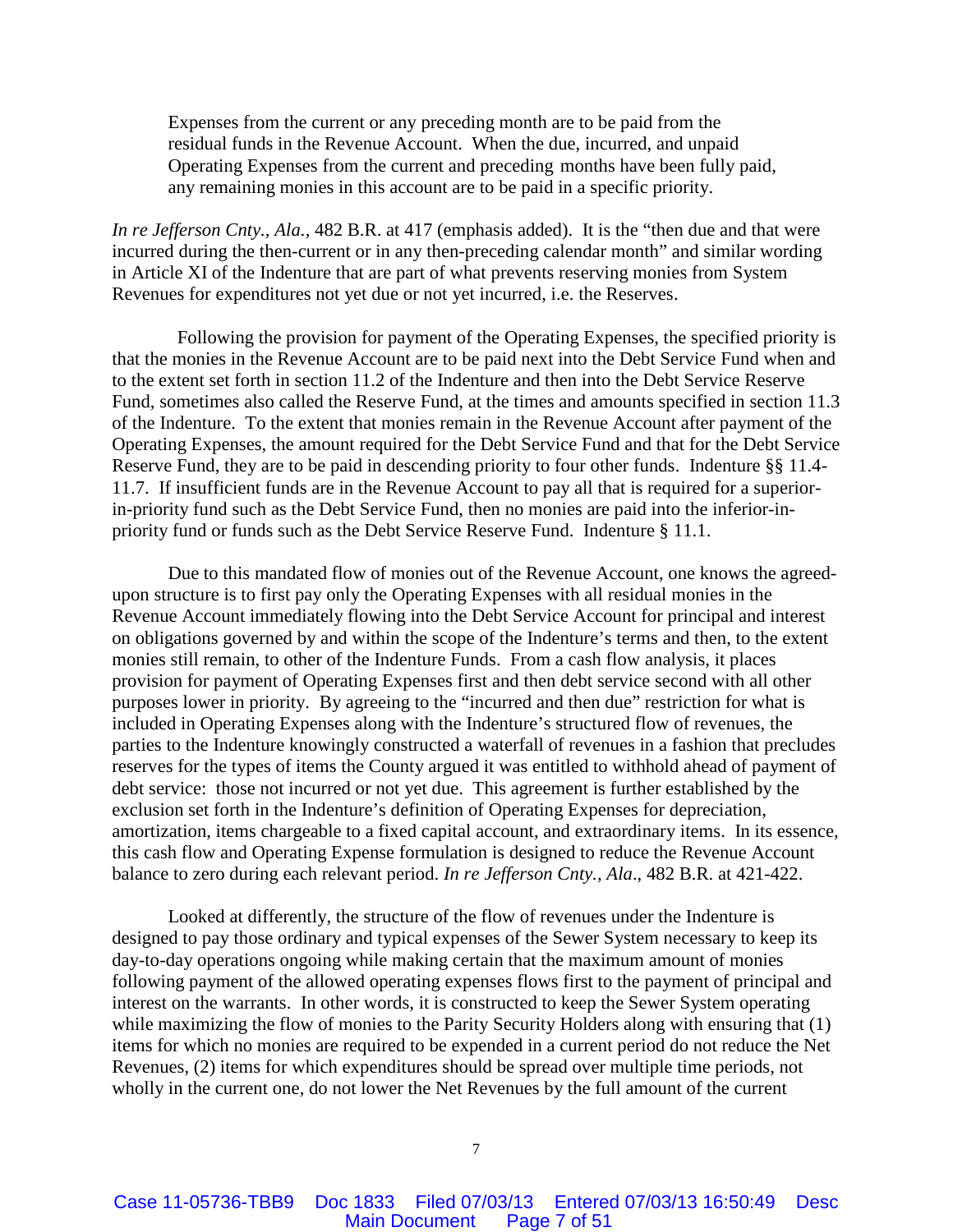expenditure, and (3) certain atypical and/or out-of-the-ordinary expenses/expenditures do not create uncertainty and unexpected fluctuations in the flow of monies to the Parity Security Holders.

These exclusions from Operating Expenses are designed to give consistency and a relative degree of evenness to the flow of monies to the Parity Security Holders that are necessary to structure, among other things, the pricing of the warrants, including the interest rate(s), and the repayment period(s). Absent this structure, the risk of fluctuations in the flow of monies to pay debt service would be greater and result in an increase in the price, the interest rate, of the warrants given *ceteris paribus* conditions for other factors.<sup>[9](#page-7-0)</sup>

Joined with these determinations in the Second Opinion, this Court also considered and rejected the County's argument that 11 U.S.C. § 928(b) allowed the County to withhold monies that would, per the Indenture, otherwise go into the Debt Service Fund, and potentially other of the Indenture Funds, even if the Indenture's terms did not allow such a withholding. The contention was that the reserves for amortization, depreciation, certain estimated future expenditures, including capital items, come within what § 928(b) classifies as "necessary operating expenses" allowing subordination of the Indenture created lien on Net Revenues.

This Court's § 928 ruling was partially premised on 11 U.S.C. § 928(b)'s subordination having only an interim application from, at the earliest, the commencement of a chapter 9 case until, at the latest, the confirmation of a plan of adjustment. The importance of this factor is not just the restricted time during which any 928(b) subordination is limited to, but also that any such subordination should be restrained in financial scope to the minimally "necessary operating expenses" concept of 11 U.S.C. § 928(b). *In re Jefferson Cnty., Ala*., 482 B.R. at 437, 441.

Secondly, and over a period of about a decade and a half, all of the Operating Expenses paid via the Indenture's structure maintained the Sewer System at or above the degree of operational capability envisioned under 11 U.S.C. § 928(b)'s "necessary operating expenses" standard. Third, the Reserves were not, as structured by the County, for currently due and payable items. Rather, they were for estimates of prior, paid-for items (depreciation and amortization) and estimated future expenditures (premised in significant part on the County's view for estimated depreciation and amortization), and, thus, not necessary for the then-current period and potentially not necessary for any pre-confirmation of a plan period. *In re Jefferson Cnty., Ala*., 482 B.R. at 412, 443. In point of fact, the timeframe for the depreciation, amortization, and future capital expenditures is one that greatly exceeds the interim subordination time for 11 U.S.C. § 928(b)'s application and is one for which insufficient evidence was presented that any such expenditures would be incurred and paid during the preconfirmation period.

<span id="page-7-0"></span><sup>&</sup>lt;sup>9</sup> More technically, increase in risk is manifested by a change in the equilibrium of the relevant supply and demand, which graphically is the altering of the intersection of the relevant supply and demand curves. This is due to risk being a non-price factor which causes a shift in, depending on the market, either the supply or demand curve in a fashion that increases price for greater risk and lowers price for decreased risk. As a result, for pricing purposes, it was in the County's best interest to structure the Operating Expenses in the fashion it did to decrease risk by giving more stability and certainty to Net Revenues.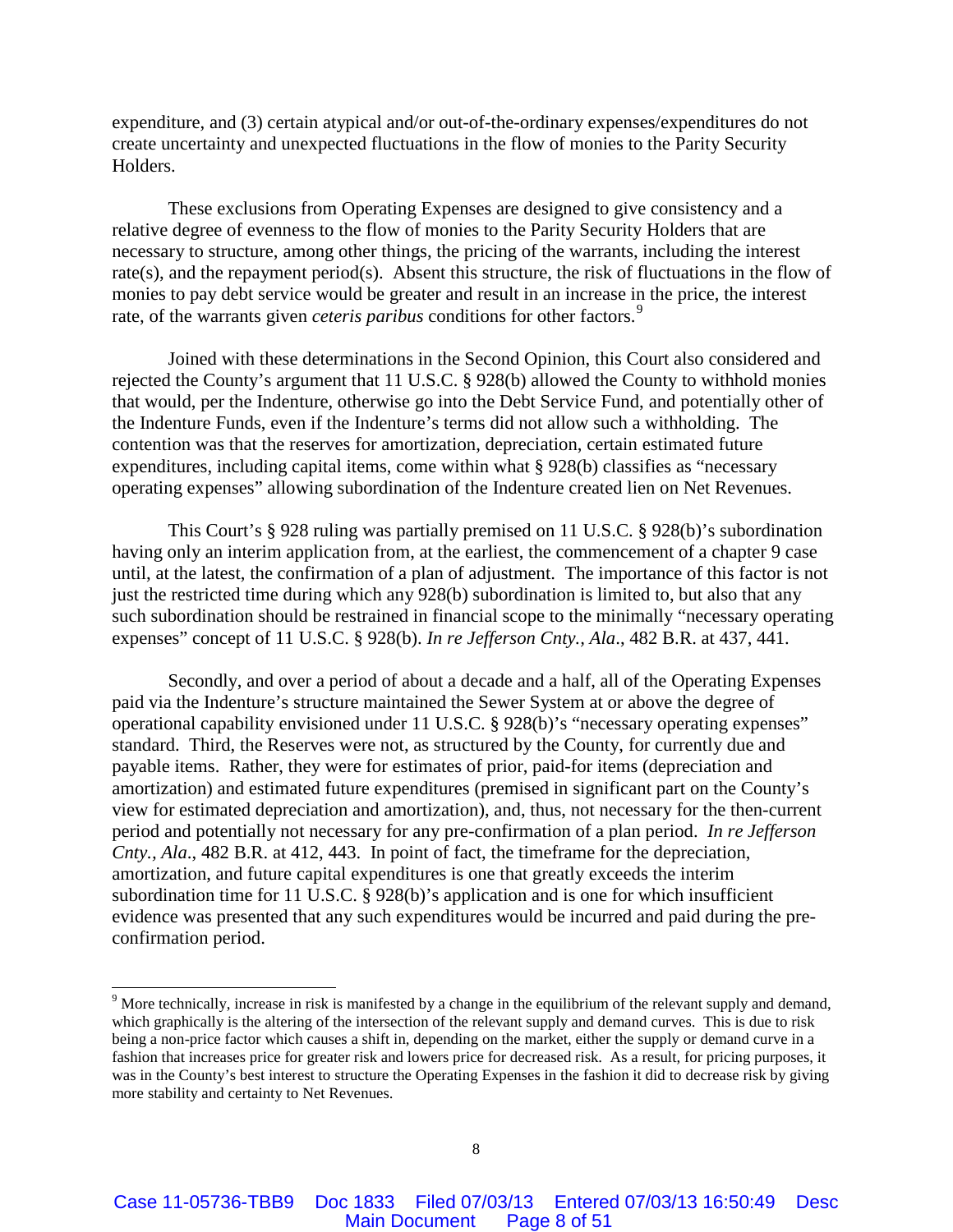Added to these factors has been the existence of tens of millions of dollars, potentially an amount of well over a hundred million dollars, available for the County's argued-for purposes for the Reserves' components of depreciation, amortization, and capital items. During this interim period ending with a hoped-for confirmation of a plan of adjustment and at the time of the Second Opinion, sufficient monies existed to cover the capital and capital-like items for which the County sought to reserve as "necessary operating expenses." In fact, one Sewer System account, that at the beginning of this case held around \$ 50,000,000.00, has been used by the County for the capital items for which the argued-for Reserves were designed.<sup>[10](#page-8-0)</sup> The balance in this account continues to be reduced by expenditures for items that are capitalized under accounting guidance and the Indenture.

In its quintessence and without setting forth more of the details of the Second Opinion, the interim applicability of § 928(b)'s subordination in a context where the Operating Expenses were continuously being paid, along with a fund in the tens of millions of dollars that has been available for the depreciation, amortization, and estimated future capital expenditure components of the Reserves obviated implementation of § 928(b)'s subordination of the lien on Net Revenues to the Reserves. The Second Opinion ruling was not one that precludes subordination under 11 U.S.C. § 928(b) in an appropriate context. Rather, it was one dealing with only the Reserves, items not requiring a current expenditure, where the appropriate context did not then exist in the County's chapter 9 case. The Second Opinion analysis was done in the fact setting of reserving monies for future uses, not those involving currently incurred and payable expenses and using estimates rather than known amounts.<sup>[11](#page-8-1)</sup> This distinction has been glossed over by some of the parties and others.

Due to the insufficiency of evidence regarding disputed professional fees already incurred during the chapter 9 proceeding and as part of the Second Opinion, this Court declined to determine whether such incurred professional fees and related costs were either included within Operating Expenses or are "necessary operating expenses" under 11 U.S. C. § 928(b) for subordination purposes. Rather, the Court simply stated that the Trustee's position that all legal fees incurred during a chapter 9 proceeding are outside the scope of Operating Expenses was untenable. *In re Jefferson Cnty., Ala*., 482 B.R. at 424.

The expected response was for further consideration by this Court of the disputed, incurred professional fees and related costs. This Court agreed to address this issue once supplemental information and materials were submitted. As part of this process, a Federal Rule

<span id="page-8-0"></span> $10$  As structured by the County, (1) the depreciation and amortization components of the Reserves are for the recovery of the cost of already acquired, in place capital items, and (2) another portion of the Reserves is to fund the cost of anticipated future capital expenditures. In essence, one is for the recovery of the cost of past capital expenditures and the other is for the cost of anticipated future capital expenditures. Thus, these facets of the Reserves are for the cost of past and future capital items even though their acquisition is temporally different from the current accounting one. As formulated by the County, none involve a current period monetary outflow.

<span id="page-8-1"></span> $11$  The estimates for the capital expenditures aspect included in the County's proposed Reserves gives recognition to the fact that using traditional life spans for the Sewer System's capital assets to compute depreciation and amortization would result in the incongruous outcome that depreciation plus amortization plus Operating Expenses would consume all System Revenues, making Net Revenues a negative amount. As a consequence, the County used a shorter period for estimating its prospective capital needs, but one that is many years past a probable date for confirmation or not of a plan.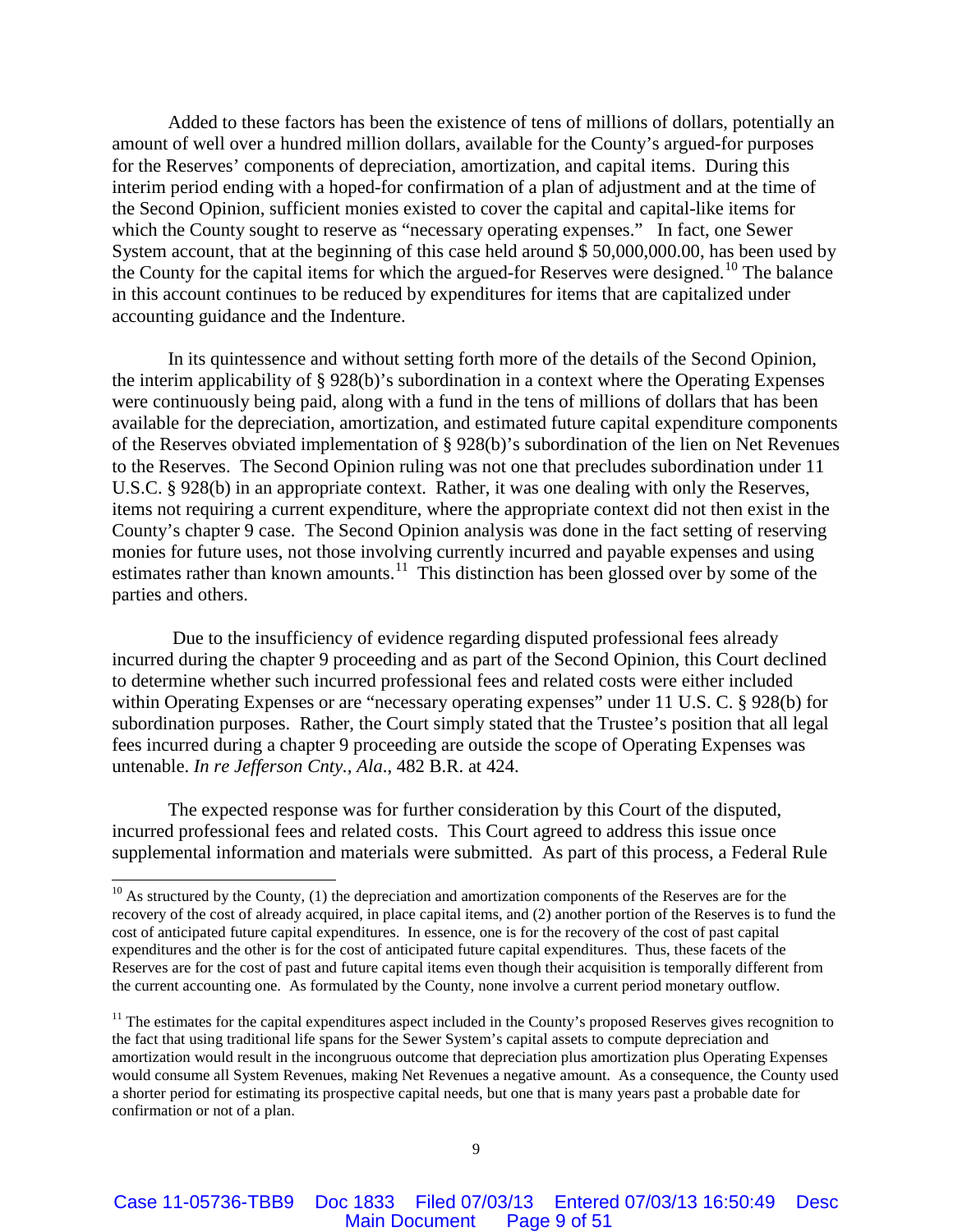of Civil Procedure 54(b) determination was made regarding the rulings in the Second Opinion enabling the County to take an immediate appeal. This opinion deals with the residuum that was not part of the Second Opinion.

# **III. The Arcane, the Enigmatic, and an Accountant's Delight, But Not an Exemplar of Simplicity**

## **(A) Categories of Incurred**

The extent to which, if at all, the professional fees incurred by the County during its municipal bankruptcy case are either Operating Expenses under the Indenture's terms or "necessary operating expenses" for 11 U.S.C. § 928(b)'s subordination requires this Court to consider anew the arcane world of municipal finance. In particular, the Indenture's terms must be viewed through the opaque lens of municipal finance usage. Along with the contextual use of words in the Indenture, all parties have presented interpretative arguments founded on the enigmatic realm of governmental accounting and its related accounting guidance.<sup>[12](#page-9-0)</sup>

Before fully detailing the why of the parties' legal postures, setting forth the agreed categories of professional fees incurred by the County and the positions taken on each facilitates the discussion of what makes up Operating Expenses. The categories set forth in the Joint Submission Regarding Actually Incurred Professional Fees and Expenses ("the Joint Submission") are:

1. Emergency Stay Relief Litigation. This relates to defending against what the Receiver and the Trustee denominated as emergency stay relief motions filed on November 10, 2011. The professional fees under this category are those incurred in connection with the issues addressed by this Court in the First Opinion.

2. Net Revenue Litigation. The professional fees of the County incurred for determination of whether the Reserves are within Operating Expenses under the Indenture and/or whether the Reserves are "necessary operating expenses" for which 11 U.S.C. § 928(b) authorizes subordination of the lien on special revenues for payment of such expenses. This is the subject of the proceeding captioned *The Bank of New York Mellon, et al. v. Jefferson County, Alabama*, adversary proceeding no.12-00016 and the Second Opinion.

3. Severed Sewer Adversary Litigation. A portion of the claims and counterclaims originally plead in the adversary proceeding referenced in item 2 were severed and transferred into adversary proceeding no. 12-00067 captioned *The Bank of New York Mellon, et al. v. Jefferson County, Alabama*. What remains of the severed claims and counterclaims, as amended, is essentially whether monies in certain accounts aggregating almost \$100,000,000.00 are

<span id="page-9-0"></span> $12$  In particular is Statement No. 58 of the Governmental Accounting Standards Board which is applicable to governmental entities that have petitioned for relief under chapter 9 of the Bankruptcy Code, 11 U.S.C. §§ 901 *et seq.*, regardless of the entry of an order for relief. GASB 58, ¶¶ 1-2.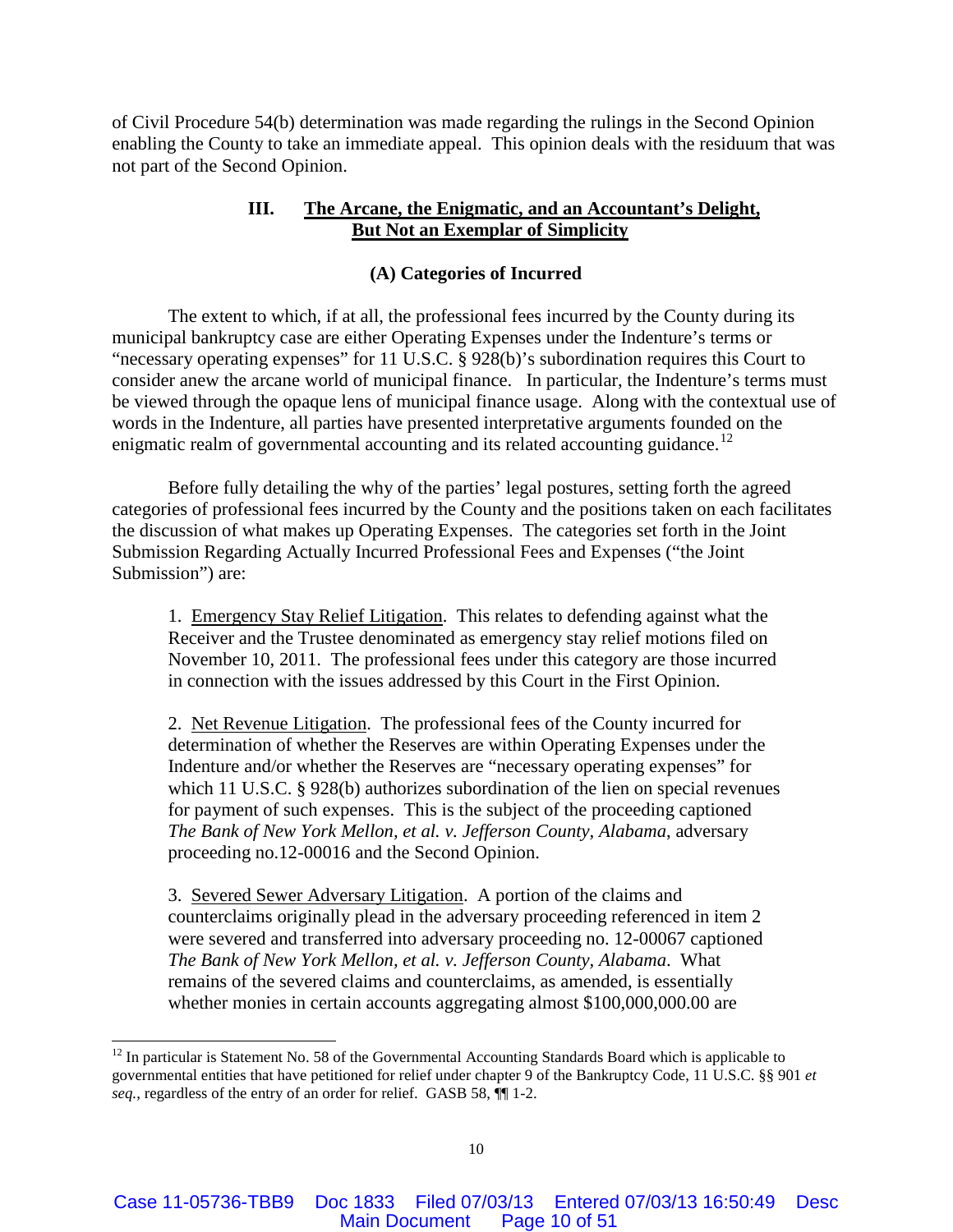subject to the lien, security interest or pledge granted by the County to the Trustee under the Indenture and for what purposes these monies may be used by the County.

4. Other Creditor-Initiated Sewer-Related Litigation (Bankruptcy Court). This category is for professional fees and expenses the County has or may incur in connection with any litigation that has been or may be commenced by Sewer System creditors in this Court along with any appeals from this Court's rulings. Included in this are stay relief motions by Financial Guaranty Insurance Company (FGIC) and Assured Guaranty, and Assured Guaranty's motion to set a plan filing deadline.

5. Other Creditor-Initiated Sewer-Related Litigation (Non-Bankruptcy Court). Essentially, this grouping is for existing and future litigation brought by Sewer System creditors in courts other than this Court.

6. FGIC State Insurance Proceedings. Encompassed in this classification are professional fees and expenses incurred as the result of and in connection with FGIC's insurance insolvency proceedings.

7. Third Party Litigation Regarding Validity of Sewer Debt. Existing and any future litigation challenging the validity and enforcement of the Sewer System's indebtedness under the Indentures by those not parties to or successors in interest to parties to the Indentures are encompassed in this class. It includes those claims asserted by purported representatives of various classes of Sewer System users in adversary proceeding no. 12-00120, captioned *Andrew Bennett, et al. v. Jefferson County, Alabama, a nominal defendant, and The Bank of New York Mellon, et al*. (sometimes the *Bennett* Litigation).

8. Third Party Litigation Regarding Validity Of Sewer Rates. This subdivision is for professional fees and expenses of the County that have been or may be incurred in defending against contests over Sewer System rates. One such lawsuit has had some claims removed to federal court and others remain in an Alabama court proceeding. It is referred to as the *Wilson* litigation. Another is the *Bennett* Litigation.

9. Settlement Negotiations and Communications With Sewer Creditors, Ratepayers, And Others. The parties jointly describe this portion of professional fees and expenses incurred by the County as being those "incurred in negotiating with and responding to the various requests for information concerning the Sewer System by the Trustee, the Receiver, sewer creditors, and ratepayers.

10. Rate-Setting. As is evident, this category is for legal and other professional fees incurred by the County in relation to setting rates for Sewer System use by its customers.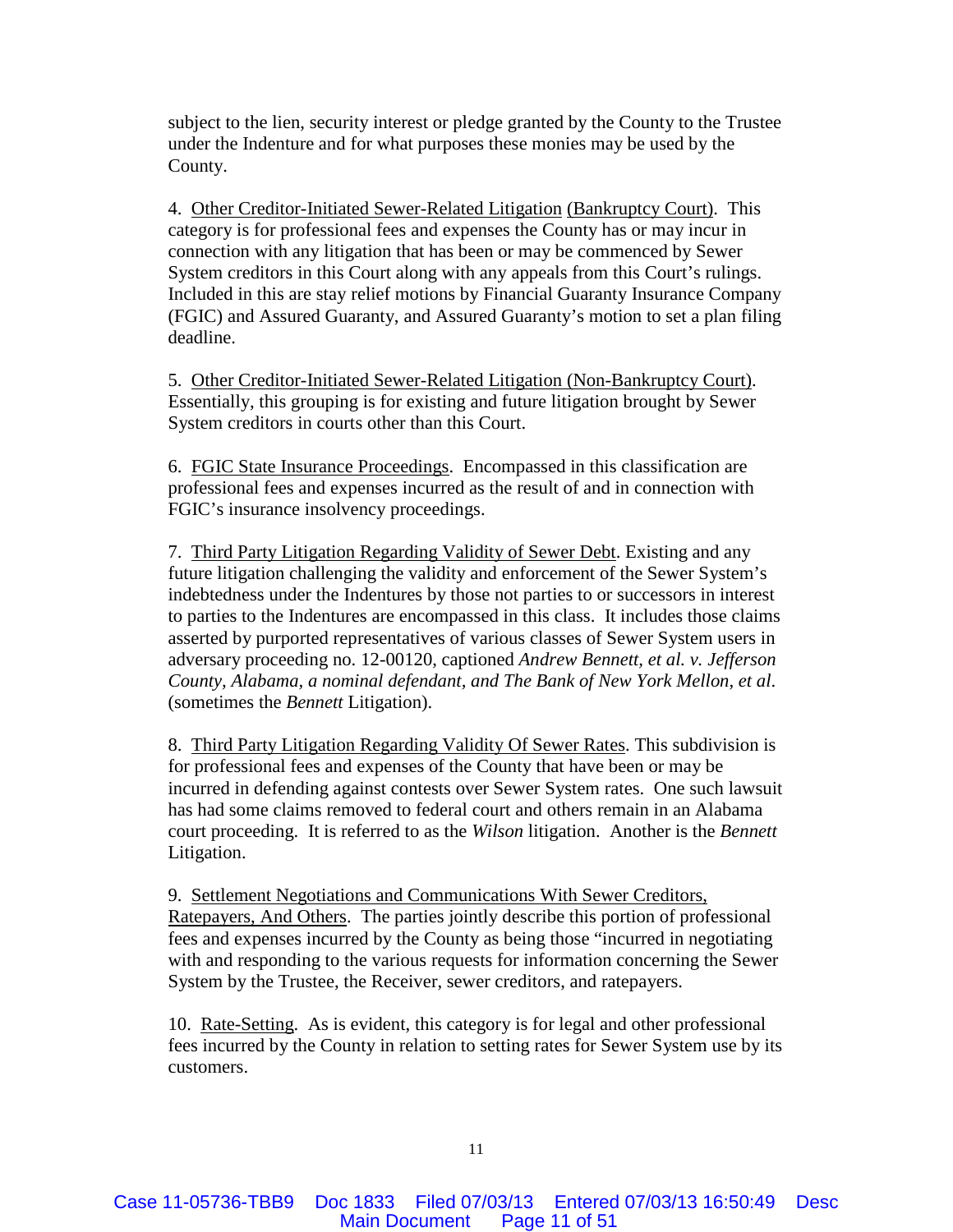11. Sewer Creditor Claim Analysis And Objections. This grouping is described as fees and expenses incurred in relation to proofs of claims filed against the County by Sewer System creditors exclusive of "ordinary course" tort or employee claims.

12. Eligibility Litigation. This portion is a County-proposed allocation of seventy-five percent (75%) of professional fees and costs incurred ". . . in responding to challenges to the County's eligibility to be a chapter 9 debtor and the subsequent appeals." The percentage is an approximation calculated by taking the amount of the Sewer System debt and dividing it by the total of the County's indebtedness.

13. Plan Preparation and Prosecution. The County proposes an allotment of seventy-five (75%) of the professional fees and expenses arising from researching, drafting, and seeking confirmation of a chapter 9 plan. This percentage was set by the same calculation as that used for category 12.

For all of the categories in the Joint Stipulation, the County argues that the professional fees and related expenses actually incurred by it ("the Professional Fees") are within the Indenture's definition of Operating Expenses. On the other side, the Trustee asserts that none associated with classifications 1, 2, 3, 4, 6, 12, and 13 are Operating Expenses because they are either or both outside what accountants view as operating expenses, i.e., non-operating expenses or extraordinary items. For categories 5, 7, 9, 10, and 11, the Trustee contends that portions are either extraordinary items or non-operating expenses under generally accepted accounting standards and, as a result, not Operating Expenses. However, the Trustee concedes that part may also be within Operating Expenses, but insufficient information has been provided regarding the nature, extent, necessity, and reasonableness of the professional services rendered ("the Insufficiency Rationale") to enable it to determine if they are Operating Expenses. For the part of professional fees in categories 5, 7, 9, 10, and 11 that may be Operating Expenses, the Trustee asserts that more information needs to be provided on a case-by-case, as incurred basis, not category-by-category before incurrence.

The remaining class is number 8. For it, the Trustee does not, in the Joint Submission, expressly contend that the fees and expenses are either extraordinary items or non-operating expenses. It only asserts the Insufficiency Rationale as requiring more information being supplied and that any determination for those within this classification should be made after being incurred and on a case-by-case basis, not category-by-category. Because there is no evidence regarding the reasonableness and non-§ 928(b) necessity aspects of the Insufficiency Rationale, a caveat is warranted. It is that this Court's rulings in this opinion are with respect to the inclusion or exclusion of the Joint Submission categories as part of Operating Expenses or not on only a category-by-category basis as each such category is specified in the Joint Submission. So, all should bear in mind that the contract analysis, accounting guidance, and 11 U.S.C. § 928(b) discussion is based on the categories, not the specifics of the underlying items within each.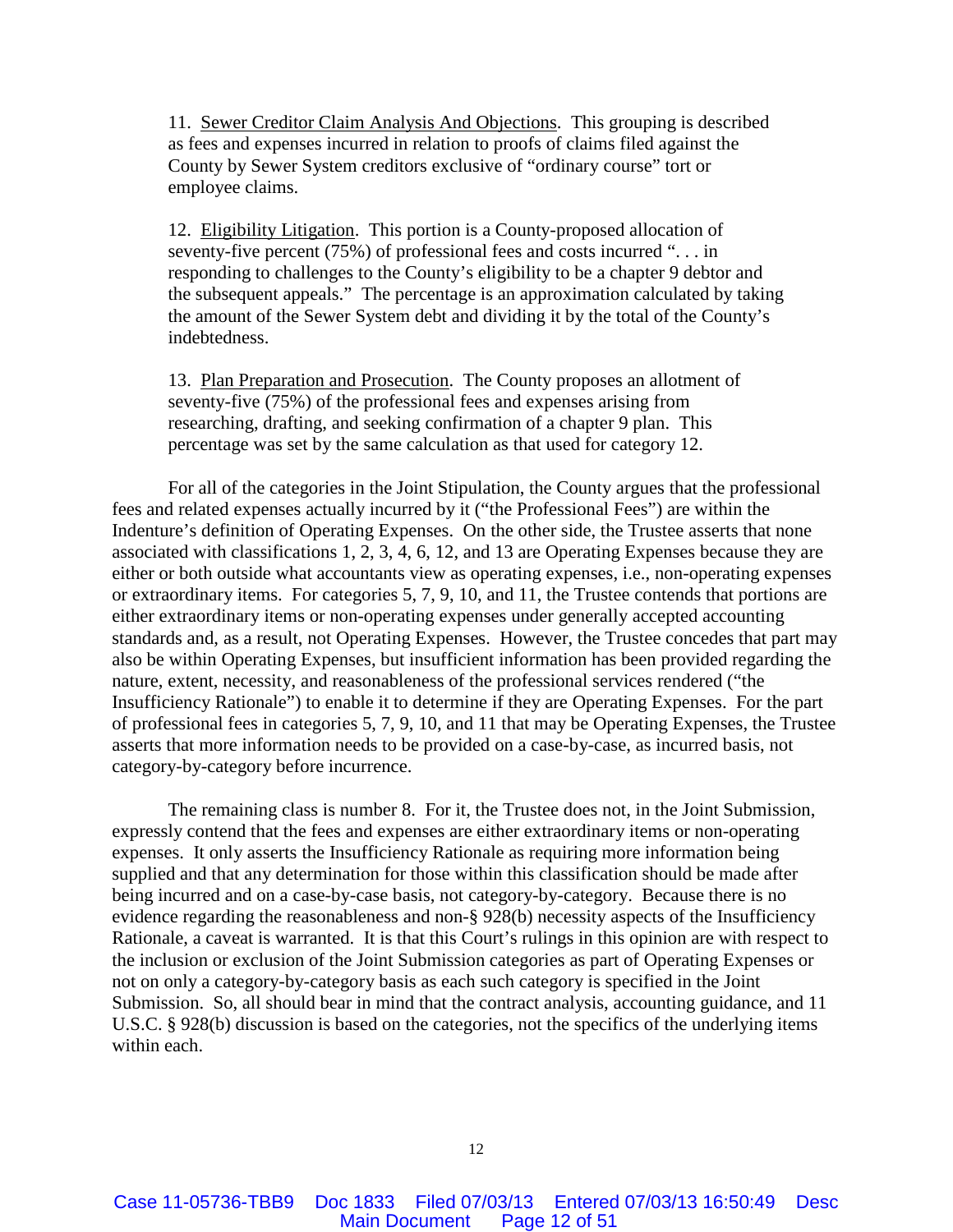#### **(B) Some of the Arcane: The Non-GAAP GAAP Definition**

The definition in the Indenture essential to the positions espoused by all is that for Operating Expenses. The Trustee and the County argue that whether the Professional Fees are encompassed, or not, within Operating Expenses necessitates consideration of not just the words used, but also the accounting treatment referenced in the definition. Initially, one needs to know the Indenture's wording. It is:

**"Operating Expenses"** means, for the applicable period or periods, **(a) the reasonable and necessary expenses of efficiently and economically administering and operating the [Sewer] System,** *including, without limitation, the costs of all items of labor, materials, supplies, equipment (other than equipment chargeable to fixed capital account)*, *premiums on insurance policies and fidelity bonds maintained with respect to the [Sewer] System (including casualty, liability and any other types of insurance), fees for engineers, attorneys and accountants (except where such fees are chargeable to fixed capital account) and all other items*, except depreciation, amortization, interest and payments made pursuant to Qualified Swaps, **that by generally accepted accounting principles are properly chargeable to expenses of administration and operation and are not characterized as extraordinary items**, (b) the expenses of maintaining the [Sewer] System in good repair and in good operating condition, but not including items that by generally accepted accounting principles are properly chargeable to fixed capital account, and (c) the fees and charges of the Trustee. Payments or transfers of Sewer Revenues into the General Fund of the County shall constitute payments of Operating Expenses if and to the extent that the services or benefits for which such payments or transfers are made are such that payments to a Person other than the County for such services or benefits would constitute payments of Operating Expenses.

Indenture  $\S 1.1<sup>13</sup>$  $\S 1.1<sup>13</sup>$  $\S 1.1<sup>13</sup>$  With the exception of the words "Operating Expenses," the Court has italicized, underlined, or bolded portions of the definition. The bolding, underlining, and italicizing are in subpart (a) dealing with the reasonable and necessary expenses of efficiently and economically administering and operating the system. These segregate portions of the definition over which the County and the Trustee disagree. It also highlights what is partially a structural issue within the definition of Operating Expenses that has been raised by the parties.

As will become apparent, critical to each side is what the nature of "properly chargeable" and "extraordinary" items is and how the reference to them modifies earlier portions of this subpart of the definition. An assumption contained in the trial presentations by all parties is that accounting standards, principles, and guidance are determinative of what is either a "properly chargeable" or an "extraordinary" item for purposes of Operating Expenses. The Court has

<span id="page-12-0"></span> $13$  Although the entire definition for Operating Expenses is set forth, the only portion relating to the Professional Fees for which a contested meaning is asserted in this County-Trustee fight is subpart (a) for expenses of administration and operation of the Sewer System. In particular, subpart (b) is not argued as including some of the Professional Fees. As such, it is not discussed further whether the Professional Fees may be partially within this subpart.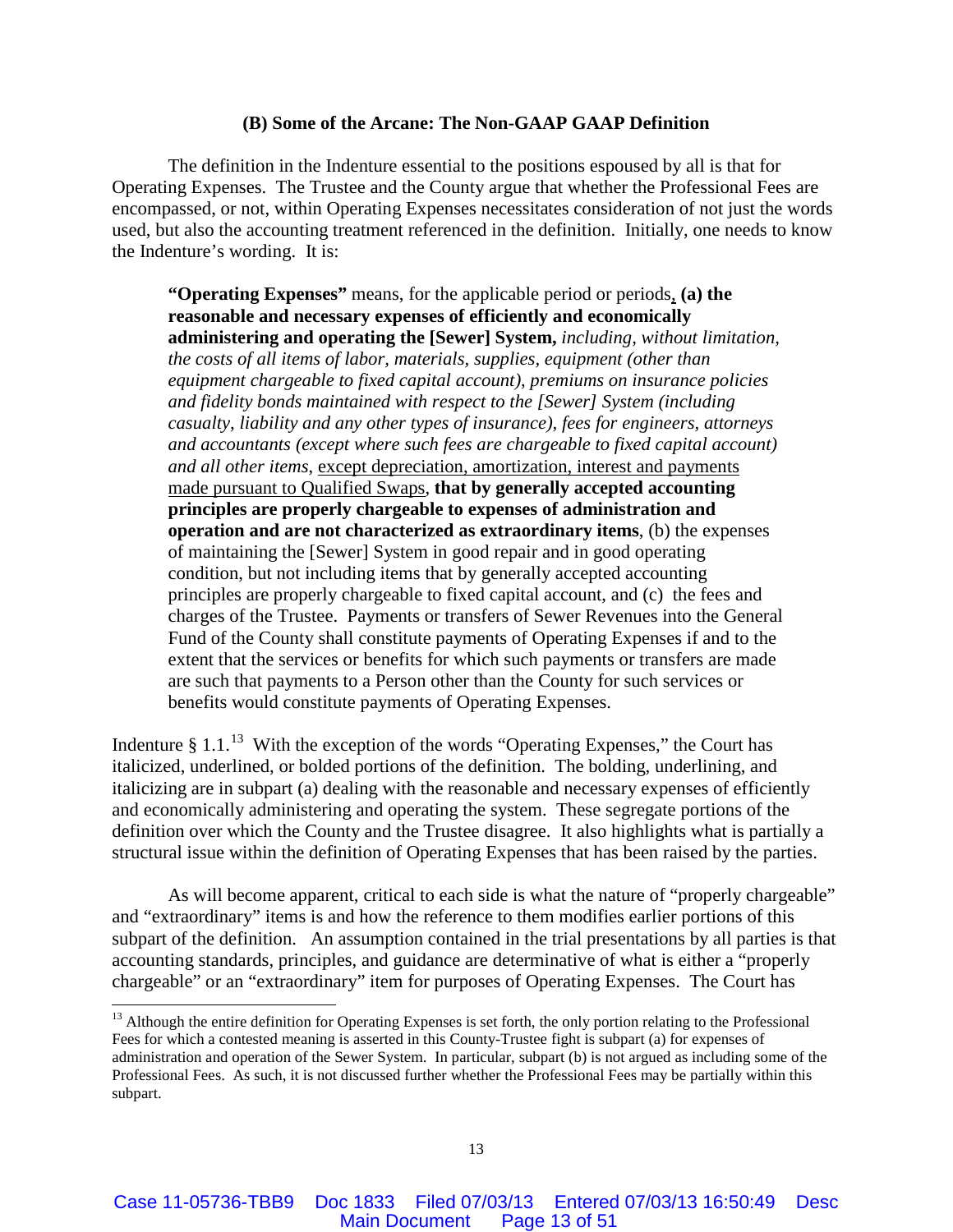accepted the contention by all parties to the Indentures that accounting standards, principles, and guidance are to be used to flesh out Operating Expenses. However and as will be seen, this Court's view of how these accounting standards, principles, and guidance are utilizable is at odds with those of the parties. Part of the difference is fact-based and part is founded on the law.

The determination of what is the accepted accounting practice is one of fact. *See Doyon, Ltd. v. United States*, 42 Fed. Cl. 175, 185-86 (Fed. Cl. 1998), *rev'd on other grounds* 214 F.3d 1309 (Fed. Cir. 2000) ("Stated differently, GAAP does not constitute legal authority for the propriety of a given accounting method; rather, GAAP is merely a nondispositive statement of customary accounting practices. We are also mindful that the opinions of accounting experts, as with the opinions of experts in other fields of knowledge, are not conclusive and binding upon the court sitting as a trier of fact."). The application of the accounting treatment to a specific problem is one of contract interpretation which is an issue of law. *See Hercules v. U.S.*, 626 F.2d 832, 835 (Ct. Cl. 1980) ("[W]hat is accepted practice in the accounting profession is a factual inquiry. But the application of accounting rules to a finite problem raises an issue of contract interpretation, which is an issue of law."); *Lockheed Aircraft Corp. v. U.S.*, 375 F.2d 786, 790 (Ct. Cl. 1967) (same). Thus, the accounting treatment does not by itself determine Operating Expenses. It is merely one of the factors that goes into the interpretative equation should an ambiguity exist when it comes to what is encompassed by Operating Expenses.

## **(C) Ambiguity or Ambiguities – One is Necessary, But Many Exist**

## *(1) The Non-GAAP*

Before delving into why classification as an extraordinary item is critical to the parties interpretations, comments regarding Operating Expenses and presentation of another Indenture definition, that for Net Revenues, are warranted because this Court's ascertaining what are expenses included as Operating Expenses must be made only if there is an ambiguity of the sort recognized by law. Whether an agreement is ambiguous is a question of law for the trial court. *Bell South Telecomms., Inc. v. ITC Deltacom Commc'ns, Inc. et* al., 62 F. Supp. 2d 1302, 1311 (M.D. Ala. 1999); *Terry Cove North v. Baldwin Cnty. Sewer Auth., Inc.*, 480 So.2d 1171, 1173 (Ala. 1985). When the agreement is reasonably susceptible to more than one meaning, an ambiguity exists. An instrument is unambiguous if only one reasonable meaning clearly emerges. *Ohio Cas. Ins. Co. v. Holcim (US)* Inc., 548 F.3d 1352, 1357 (11th Cir. 2008); *Blue Cross & Blue Shield of Alabama v. Beck*, 523 So.2d 121, 124 (Ala.Civ.App. 1988).

Although the definition of Operating Expenses makes reference to generally accepted accounting principles ("GAAP") for determination of Operating Expenses, its structure is such that what is within Operating Expenses for Indenture purposes is not necessarily identical to that which would be operating expenses under GAAP. This arises from the Indenture definition's exclusions which include depreciation and amortization. In other, proper circumstances, these exclusions are recognized as a portion of operating expenses under GAAP. *See, e.g.,* Jacqueline L. Reck, Suzanne L. Lowenshon & Earl R. Wilson, *Accounting for Governmental & Nonprofit Entities* 271-286 & Illustrations 7-7 & 7-8 (16th ed. 2013). This divergence between Operating Expenses under the Indenture and operating expenses under GAAP is demonstrated by an exhibit presented by one of the Trustee's experts which sets forth as an operating expense the Sewer System's depreciation recognized during the fiscal year that ended September 30, 2010.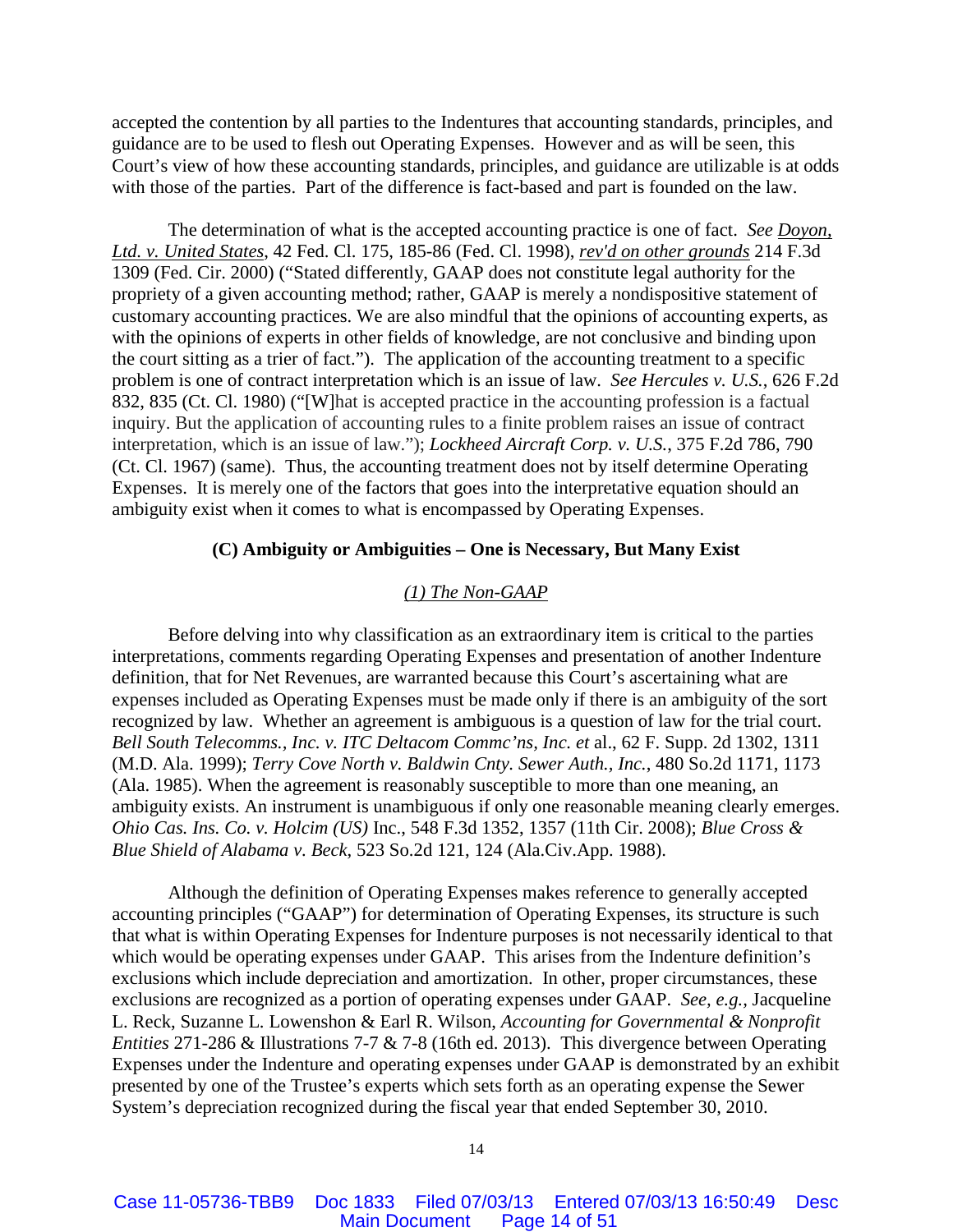Plaintiff's Exh. 94.<sup>[14](#page-14-0)</sup> Indeed, this expert admitted that the definition of Operating Expenses is not the same as it is for GAAP reporting purposes due, in part, to the exclusion of depreciation and amortization. Testimony of Martin Ives, April 12, 2012, at 70-71.

# *(2) Net Revenues of Two Sorts?*

Further complicating the matter is another defined term: Net Revenues. Its definition highlights an inconsistency in the Indenture's formulation of just what are Operating Expenses. Net Revenues are defined for purposes of debt servicing as:

for any period, the difference between (A) the sum of (i) the total amount of System Revenues accrued during such period, and (ii) the amount of interest earned during such period on moneys held in those of the Indenture Funds other than the Rate Stabilization Fund (to the extent that such interest is not taken into account pursuant to the preceding clause (i)) and (B) *the total amount of Operating Expenses incurred during such period (determined in accordance with generally accepted accounting principles)*.

### Indenture § 1.1 (emphasis added).

Literally read, Operating Expenses as referred to in the Net Revenues definition is determined in accordance with GAAP without exclusions. However, this is not how Operating Expenses is determined via its definition in Indenture § 1.1. The difference is important because it is one aspect of the Indenture that creates an ambiguity in the portions governing whether the Professional Fees are part of Operating Expenses deductible from System Revenues before monies are allocated to payment of interest and principal owed on the Parity Securities.<sup>[15](#page-14-1)</sup>

One calls for the exclusion of depreciation, amortization, and certain other items that under GAAP are operating expenses while the Net Revenues formulation has no such exclusions.

<span id="page-14-0"></span> $14$  A reason underlying the exclusion of depreciation and amortization along with items chargeable to a fixed capital account from Operating Expenses comes from the structural feature creating a specific flow or waterfall of monies. This permits monies that could otherwise be withheld for other purposes for which no current period expense is incurred and then due and payable to flow to the succeeding, lower categories for which payment is allowed. The Indenture's most immediate next category is that for interest and principal on the Parity Securities. Indenture, Art. XI. When it comes to depreciation and amortization, the waterfall concept is also, though to a lesser degree of importance in this matter, premised on the difference between financing the acquisition of capitalized items by use of municipal debt from that which occurs in the private sector along with how revenues, e.g., the Sewer System's rates, are obtained in a governmental context, generally based on operating costs plus debt service, as distinguished from the private sector for-profit entity, frequently set by including recovery for fixed and variable expenses, including operating and non-operating expenses, plus a return on investment.

<span id="page-14-1"></span><sup>&</sup>lt;sup>15</sup> The difference between what are Operating Expenses under the Indenture's definitions of Net Revenues and that for Operating Expenses is not one argued by either side of this dispute. It is, though, one of importance supporting this Court's ability or not to locate the contractually agreed upon meaning of Operating Expenses. There is another divergence caused by Net Revenues' usage for Operating Expenses as being "incurred during such period" versus Indenture § 11.1's money flow to pay Operating Expenses "then due and incurred during the then-current or in any then-preceding calendar month." Both are defining the monies available for debt service, but not identically. Given this Court's treatment of the GAAP formulation variance, this difference is not further discussed.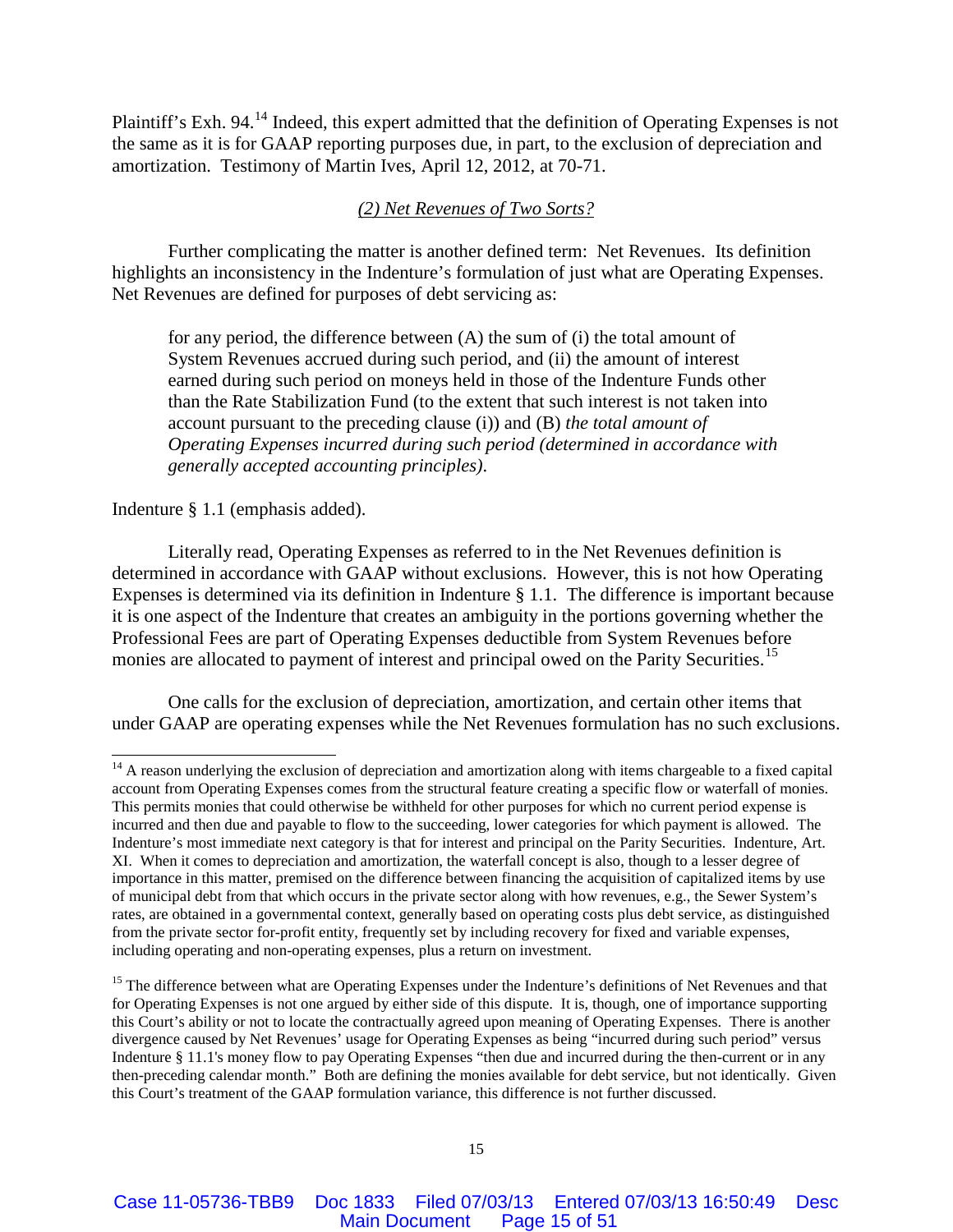Since Operating Expenses is a crucial component in the mathematics for what of the System Revenues is available for payment of the Parity Security Holders, only one version for Operating Expenses is possible under the Indenture. The ambiguity is which is the proper version for ascertaining those expenditures within Operating Expenses' confines?

## *(3) The Properly Chargeable and Extraordinary Modifier*

Another ambiguity is inherent within the definition of Operating Expenses. More specifically, much is made by the contesting parties over what portion of the definition is modified by the subpart (a) phrase "that by generally accepted accounting principles are properly chargeable to expenses of administration and operation and are not characterized as extraordinary items. . ." (hereinafter sometimes the Properly Chargeable and Extraordinary Item Phrase). One side argues that it is a modifier to all of "the reasonable and necessary expenses of efficiently and economically administering and operating" the Sewer System. If this is the case, all of the Professional Fees (a) not treated by GAAP as chargeable as expenses of administration and operation of the Sewer System or (b) that are extraordinary items are potentially excluded from Operating Expenses.

The other side contends that the Properly Chargeable and Extraordinary Item Phrase's application is limited to only the "and all other items" portion of the descriptive, nonexclusive listing of items within expenses of administering and operating the Sewer System. If this is what was agreed to, the Professional Fees are potentially included within Operating Expenses. Should this interpretative difference arise from an ambiguity–not just due to a party's interpretation variance–it also supports this Court resorting to rules of interpretation for the meaning of Operating Expenses. *See Stewart v. KHD Deutz of Am., Corp*., 980 F.2d 698, 704 (11th Cir. 1993) (when both parties have offered reasonable interpretations and each interpretation is plausible, that is sufficient to establish that the contract is ambiguous and extrinsic evidence should have been considered); *Orkin Exterminating Co. v. F.T.C.,* 849 F.2d 1354, 1360 (11th Cir. 1988) (parties alleging different constructions of an agreement does not necessarily demonstrate an ambiguity); *see generally In re Jefferson Cnty., Ala.*, 482 B.R. at 419.

As the Properly Chargeable and Extraordinary Item Phrase is set forth in subpart (a) of Operating Expenses, the structure of the definition creates a valid issue, an ambiguity, regarding what it modifies. Is it just a qualifier for some of the types of items listed as within Operating Expenses or does it modify all of what are the reasonable and necessary expenses of efficiently and economically administering and operating the Sewer System?

## *(4) GAAP Without More, or Which GAAP?*

Of equal significance are the Indenture's generalized references to GAAP which, without more, are sufficient to create just the form and degree of ambiguity required before a court may delve into the vagaries of contractual interpretation. *See, e.g., Shalala v. Guernsey Mem'l Hosp.*, 514 U.S. 87, 101 (1995) (noting that nineteen different GAAP sources exist, "any number of which present conflicting treatments of a particular accounting question")*; Thor Power Tool Co. v. Comm'r. Internal Rev.*, 439 U.S. 522, 544 (1979) (GAAP is not a "canonical set of rules" ensuring "identical accounting treatment of identical transactions." They allow a scope of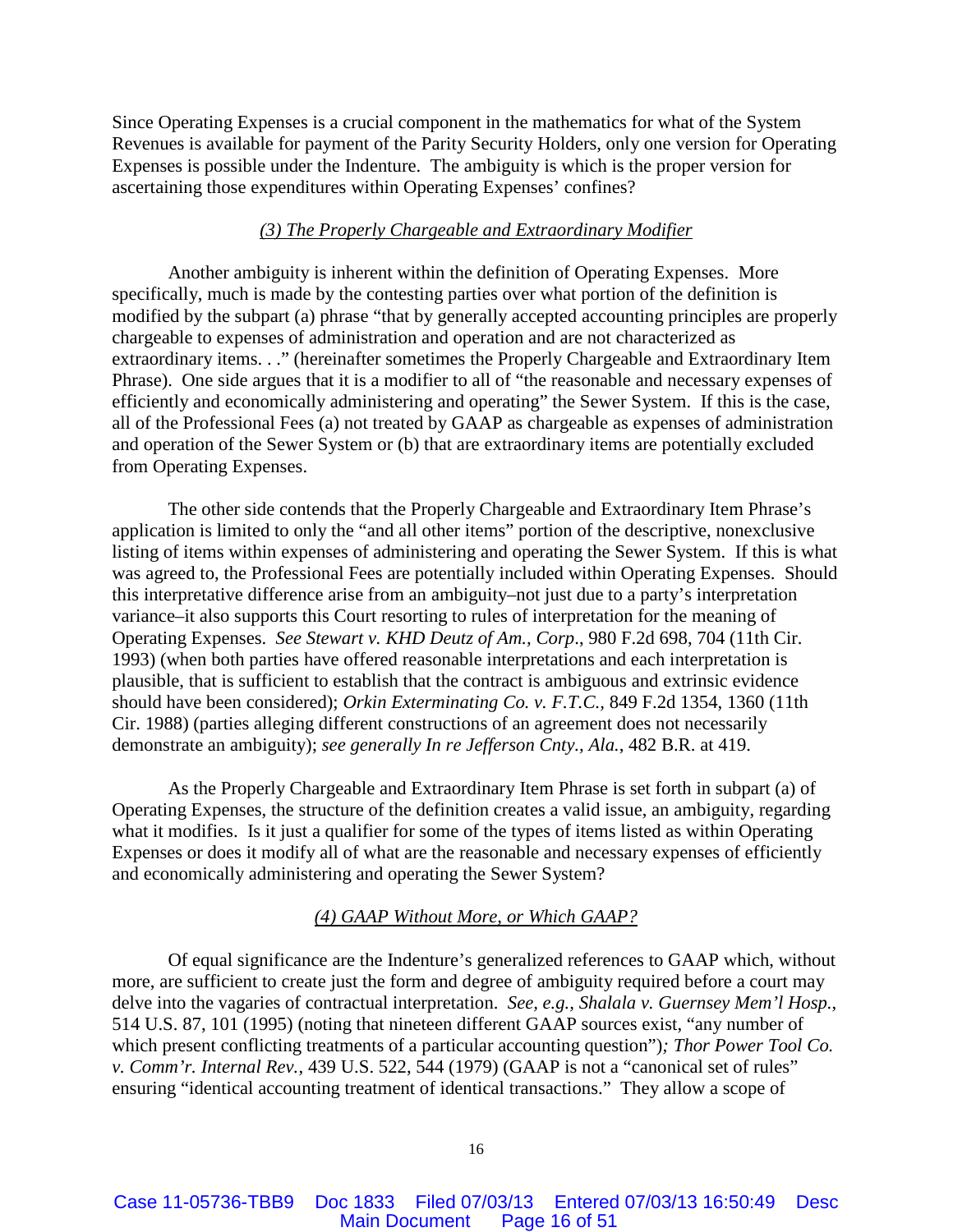reasonable treatments with the ability of management to pick among alternatives.).<sup>[16](#page-16-0)</sup> More precisely for this case, just what portions of GAAP were intended to be part of the Operating Expenses formulation? Are they only those that existed as of the Indenture's 1997 execution? Or does the formulation also include those that subsequently evolved in the realm of governmental accounting? Does it include cost accounting standards, statutory accounting principles, or others? Compounding the problem with having merely a generalized reference to GAAP in the definition is Operating Expenses is defined in § 1.1 of the Indenture in a way that alters what GAAP would include as operating expenses, the exclusions, while simultaneously incorporating GAAP into its definition. None of what the agreement is is readily apparent or known from a mere reading of the definition of Operating Expenses. Thus, another feature creating an ambiguity. $17$ 

Whether more than one of (1) the application of GAAP for setting Operating Expenses while excluding some of what GAAP would call for, (2) the structural application of the Properly Chargeable and Extraordinary Item Phrase's limitation on what is part of Operating Expenses, (3) the § 1.1 departure from GAAP for determining Operating Expenses while concomitantly incorporating GAAP into Operating Expenses in Net Revenue's definition, or (4) the Indenture's generalized references to GAAP are ambiguities allowing court interpretation of the Indenture does not matter. All that is needed is for one to give rise to an ambiguity in meaning to the level required under the law to enable a fixing of meaning to that which the parties agreed. This is due to each of the four issues involving the meaning of Operating Expenses and what revenues are

The reason underlying the exclusion of accounting evidence in *Perry County* was that the non-cost accounting treatment showing continued losses proved nothing from an evidentiary perspective. This is because when one includes opportunity costs as part of the analysis, the continued incurrence of losses in what economists call the short run is what a business should do if all of one's variable costs and, hopefully, but not required, some of one's fixed costs are covered by revenues. Continuing to incur losses in the short run when revenues recoup all variable costs and some fixed costs lessens and, in some instances, may minimize losses.

Such continued losses in the short run make an entity no worse off than if it had shut down. This is the opposite of what deepening insolvency theories of liability or damages are trying to demonstrate and why a lot of the financial information attempted to be utilized is, from an evidentiary reference point, frequently worthless for proving liability or damages. This deepening insolvency discussion is used to point out by example the problems created by generalized references to GAAP. In this Sewer System Indenture dispute, it is sufficient to point out that the mere reference to GAAP does not distinguish between various methods of reporting under GAAP which raises another issue for what is meant by its inclusion in the calculus for what is Operating Expenses utilized to calculate Net Revenues available for payment to the Parity Security Holders.

<span id="page-16-1"></span><sup>17</sup> What the agreement in the Indenture is has been even more complicated by the fact that the Sewer System's accounting is supposed to be on an accrual basis, that for the governmental fund portion of the County's activities on a modified accrual basis, and the Indenture's approach for Operating Expenses being done on a basis not matching either method of accounting treatment.

<span id="page-16-0"></span><sup>&</sup>lt;sup>16</sup> Perhaps demonstrating the danger created by a contractual reference to GAAP without more detailing is GAAP includes accounting treatments that are done on what is referred to as cost accounting and those that are done using non-cost accounting reporting. Other accounting treatments exist. The cost accounting that this Court is referring to is that which, somewhat to the extent of an economist's treatment of costs, includes opportunity cost. Conceptually, opportunity cost is the foregone return from an alternate use of one's properties or monies. Failure to include it in one's analysis of profitability of an undertaking may result in overstating the profit, not knowing that one has a loss, or understating a loss when compared to what non-cost accounting treatments under GAAP indicate. For a discussion of and graph for the difference between these two methods of presentation in the context of excluding expert accounting testimony/evidence regarding what was a case of deepening insolvency–though not called such, one may consult a prior opinion of this Court. *See In re Perry Cnty. Foods, Inc.*, 313 B.R. 875 (Bankr. N.D. Ala. 2004).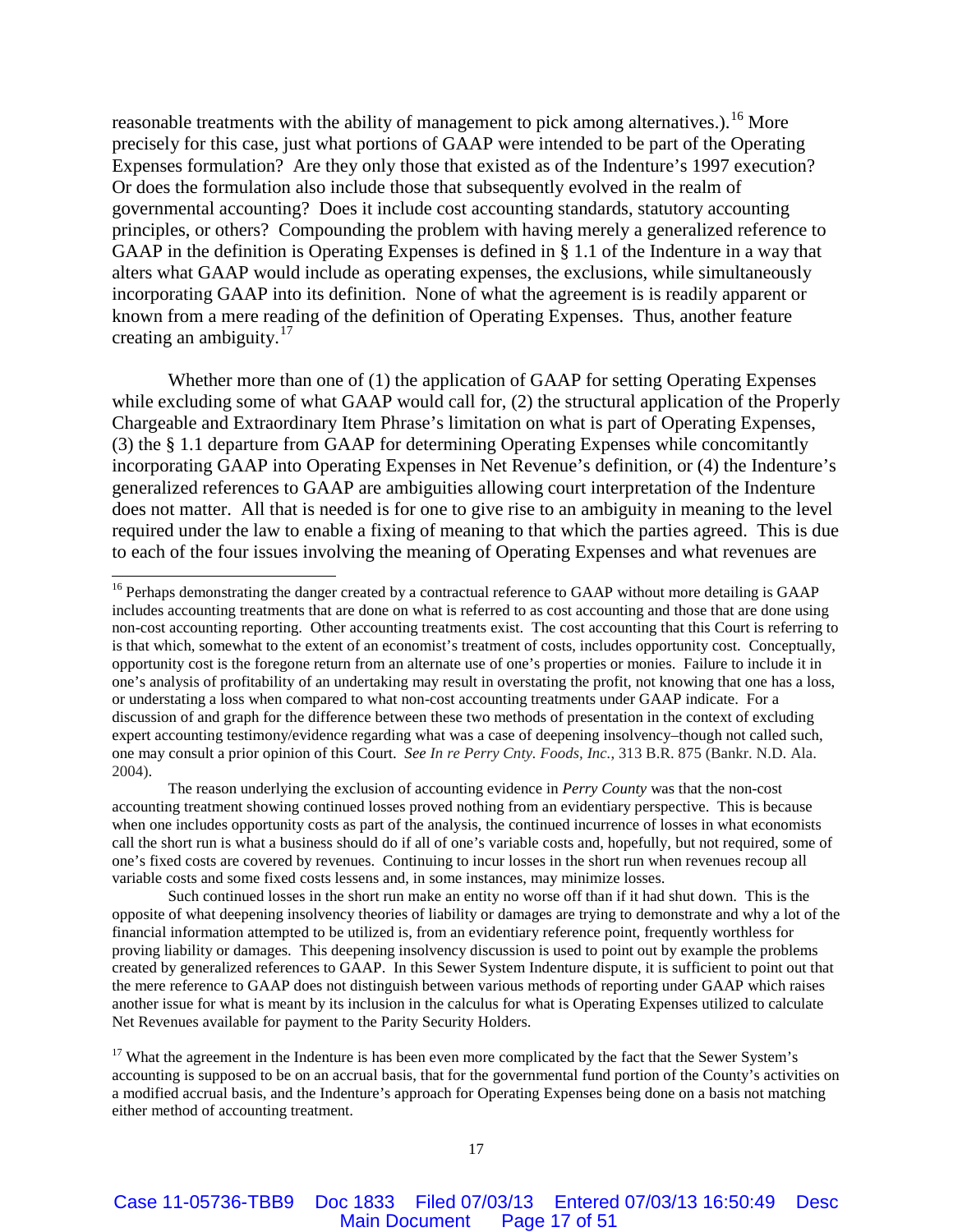available from System Revenues for payment of interest and principle owed on the Parity Security Holders, *see* Indenture §§ 1.1, 2.1, & 11.1-11.2, standing alone, being sufficient to render the definition of Operating Expenses ambiguous. *See Westport Ins. Corp. v. Tuskegee Newspapers, Inc*., 402 F.3d 1161, 1164 (11th Cir. 2005) (citing *Ex parte Harris*, 837 So.2d 283, 290 (Ala. 2002) (a contract is ambiguous "when a term is reasonably susceptible to more than one interpretation."); *Potti v. Duramed Pharmaceuticals, Inc*., 938 F.2d 641, 647 (6th Cir. 1991) (ambiguity exists only where a term cannot be determined from the four corners of the agreement or where contract language is susceptible to two or more reasonable interpretations.); *see also Stewart*, 980 F.2d at 704. Under Alabama's case law, this allows further examination to determine what is Operating Expenses. *See, e.g.*, *Extermitech, Inc. v. Glasscock, Inc.*, 951 So. 2d 689, 694 (Ala. 2006) (when term is susceptible to more than one reasonable interpretation, court may go beyond plain meaning to rules of construction to resolve ambiguity); *Homes of Legend, Inc. v. McCollough*, 776 So. 2d 741, 746 (Ala. 2000) (same).<sup>[18](#page-17-0)</sup>

## **(D) Pieces Of The Enigmatic Or Bordering on the Acataleptic**

## *(1) Standards, Governmental Entity Accounting, And Enterprise Funds*

### *(a) Pronouncements, Statements, Opinions, And Accounting Literature—The Guidance*

Some of what the Trustee and the County rely on are a cause for part of the puzzle enveloping the treatment of Operating Expenses under the Indenture. This aspect of determining the meaning arises from the accounting pronouncements and their application to the facts and issues in this Operating Expenses dispute. The parties principally rely upon accounting standards Statement No. 9 of the Governmental Accounting Standards Board (GASB 9), Statement No. 34 of the Governmental Accounting Standards Board (GASB 34), Statement No. 58 of the Governmental Accounting Standards Board (GASB 58), Statement of Financial Accounting Standards No. 117 (FASB 117), American Institute of Certified Public Accountants (AICPA) Statement of Position 90-7, "Financial Reporting by Entities in Reorganization Under the Bankruptcy Code" (SOP 90-7), and Accounting Principles Board Opinion No. 30 (APB 30). Each of the contesting parties posit application of one or more of this accounting guidance as fleshing out the skeleton of what is Operating Expenses.

GASB 9 deals with the reporting of cash flows for, among others, governmental entities that use proprietary fund accounting. It has been used by the Trustee's expert for the proper construction of a report for cash flows of the Sewer System. In significant ways, it has been superseded by GASB 34. As such, it adds little to the legal discussion and will not be further mentioned other than to point out that the treatment of cash flows for a governmental entity is divided into four classifications and that cash flows from operating activities "generally are the cash effects of transactions and other events that enter into the determination of operating income." GASB 9,  $\P$  15-16 & n. 8.<sup>[19](#page-17-1)</sup> FASB 117 is for not-for-profit organizations, not for

<span id="page-17-0"></span> <sup>18</sup> The Indenture sets Alabama's laws as the applicable ones governing, among other factors, its interpretation. *See* Indenture § 18.10.

<span id="page-17-1"></span> $19$  The four classifications are operating activities, noncapital financing activities, capital and related financing activities, and investing activities. Showing the complexity of ascertaining what are Operating Expenses is GASB 9's language that operating activities generally "result from providing services and producing and delivering goods,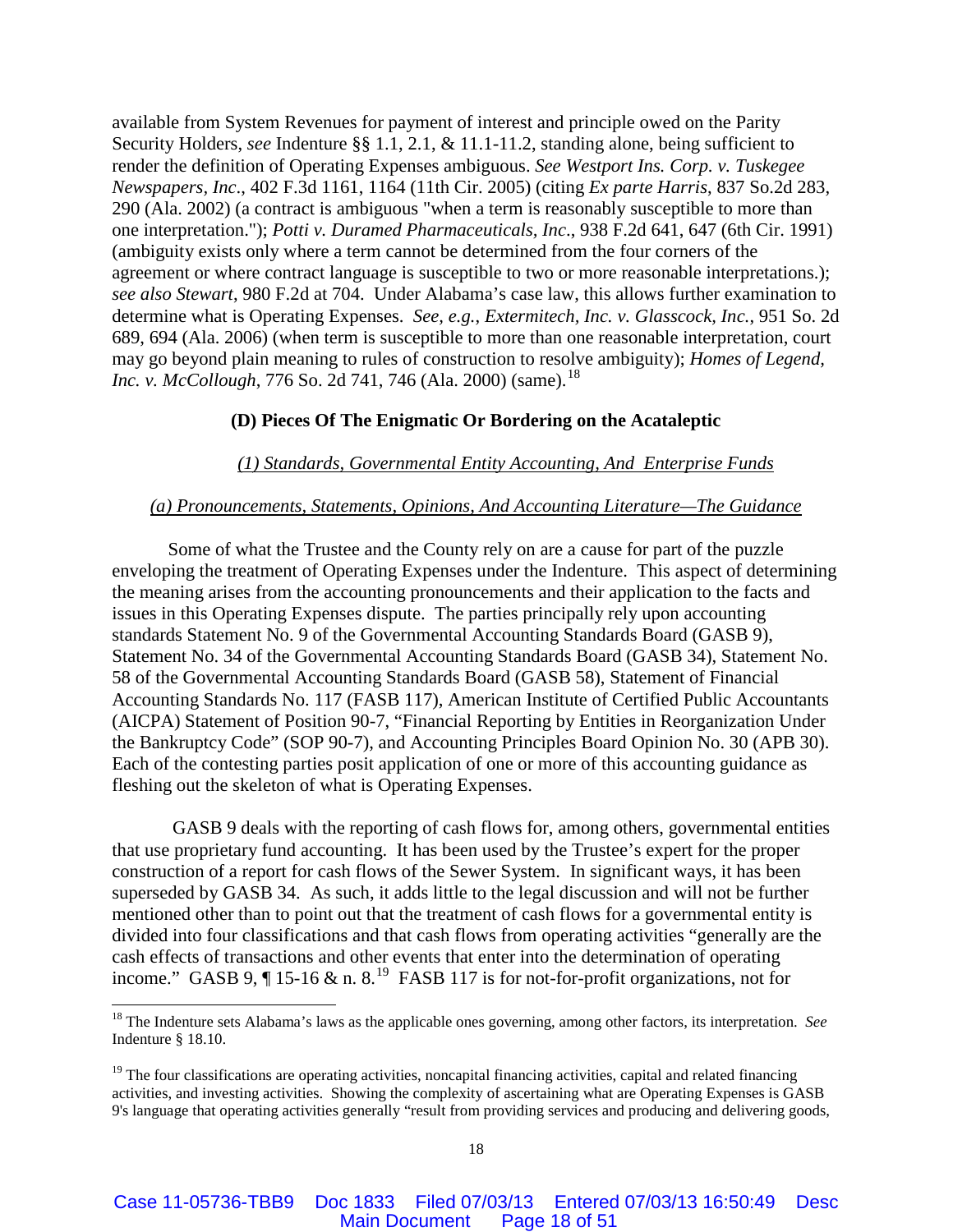governmental entities. It is not essential to and does not aid the analysis of the expert citing to it. This is why it is mentioned infrequently by this Court.<sup>[20](#page-18-0)</sup>

## *(b) The Whole and the Subdivisions*

Before outlining the positions regarding the accounting treatments founded on the above listed GASB, APB, and SOP guidance for professional fees incurred in a chapter 9 bankruptcy case, one must pay attention to the context of their proposed application. In this case, there are different aspects of governmental accounting involved. One is an aggregation for the County as a whole. The next is for major activities of the County which are subparts of the whole. The activities of the County for governmental accounting purposes are divided into three types. One is comprised of those that are the provision of the traditional sorts of governmental services such police, firefighting, public works, and parks and recreation. A second is for the business-like activities undertaken by a state or local governmental entity that are largely sustained by user charges and fees, such as public utilities, hospitals, and the like. The third sort encompasses those activities with respect to which the government acts as a fiduciary. *See* GASB 34, ¶¶ 12- 17 & 63-73; Reck, Lowenshon & Wilson at 24-25.

 $\overline{a}$ 

<span id="page-18-0"></span> $20$  GASB 34 was effective for the County for its first reporting period starting after June 15, 2001. GASB 34,  $\P$  142-143. GASB 58 became effective June 15, 2009. GASB 58, ¶ 16. GASB 34's and GASB 58's effective dates are after the Indenture's date of February 1, 1997. The Eleventh and last Supplemental Indenture is dated May 1, 2004, and was executed June 22, 2004. Thus, GASB 58 became effective after entry by the County and the Trustee, or a predecessor trustee, into all of the Indentures. GASB 34's effective date was after that of the Indenture which contains the definition of Operating Expenses. Superficially, the parties' reliance on GASB 34 and GASB 58, along with those other accounting guidance pronouncements by GASB, FASB, and AICPA that became effective after the 1997 date of execution of the Indenture, would appear to be of limited, if any, value. *See Bridge Capital Investors, II v. Susquehanna Radio Corp.*, 458 F.3d 1212, 1218 (11th Cir. 2006) (it is presumed that parties had law in force at time of agreement in mind when making contract). The appearance, though, is deceptive. This is due to the carryforward for enterprise funds of the guidance from prior FASB statements and interpretations, APB Opinions, and ARBs of the Committee on Accounting Procedures, along with other FASB and AICPA guidance literature such as SOP 90-7, unless those pronouncements conflict with, contradict, or have been superseded by GASB pronouncements. *See* GASB 62, ¶¶ 506-509, 536; GASB 34, ¶¶ 93-95; GASB 20, ¶¶ 6-9 (GASB 20 was completely superseded by GASB 62 as it applies to the County on June 15, 2001, and portions were superseded earlier by GASB 34,  $\P$  6, 66, 69, 93-95, & 138.). The discussion set forth in the text of this opinion utilizes those aspects of guidance from GASB, along with FASB and AICPA pronouncements and related accounting literature incorporated into GASB, that (i) were in existence at the time of execution of the Indenture, and (ii) have remained consistent in reporting guidance from 1997 to today.

The relevant parts of the accounting guidance literature not altered by GASB pronouncements that have remained the same have been accomplished under the GASB regime in various ways. Sometimes they have been directly incorporated by repetition into one or more later GASB pronouncements from earlier GASB, FASB or AICPA pronouncements or other literature. In other instances, they are simply referred to by citation to earlier FASB or AICPA pronouncements or other such literature. An example is APB 30,  $\P$  19-24 giving guidance on extraordinary and special items. Paragraphs 19 through 23 have been incorporated by reference and paraphrasing into GASB while paragraph 24's materiality has not. GASB 62, ¶ 563; *see also,* GASB 58, ¶¶ 48, 50, & 51.

*and include all transactions and other events that are not defined as* . . ." one of the other three activities. GASB 9, ¶ 16 (emphasis added). Added to this is the text of its footnote 8 that operating income is not defined in authoritative governmental accounting literature and that nonauthoritative illustrations of the calculation of operating income, that is operating revenues less operating expenses, is provided elsewhere in the accounting literature. GASB 9, ¶ 16 n. 8.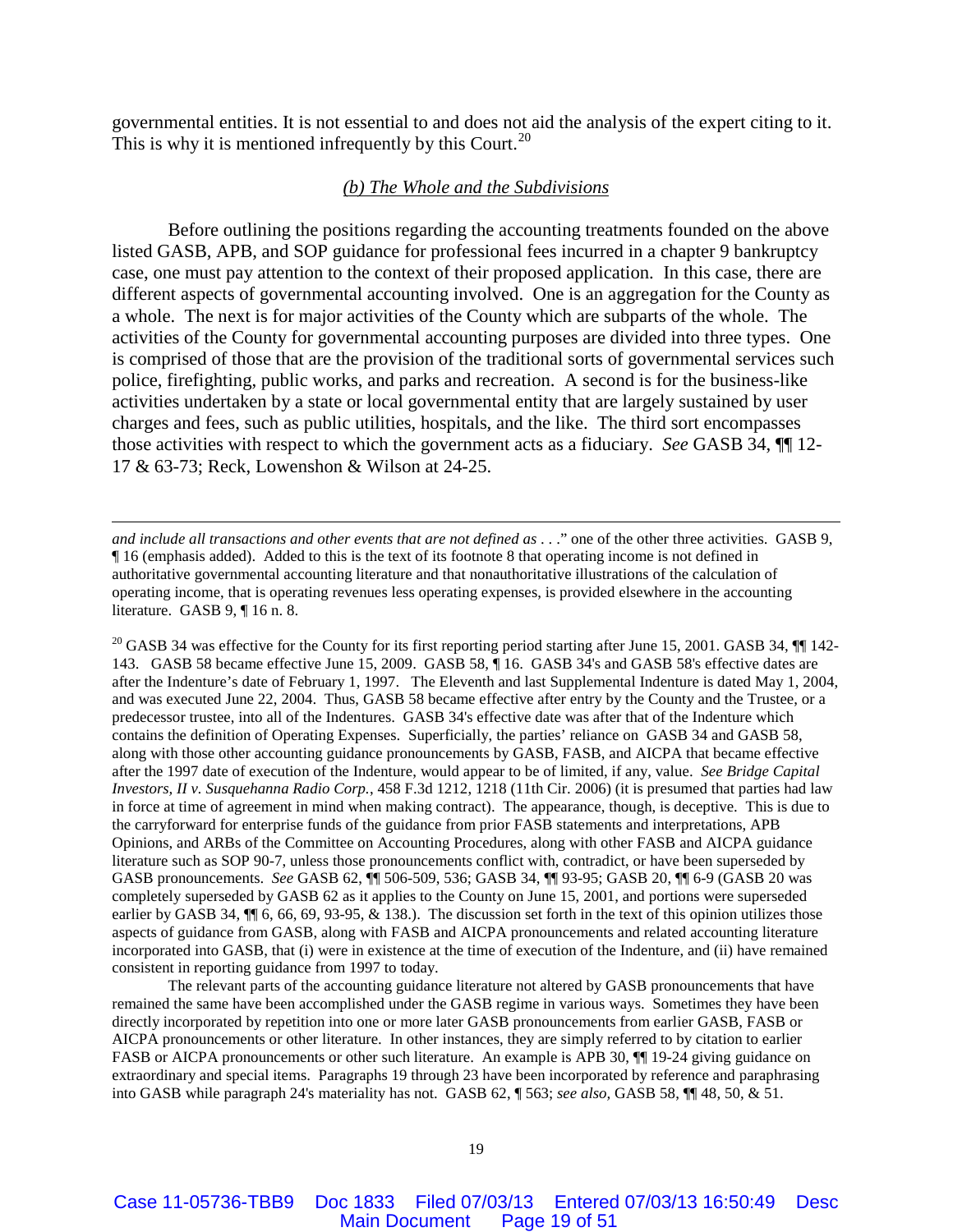The business-like activities of a governmental unit are classified by accountants as proprietary funds for accounting purposes. The proprietary fund grouping is subdivided into two funds: internal service funds and enterprise funds. The enterprise fund category is the one relevant to this Court's discussion. It is a means to account for goods or services sold to the public by the government's business-like activities. This is the class into which the Sewer System is placed. Importantly, activities like those of the Sewer System that are major activities included within the enterprise fund classification are required to be separately set forth in financial statements for the governmental entity and not aggregated with other, non-major enterprise funds. GASB 34,  $\P$  12-17 & 63-73; Reck, Lowenshon & Wilson at 256.<sup>[21](#page-19-0)</sup> The County and the Trustee agree that the Sewer System is an enterprise fund and have not contested that its operations are to be broken out on the County's financial statements.

Part of the point being made is that although the Sewer System's finances are included in the County's overall financial statements, they are supposed to be separated in a fashion from the remainder of the enterprise funds, if any others exist, and from the County's overall financial statements. This separation allows one to examine the operations of the major business-like activities of a governmental unit, here the Sewer System, which would be difficult, if not impossible, should all of the other enterprise fund activities be combined with one such as the Sewer System's or should the Sewer System's financial reporting be lumped in as part of an aggregation of the financial reporting for all of the County's activities.

The rest of the point is that when discussing the Professional Fees, some may be associated solely with the Sewer System segment of the enterprise fund. Others may be associated with more than one aspect of the enterprise fund or more than one of the three accounting classifications for the County's activities. To the extent they are related to more than one enterprise fund activity or more than just the enterprise fund category, it is necessary to allocate them between different aspects of the enterprise fund or between the different fund categories.

For instance, professional fees incurred in connection with a Sewer System employee's claim to worker's compensation for an injury sustained while working on the Sewer System would be associated only with the Sewer System and included within the accounting for this enterprise fund. By contrast, a class action suit involving the same injured Sewer System employee that challenges an alleged County-wide improper handling of worker compensation claims would potentially cross all of the governmental, business-like, and fiduciary activities of the County. In other words, all three of the fund categories may be impacted for accounting purposes. Keeping this distinction in mind is important due to some of the Professional Fees potentially crossing into more than one of the government fund, enterprise fund, and fiduciary fund accounting classifications and some being properly allocated solely to within the Sewer System as an enterprise fund.

<span id="page-19-0"></span> $21$  For accounting purposes, those governmental activities that are the traditional types of activities are sometimes described as a governmental fund and those that are done in a fiduciary-like context are categorized as a fiduciary fund. Each of these fund categories has subcategories.*See* Reck, Lowenshon & Wilson at 31-36.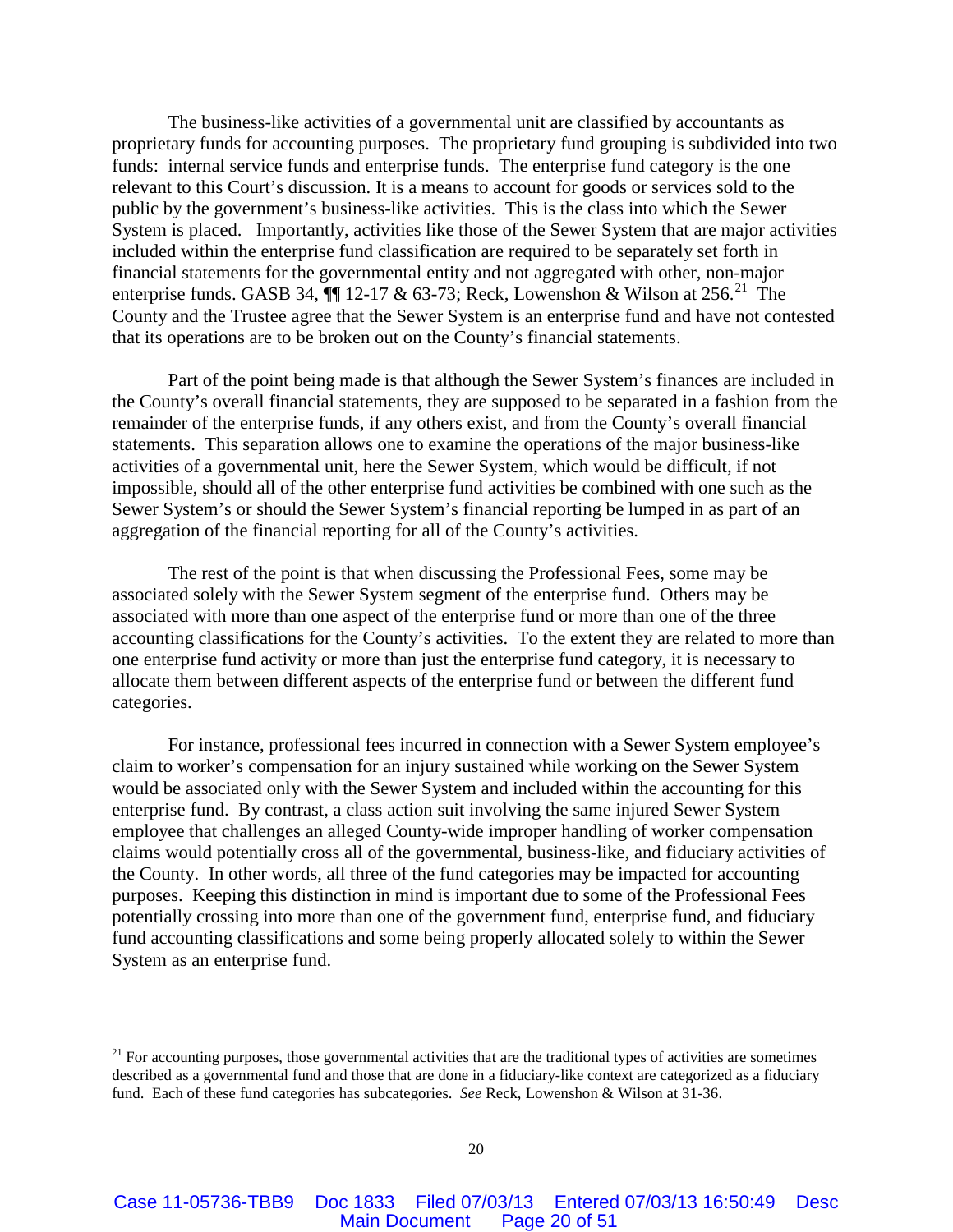### *(2) Jefferson County's Approach and a Problem*

Of the two sides taken on governmental accounting as it relates to the Professional Fees, the County's is the most straightforward because it primarily relies on one accounting pronouncement, GASB 58, which is captioned "Accounting and Financial Reporting for Chapter 9 Bankruptcies." GASB 58 "establishes accounting and financial reporting standards for all governments that have petitioned for relief under Chapter 9 of the U.S. Bankruptcy Code or have been granted relief under the provisions of Chapter 9 . . ." GASB 58,  $\mathbb{I}$  2.

Essentially, the position espoused by the County is that three paragraphs, 12, 13, and 14, of GASB 58 disclose the accounting and financial reporting guidance for the Professional Fees while the County's municipal bankruptcy case is ongoing. These paragraphs read as follows:

## **Reporting Gains and Losses**

12. Gains (or losses) resulting from remeasurement of liabilities or assets in bankruptcy should be reported as an extraordinary item. Additional guidance for governmental funds is provided in paragraph 14.

#### **Reporting Costs Associated with Bankruptcy Proceedings**

13. Professional fees and similar types of costs directly related to the bankruptcy proceedings should be reported as an expense or expenditure as incurred.

#### **Reporting in Governmental Funds**

14. If the new payment terms affect liabilities (and assets) reported in the governmental funds, those amounts should be adjusted. Adjustments to the reported amount of governmental fund liabilities (and assets), if any, should be reported as an extraordinary item.

GASB 58, ¶ 12 governs the treatment of gains or losses from remeasuring liabilities or assets of, among other funds, an enterprise fund such as the Sewer System. This provision requires that such a loss or gain be reported as an extraordinary item. GASB 58, ¶ 14 supplements GASB 58, ¶ 12 when new payment terms affect liabilities and assets in a governmental fund. Both of these paragraphs are implemented - that is the requisite recognition occurs - following the chapter 9 plan of adjustment's confirmation. GASB 58, ¶¶ 3-4 & 31. Noteworthy is that GASB 58,  $\P$  12 & 14 do not set forth the timing of recognition of the extraordinary item. They only set forth how the impact of the remeasurement or new payment term is to be reported. As mentioned, the timing of the recognition for the reporting treatment specified in paragraphs 12 and 14 is set forth in GASB 58,  $\P$  3-4 & 31.

Neither paragraph 12 or 14 of GASB 58 is directly involved in the accounting treatment of the Professional Fees, and, to the extent that either indirectly might be, no plan of adjustment for the County has been confirmed. Thus, their relevance in this Sewer System dispute is limited to understanding GASB 58's use by the contesting parties, not to their application to the Professional Fees. The interpretative aspect of these two paragraphs arises from how the County's expert, when compared to that of the Trustee's, views the purpose underlying GASB 58, ¶ 13.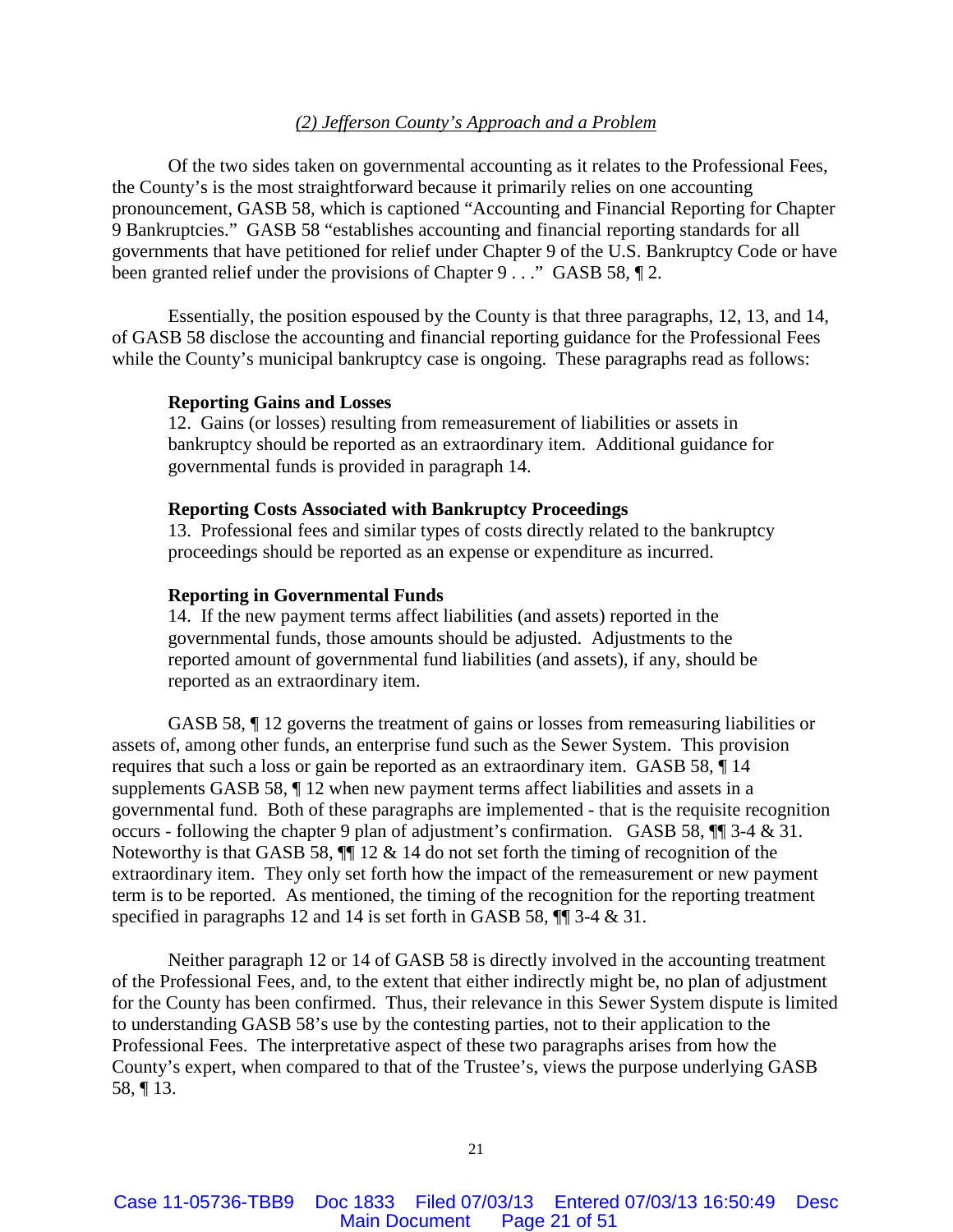Despite their inapplicability to the reporting for the Professional Fees, the County points out that only paragraphs 12 and 14 set forth an accounting treatment for a municipal debtor that calls for classifying an item as an extraordinary one and it is only in the context of remeasurement of assets or liabilities or the effect of a new payment term on liabilities or assets. Joined with this is reliance on paragraph 13 that the County reads to apply to all of the Professional Fees. The County posits the only standard that governs how the Professional Fees are to be reported is GASB 58, ¶ 13, which specifies they are to be dealt with as an expense or expenditure as incurred. As a result, the argument is that there is no need to go outside GASB 58 or to consider other accounting guidance to determine the accounting reporting treatment for the Professional Fees.

It is from this view of the accounting for the Professional Fees that the County justifies why they are within the Indenture's Operating Expenses. Essentially and regardless of which portion of Operating Expenses is modified by the Properly Chargeable and Extraordinary Item Phrase, GASB 58,  $\P$  13, unlike  $\P$  12 & 14, does not have the Professional Fees reported as extraordinary items. Thus, the County maintains they are within Operating Expenses because GASB 58, ¶ 13 does not expressly call for their reporting as an extraordinary item.

Although not necessarily altering the outcome sought by the County regarding some of the Professional Fees, the position espoused by the County's expert subsumes in his analysis a specific treatment for one word in GASB 58,  $\P$  13: "directly." GASB 58,  $\P$  13's scope is for professional fees and similar types of costs "*directly* related to the bankruptcy proceedings. . ." GASB 58, ¶ 13 (emphasis added). It does not purport to deal with all professional fees and similar types of costs that arise during a municipality's bankruptcy case. So and for the County's view of GASB 58's treatment of the Professional Fees to be completely accurate, all must be directly related to its bankruptcy case. The necessary degree of relatedness is explored more during the discussion of the Trustee's approach.

The County's asserted treatment also does not address that GASB 58, ¶ 13 uses the wording "expense or expenditure" while not specifying the type of expense or expenditure. To the extent that the "expense or expenditure" wording includes more than items that are operating expenses, the County's reliance on its interpretation of GASB 58, ¶ 13 does not fully sustain its offered interpretation of how all of the Professional Fees are to be treated.<sup>[22](#page-21-0)</sup>

<span id="page-21-0"></span> $22$  Despite the operating expense characterization of the Professional Fees by the County's expert, his response to a carefully worded cross examination question reflects that not all professional fees and related costs are operating expenses simply due to their being incurred during a chapter 9 case. The question was "And if the impact of this accounting for bankruptcy affects the capital financing matters would you classify the related legal fees as nonoperating items?" The relevant portions of the response are: "It's going to be a little bit of a long answer. Possibly. Now again, there's some guidance in the standards that would tend to imply that the legal fees associated with Chapter 9 bankruptcy are going to be non-operating as opposed to operating." The conclusion was that "[i]f you force me to classify those as one or the other at this point in time I would classify them as non-operating, yes." Testimony of Lowell Broom, April 12, 2012, at 224-25.

In addition to recognizing that not all professional fees incurred during a chapter 9 case are operating expenses, the cross examination question also evidences how the Trustee's position on the Professional Fees has been crafted. The question specified into which category the legal fees would be allocated by making them part of the "capital financing matters." Once in this category and with the possible exclusion of a portion allocated to a current accounting period, all such legal fees would not be part of operating expenses. The formulation of this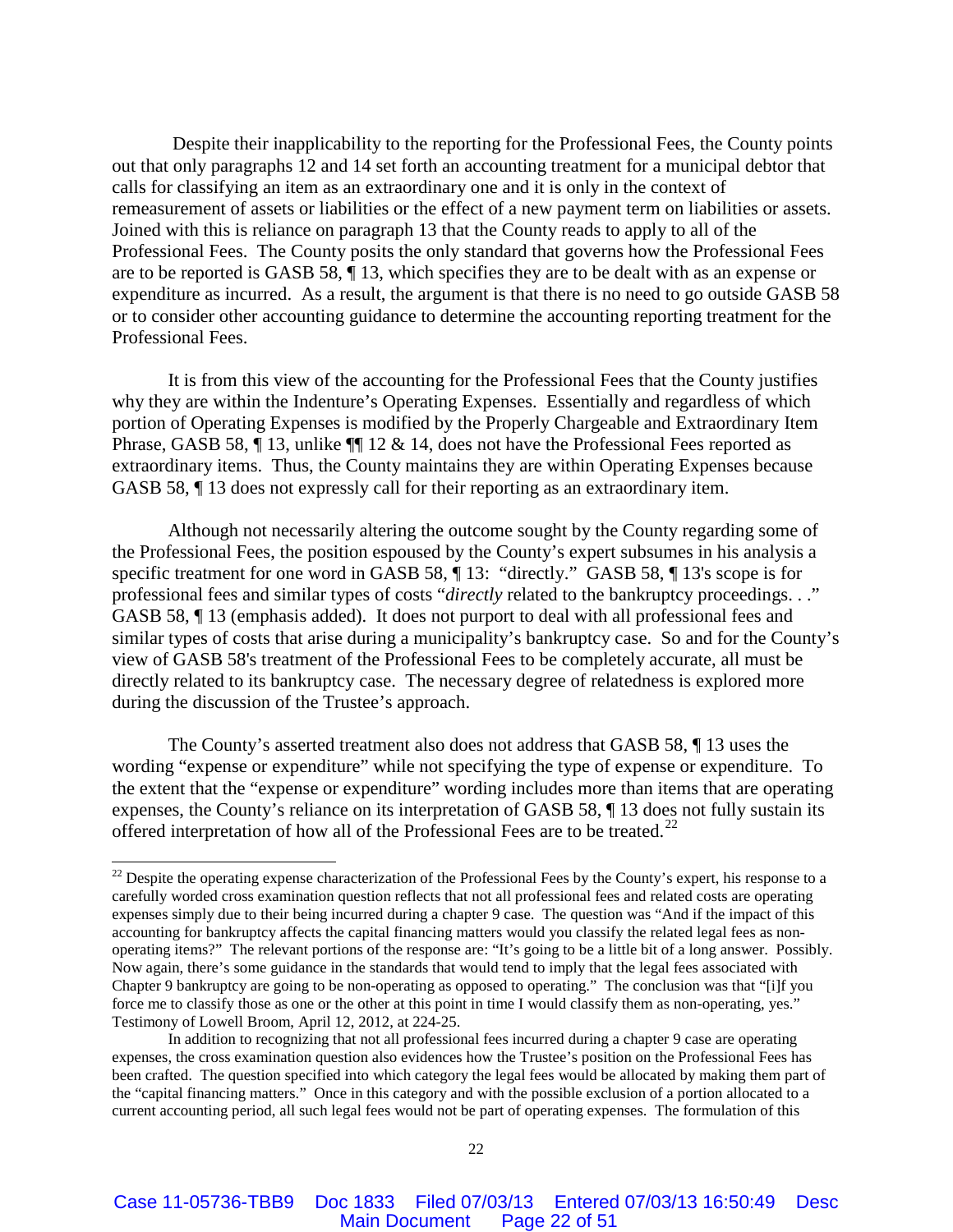## *(3) The Trustee's View and a Problem Repeated With Others Evident*

At variance with the County's proffered accounting treatment for chapter 9 related professional fees is that of the Trustee. Discussion of its position requires more inquiry into the realm of governmental accounting. This is due to reliance by the Trustee on guidance from accounting pronouncements beyond what is contained in GASB 58. The critical, particular other guidance is found in GASB 34, APB-30, and SOP 90-7.

The Trustee's expert's opinion on the accounting treatment of professional fees incurred during a chapter 9 case is that all are characterized as being non-operating expenses and are the result of an extraordinary event. Ives Tr. at 21-22, 34-52. Getting to this conclusion required consideration of paragraphs 12, 13, and 14 of GASB 58 which have already been set forth. The Trustee's reading of paragraph 13 is that it only deals with the timing of recognition of professional fees, which is that they are to be "reported . . . as incurred." GASB 58, ¶ 13. It is asserted that GASB 58, ¶ 13 does not indicate that the expense is to be either an operating or a non-operating one, let alone an extraordinary item.

His pronouncement continues that once one understands this view of what GASB 58, ¶ 13 is designed to do, one must look for guidance to other applicable accounting standards and principles to determine the proper expense or expenditure treatment for the Professional Fees. To arrive at his conclusion that in this case all of Professional Fees incurred by the County are extraordinary items, the Trustee's expert read a letter from one of the County's attorneys that sets forth the basis for why the County would be establishing the Reserves ("the Klee Letter"). The expert's reading of the Klee Letter is that the County's chapter 9 case is solely ". . . to restructure the financing – well restructure the financial outflows." Ives Tr. at 37.

Although by being given in the midst of accounting jargon, standards, and principles this statement may not appear to be important, this reading of the Klee Letter is a crucial factor on which the opinion of the Trustee's expert rests. This is because it caused the expert to categorize all of the Professional Fees as being the result of the restructuring of the "financing" and the "financing outflows" of the County. He viewed this as solely the effect of the chapter 9 case. This reading of the Klee Letter makes the Professional Fees a financing activity that is reported as a non-operating expense unless they also qualify as extraordinary items. Ives Tr. at 37-38. Then, he went on to explain why all of the Professional Fees were extraordinary items, again, relying on his interpretation of the Klee Letter. Ives Tr. at 38-47, 80-81.<sup>[23](#page-22-0)</sup> This expert's

question just happens to be identical to how the Trustee's expert framed his opinion based on an assumption that all chapter 9 professional fees are the effects of the restructuring of financing activities. The import of this is discussed more fully in the text dealing with the Trustee's expert's testimony.

 $\overline{a}$ 

<span id="page-22-0"></span><sup>23</sup> One response during cross examination when asked whether a chapter 9 being recognized under GASB 58 as an extraordinary event made all expenses associated with the bankruptcy extraordinary items was, "Yes. Based on the statement that the effects of an extraordinary event are extraordinary items, assuming they are material and refer to materiality, then they would be classified as extraordinary items. Yes." Ives Tr. at 81. Although this was the expert's position, it has not been how all have been treated by the Trustee. The Trustee has routinely allowed payment of professional fees and expenses that are the normal, ordinary types associated with the operations of the Sewer System, including legal fees for matters such as claims by Sewer System employees for on-the-job injuries.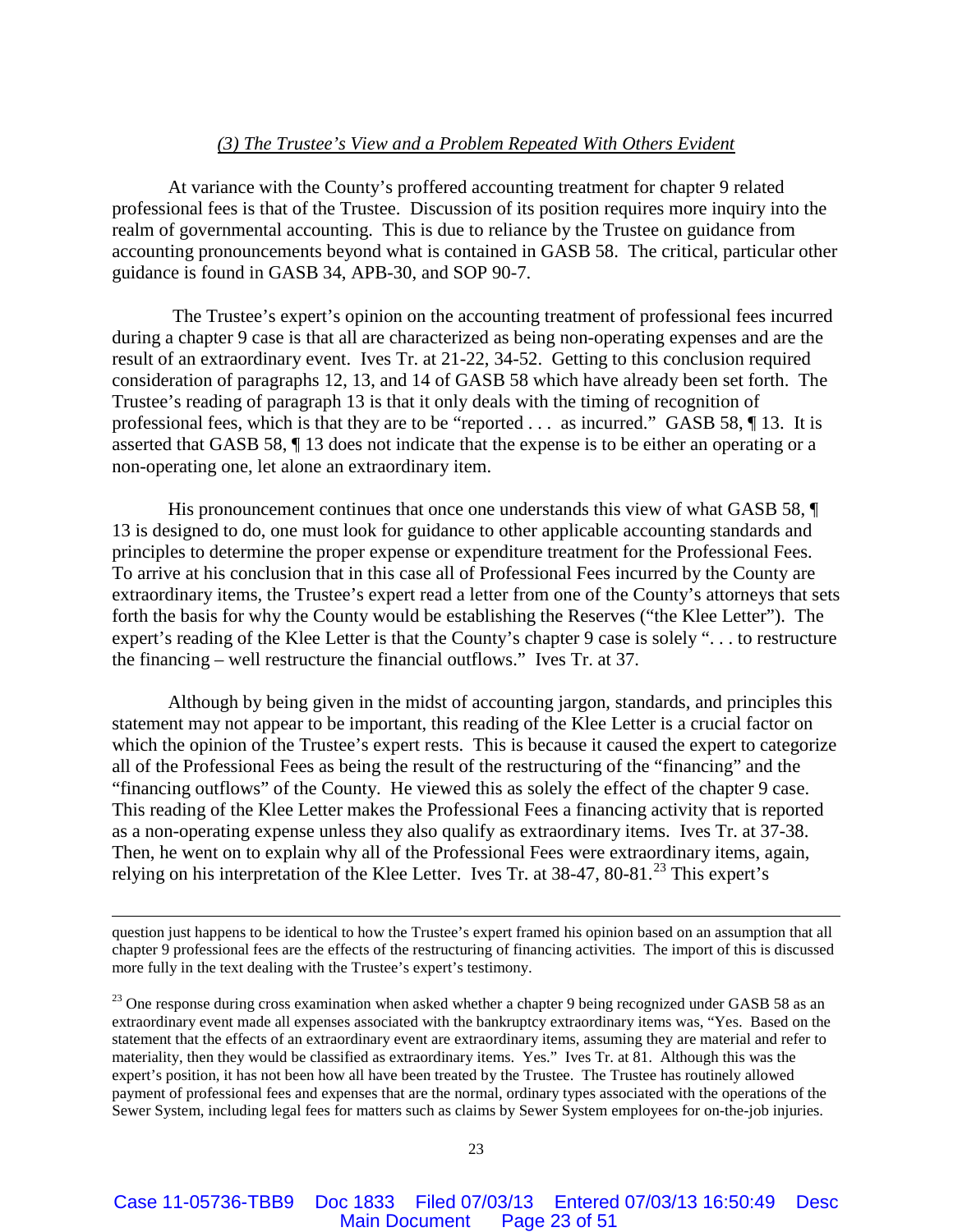interpretation of the Klee Letter preordained his position on the accounting treatment for all categories of the Professional Fees, be they reported as financing activities or extraordinary items: they are not Operating Expenses.

To know what type of an expense the GASB 58, ¶ 13 professional fees are to be recognized as and that should they be extraordinary items they are to be reported as a separate classification from operating expenses, the Trustee's expert testified that one must look to the accounting standards governing whether an item is an extraordinary item. These include APB-30 and SOP 90-7, which are incorporated into the GASB pronouncements via GASB 58, ¶¶ 48, 50 and GASB 34,  $\P$  55.<sup>[24](#page-23-0)</sup>

The Trustee's expert is correct that GASB 58,  $\P$  48 adopts the factors for determining what is an extraordinary item for reporting purposes from GASB 34,  $\P$  55 and from APB 30,  $\P$ 20a, 20b. GASB 58, ¶ 48 references the GASB 34, ¶ 55 requirements for a transaction or event to be an extraordinary one: the event or transaction must be *both* unusual in nature and infrequent in occurrence. GASB 58, ¶ 48 also sets forth portions of APB 30, ¶¶ 20a & 20b that further describes what constitutes unusual in nature and infrequent in occurrence.<sup>[25](#page-23-1)</sup> Immediately following the discussion of how one determines whether a transaction is to be treated as an extraordinary one, GASB 58, ¶ 48 states that "[t]he Board concluded that Chapter 9 bankruptcy meets those criteria." However, the entirety of the discussion of what is an extraordinary item in GASB 58, ¶ 48 is under the caption "Reporting Gains and Losses" which is for the remeasurement of liabilities or assets per GASB 58, ¶¶ 12 & 14.

The Trustee's expert is also right that GASB 58, ¶ 50 incorporates portions of SOP 90-7's discussion, more precisely, SOP 90-7.28's, of how professional fees and similar types of expenditures had been reported by entities that filed a chapter 11 bankruptcy case. Before SOP

Also, and as set forth earlier while detailing the categories of the Professional Fees in the Joint Submission, this is not the Trustee's position on all of the Professional Fees.

 $\overline{a}$ 

<span id="page-23-0"></span><sup>24</sup> *See also* Statement No. 62 of the Governmental Accounting Standards Board (GASB 62), *¶¶* 514, 528, 535-536, 538, 542-544, 546, 562-563, & 577 (detailing certain of the codifications into and exclusions from GASB of accounting and financial reporting guidance contained in pre-November 30, 1989 pronouncements by FASB and AICPA and setting forth that the GASB approach adopted was incorporation of the accounting and reporting requirements post-November 30, 1989, "essentially as they existed in the applicable pre-November 30, 1989, FASB and AICPA pronouncements, modifying the language as appropriate to recognize the effects of the governmental environment without affecting the substance of the provisions.").

<span id="page-23-1"></span><sup>25</sup>APB 30,  $\P$  20(a)-(b) further explains "unusual nature" and "infrequency of occurrence." "Unusual nature" is an "underlying event or transaction [that] . . . possess[es] a high degree of abnormality and . . .[is] of a type clearly unrelated to, or only incidentally related to, the ordinary and typical activities of the entity, taking into account the environment in which the entity operates." APB 30,  $\P$  20(a). "Infrequency of occurrence" refers to an "underlying event or transaction [that] should be of a type that would not reasonably be expected to recur in the forseeable future, taking into account the environment in which the entity operates." *Id.* ¶ 20(b). Paragraphs 21 and 22 of APB 30 give further clarification to these two factors along with the indication that "[t]he environment in which an entity operates is a primary consideration in determining whether the underlying event or transaction is abnormal and significantly different from the ordinary and typical activities of the entity." *Id*. ¶ 21. The importance of the environment factor is that an event or transaction may be ordinary and typical in one business or setting, but extraordinary in another business or setting.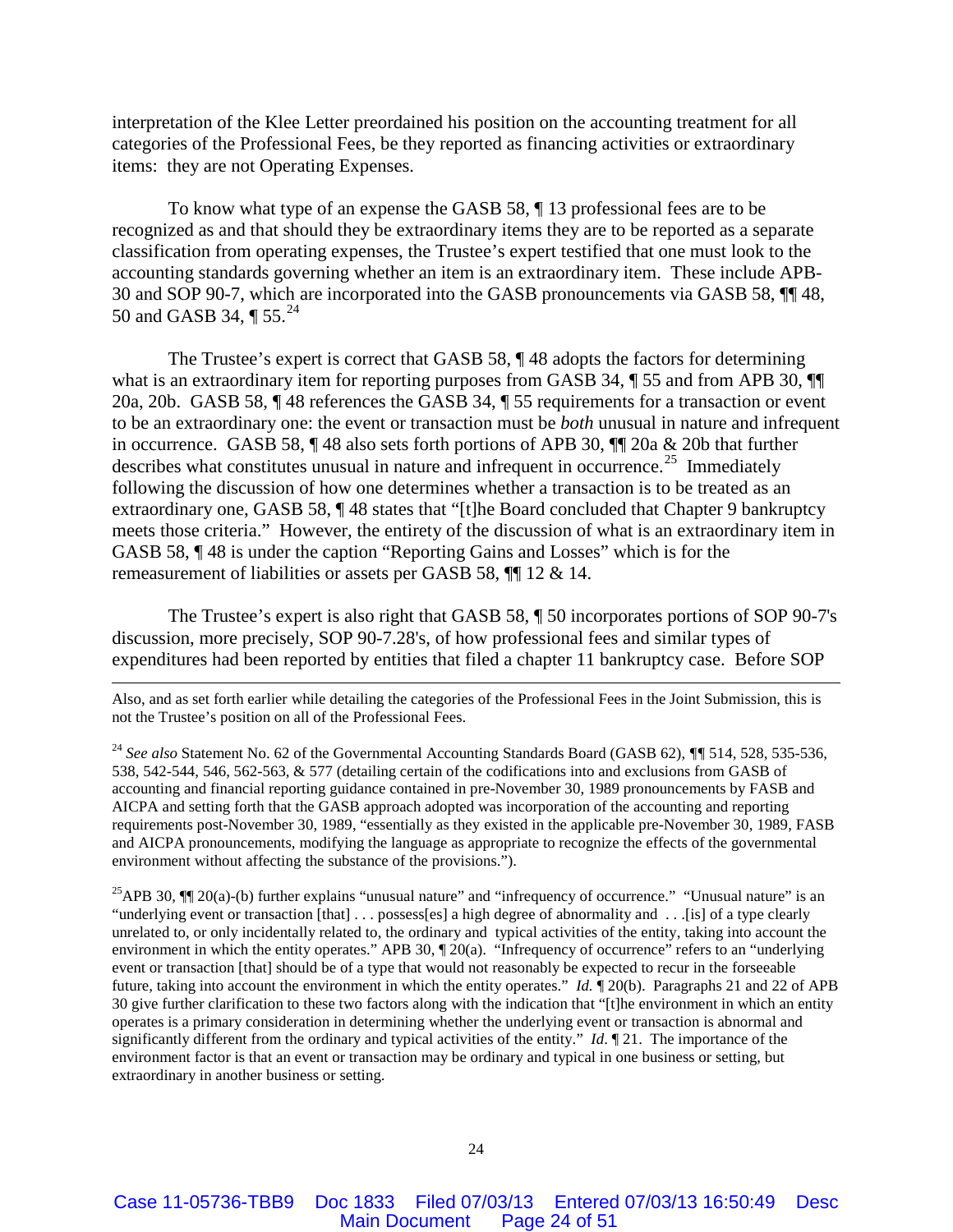90-7, recognition of reorganization related professional fees was sometimes deferred until a plan was confirmed and used to reduce a gain from debt discharge to the extent of the deferral, other times they were accrued upon the filing of the chapter 11 case, and in other instances they were expensed as incurred. It is also accurate that SOP 90-7 adopted the position for chapter 11 cases that such professional fees are to be expensed as incurred and that this approach was incorporated into GASB 58. GASB 58, ¶¶ 13, 50; *see also* Grant W. Newton, *Bankruptcy and Insolvency Accounting, Practice and Procedure* 460-61 (5th ed. 1994). This GASB 58 discussion is set forth under the heading "Reporting Costs Associated with Bankruptcy Proceedings" which is somewhat misleading until one pays attention to the contents of paragraph 50. GASB 58, ¶ 50 details the professional fees that are to be expensed as incurred are those "directly related to the bankruptcy proceedings . . ." This "directly related" requirement is, as with the County's expert, given less than the attention it should have been accorded by the Trustee's expert.

Also sidestepped to potentially a degree too far by the Trustee's expert is the last sentence of GASB 58, ¶ 50 setting forth the basis for the expense treatment. It states that "[t]hese costs do not provide an increase in service capacity and do not meet the definition of assets or deferred outflows in the GASB conceptual framework," which is a reference to some of the reasoning for the remeasurement treatment accorded in GASB 58, ¶¶ 12, 14. Contrastingly, there is no mention in GASB 58, ¶ 13 or ¶ 50 that the basis for the professional fee expensing is that they are extraordinary items. Additionally, GASB 34, ¶¶ 53-56 & 89 adopt APB 30's guidance on what is an extraordinary item and a special item, and perhaps more importantly to this Court's analysis, the separate reporting of both of them. However, the import of a parenthetical comment in GASB 34, ¶ 89 dealing with the reporting of extraordinary and special items was not addressed. The parenthetical says, "Because other financing sources and uses, rather than *gains* or *losses,* are reported for debt refundings in governmental funds, these transactions should not be reported as extraordinary items." GASB 34, ¶ 89. Whether these qualifiers affect the argued-for treatment of the Professional Fees under GASB 58, ¶ 13 has not been dealt with by the Trustee's, and for that matter, the County's expert.

Despite these underanalyzed, sidestepped, and unaddressed factors, the Trustee's argument goes forward applying the GASB 58, ¶ 48 extraordinary item discussion, that for gains and losses, to all of the Professional Fees on the postulate that GASB 58, ¶ 13 only deals with the timing of recognition of professional fees as being "as incurred." This "as incurred" foundation overlooks the "expense or expenditure" accounting treatment called for along with the "directly related to the bankruptcy proceeding" wording. As a result and similar to the County's expert, the Trustee's insistence on extraordinary item treatment for all of the Professional Fees misses the fact that GASB 58, ¶ 13 has no relevance or application to the accounting treatment for some of the Professional Fees: those not directly related to the bankruptcy case. GASB 34, ¶ 41; see also, GASB 34, ¶¶ 55-56, 86-89, & 100-02. Also, based on the expert's reading of the Klee Letter, he incorrectly assumes that all of the Professional Fees result from activities that are not operating activities, as this phrase is used in its accounting sense, of the Sewer System. They are assumed to be solely from financing activities.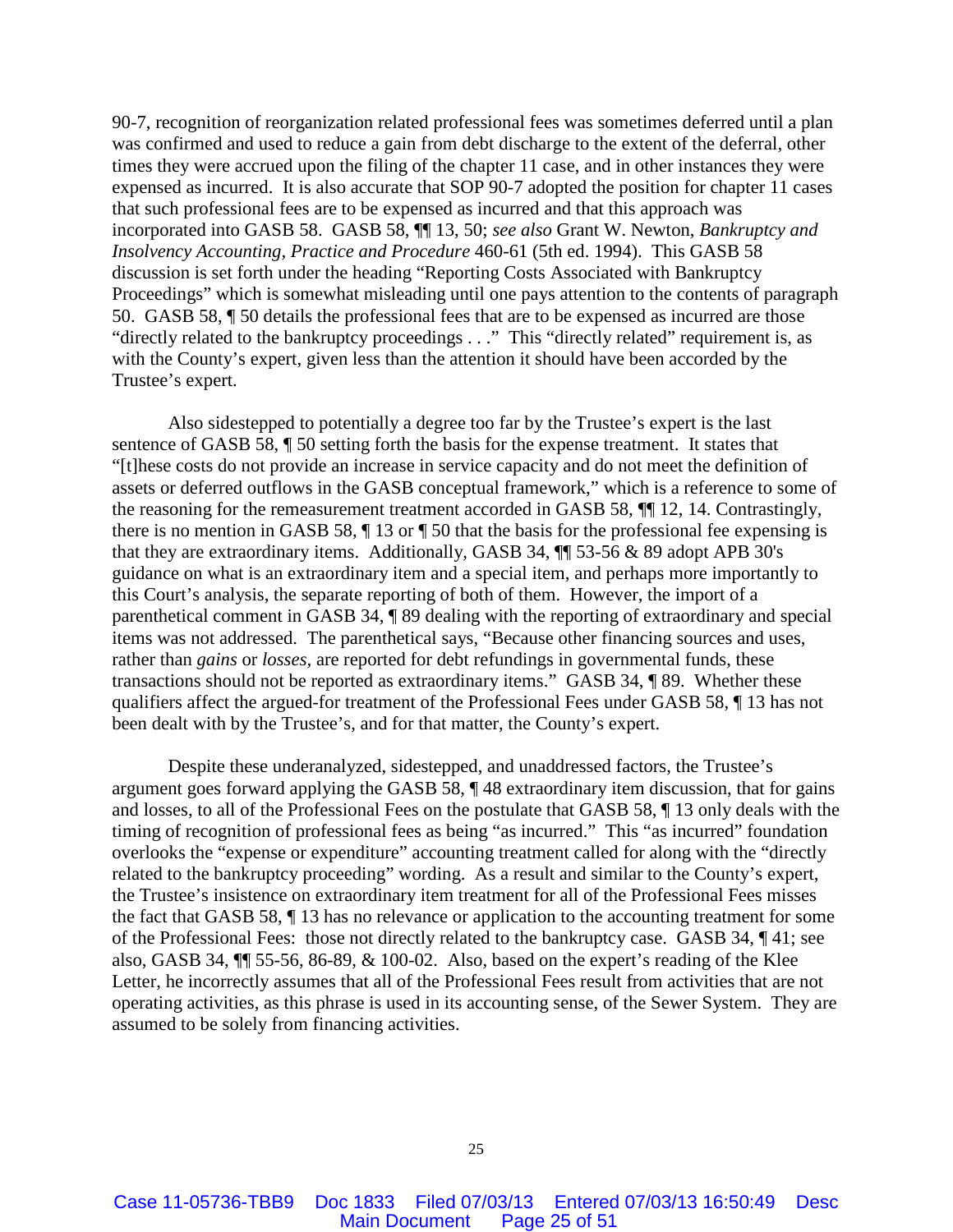## *(4) A GAAP Conundrum and the Distinction That Counts A/K/A the Rationale*

More telling for why GASB 58,  $\P$  13 does not deal with at least some of the expense treatment for the Professional Fees than that to which the Trustee's expert opines they are to be given is revealed by review of an appendix to SOP 90-7 along with some of the unmentioned portions of its text.<sup>[26](#page-25-0)</sup> Although developed and applicable in chapter 11 cases where bankruptcy of an entity is a special item, not one that is the effect of an extraordinary event, SOP 90-7 demonstrates that the accounting treatment of professional fees incurred during a bankruptcy case need not be something other than operating expenses under GAAP. This is in accord with APB 30, which provides that:

[j]udgment is required to segregate in the income statement the effects of events or transactions that are extraordinary items . . . *The Board concludes that an event or transaction should be presumed to be an ordinary and usual activity of the reporting entity, the effects of which should be included in income from operations, unless the evidence clearly supports its classification as an extraordinary item as defined in this Opinion.*

#### APB 30, ¶ 19 (emphasis added).

SOP 90-7.21 sets forth that entering a bankruptcy reorganization case does not ordinarily affect or change the application of otherwise applicable and accepted accounting principles following filing of a chapter 11 case. SOP 90-7.22 specifies that for the periods including and following a bankruptcy filing, the financial statements should distinguish the transactions in the financial statements directly associated with the reorganization from the ongoing operations of the business. Coupled with these is SOP 90-7.27, which discusses the content of a statement of operations of an entity in a chapter 11 case. It provides that ". . . expenses (including professional fees) . . . resulting from the reorganization and restructuring of the business should be reported separately as reorganization items, except for those required to be reported as ... extraordinary items in conformity with APB Opinion 30… .."

The identical treatment is accorded them in the statement of cash flows under SOP 90- 7.31. It sets forth that reorganization items, including professional fees, should be disclosed separately within the operating, investing, and financing activities categories of the statement of cash flows. Stated differently, this demonstrates that professional fees incurred are potentially included within one or more divisions of the statement of operations and that within these divisions those directly related to reorganization matters in a bankruptcy case are to be disclosed separately to the extent that they are within any of these portions of the statement. The example of a statement of operations and a statement of cash flows in Appendix A of SOP 90-7, SOP 90-

<span id="page-25-0"></span><sup>&</sup>lt;sup>26</sup> SOP 90-7 became effective on November 19, 1990. Therefore, GASB 62, ¶ 542's post-1997 guidance that generally the appendices of pre-November 30, 1989 FASB and AICPA pronouncements should not be incorporated into the GASB literature because they "are nonauthoritative and often lack applicability to the government environment" is not an issue for SOP 90-7 appendices *as used* by this Court. This Court's utilization of a portion of the appendix to SOP 90-7 is not for the accounting treatment actually used, but for the concept of what is being accomplished, which is segregation of certain types of expenses from those resulting from an event that is usual in nature and frequent in occurrence. Also, GASB 62 was not promulgated until well after the Indenture agreements.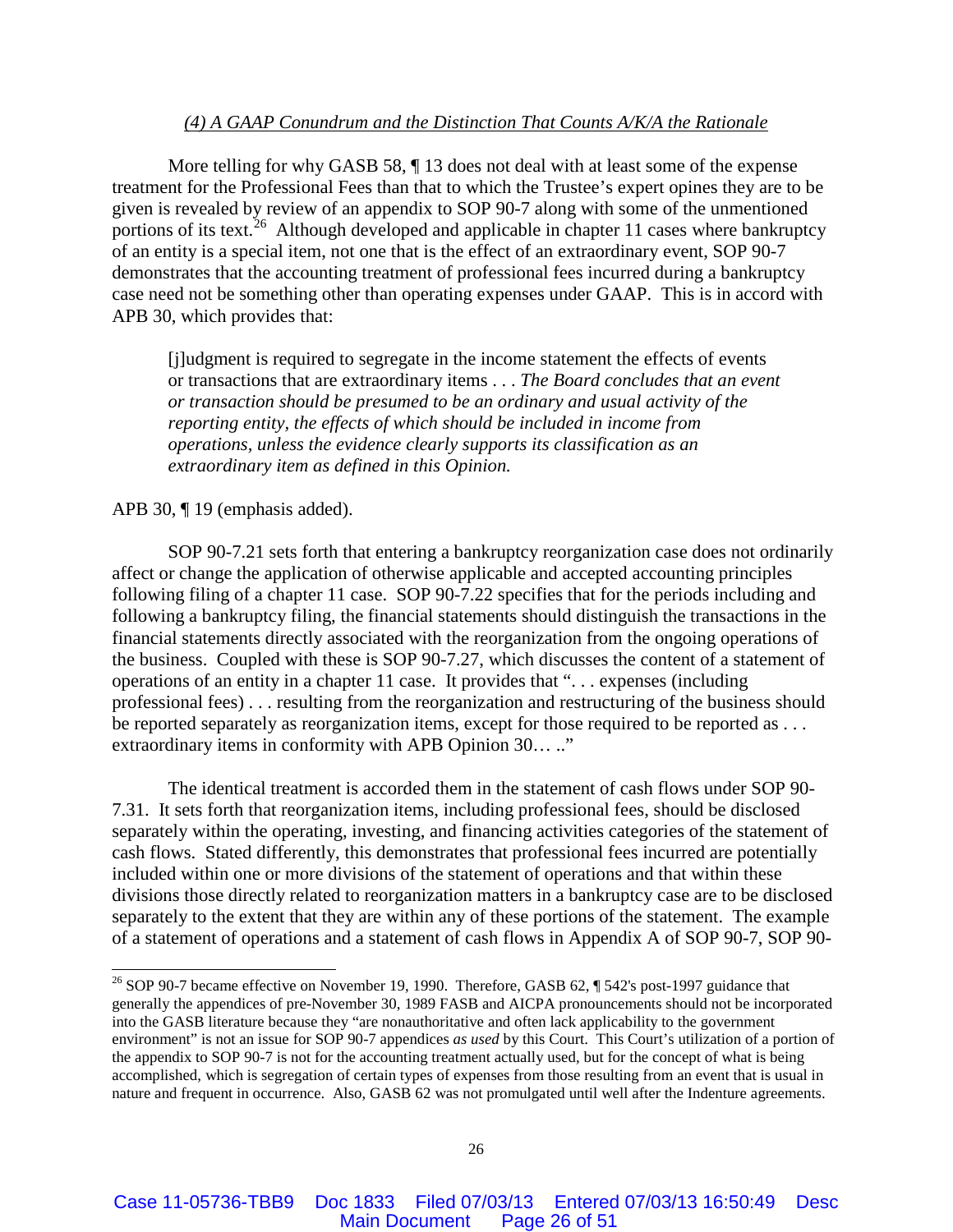7.67, is further support that this is the proper reporting treatment for an entity during its chapter 11 case. $27$ 

 More succinctly put, these portions of SOP 90-7 demonstrate that with respect to what would be considered the ordinary and typical operating activities–to be distinguished from those directly related to a bankruptcy case–of a debtor in chapter 11, the accounting guidance applicable to reporting of, among other items, expenses is not altered to the extent and in the way the Trustee's expert posited. *See, e.g.*, Newton at 458-63. When these portions of SOP 90-7 are read in connection with GASB 58, ¶ 30, it is evident that GASB 58 does not support the Trustee's expert's treatment of all of the Professional Fees as extraordinary items. The relevant portion of GASB 58, ¶ 30 provides that "much of the guidance in this Statement is based on existing accounting guidance, and new accounting guidance has been provided only where the Board believes that existing accounting guidance would not be appropriate for Chapter 9 bankruptcies." This is consistent with GASB 62's setting forth of the history and the reincorporation of earlier accounting guidance of GASB 20, ¶ 6-7 for business-like activities, all FASB statements and interpretations and APB opinions issued on or before November 30, 1989, unless they conflict with or contradict GASB pronouncements and all FASB statements and interpretation issued after November 30, 1989, except those that conflict with or contradict GASB pronouncements. GASB 62, ¶¶ 507-08.

Furthermore and at odds with an assumption forged into, yet not stated, the Trustee's expert's opinion, GASB 58, ¶ 13, standing alone, does not call for extraordinary item treatment for all of the professional fees associated with a chapter 9 case. Thus, the GAAP-created conundrum. Is the County's expert's reading of GASB 58 as calling for reporting all of the Professional Fees as operating expenses a permissible one, is the Trustee's expert's view that all are extraordinary items the more apt one, or are both incorrect to a degree?

## *(5) Separateness of a Degree*

Regardless of reading GASB 58, ¶ 13 in isolation from or with the aid of other accounting standards or principles, SOP 90-7 helps one know that what is contemplated by GASB 58 is a segregation of the reporting of those of the Professional Fees that are directly related to the County's chapter 9 bankruptcy from those that might otherwise be reported within (a) operating expenses on a statement of operations or (b) the operating, investing, noncapital financing, and capital and related financing categories of a statement of cash flows. For purposes of analysis, what matters is the segregation, not whether they are extraordinary items or special items such as reorganization items. Additionally, due recognition that GASB 58's guidance did not exist at the 1997 time period of the Indenture requires that one recognize that the "directly related" Professional Fees may not then have been contemplated to be the effects of an extraordinary event/transaction. They may have been perceived by the parties as being treated like similar professional fees in a chapter 11 case: reorganization items. *See infra*  footnote 28.

<span id="page-26-0"></span> $27$  The statement of operations in SOP 90-7.31 has three parts because it deals with a for-profit entity. A statement of operations for a governmental entity has four. This difference is immaterial to this Court's determinations.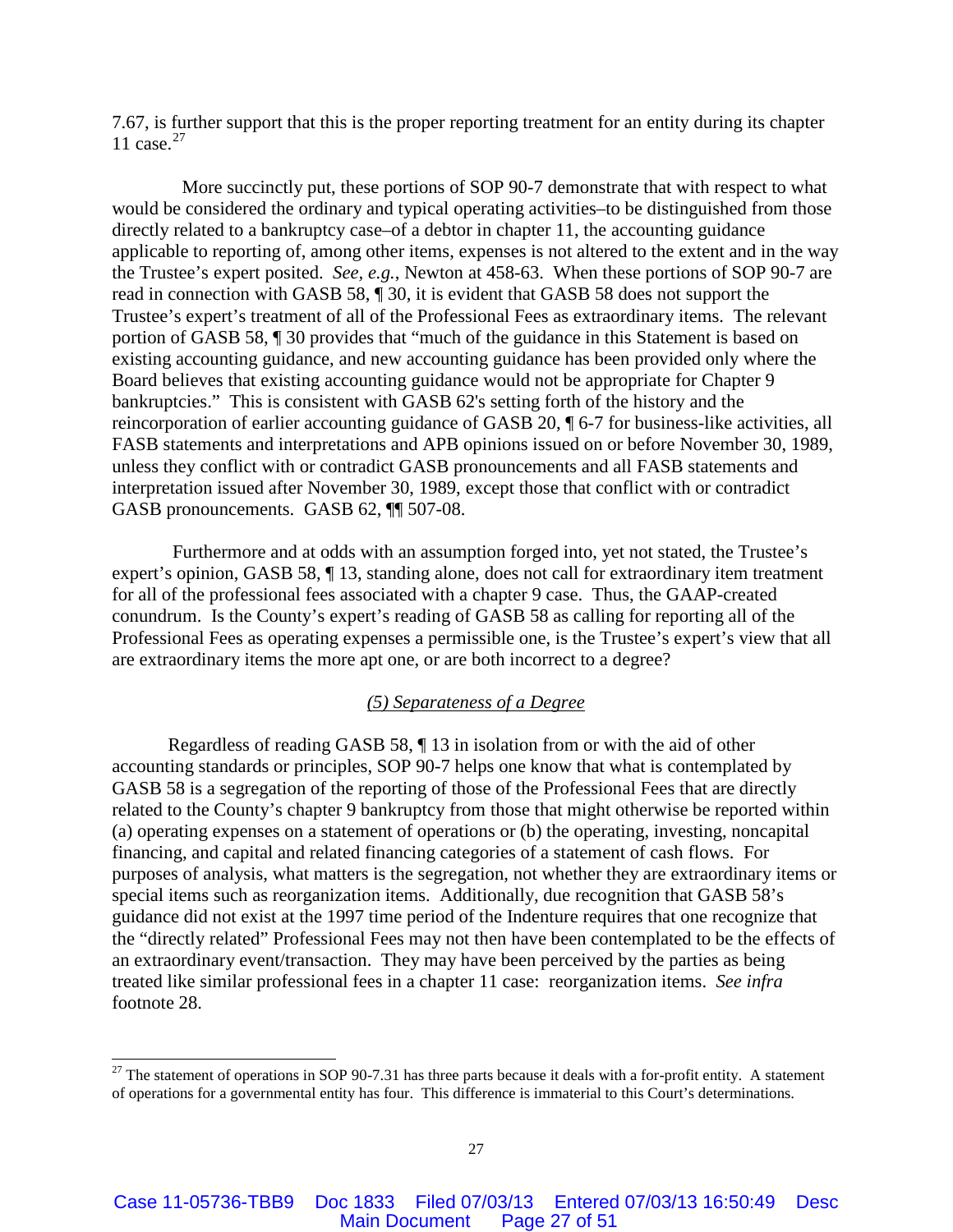Once more, the guidance from SOP 90-7 as it relates to separate disclosure is in SOP 90- 7.22, .27, & .31. Subpart 22 speaks in terms of distinguishing the transactions and events directly associated with the bankruptcy reorganization from the ongoing operations of a business. Subpart 27 indicates that on a statement of operations the professional fee expenses directly resulting from reorganization and restructuring of a business are to be reported apart from those emanating from the ordinary and typical operations of a business. So too, for the statement of cash flows. Subpart 31 delineates a separate disclosure of those incurred in the reorganization process that are within the operating, investing, and financing categories.

Consistent with SOP 90-7's treatment, GASB 58 does not purport to alter the accounting treatment of all categories of, among others, expenses simply due to a governmental entity filing a chapter 9 bankruptcy. This is the clear import of GASB 58, ¶ 30's new accounting guidance being given only when existing guidance is rendered inappropriate by a chapter 9 filing along with the SOP 90-7 guidance having been determined as "also appropriate for Chapter 9 bankruptcies." GASB 58,  $\P$  50. This is why when it comes to the Professional Fees, GASB 58, ¶ 13 is limited in application to those directly related to the bankruptcy case. It does not apply to those of the Sewer System incurred in its ordinary and typical operations that would take place whether there was a bankruptcy or not.

If nothing more, the separation of some of the reorganization/restructuring professional fees from other incurred professional fees is a recognition that they are engendered from something that is not the ordinary and typical course of operations of a business entity. This engendering aspect is the distinction of relevance that is drawn from the accounting pronouncements' guidance and the related literature cited to this Court that is factored into learning what is Operating Expenses. Knowing this transforms the enigma into knowledge demonstrating as incorrect the all versus nothing positions of the parties for whether the Professional Fees are Operating Expenses.<sup>[28](#page-27-0)</sup>

## *(6) Engendering Leading to Apples to Apples*

The separation of financial effects of extraordinary items or special items that arise serves a specific purpose. The segregation concept enables one to examine and compare the performance of a business or business-like unit when things that are special items (e.g., the effects arise from an event or transaction that are either unusual in nature or infrequent in occurrence and under management's control, such as a chapter 11 reorganization or certain types of catastrophic events), GASB 34, ¶ 56; Newton at 458-459, or extraordinary items (e.g., the

<span id="page-27-0"></span><sup>&</sup>lt;sup>28</sup> Part of this Court's analysis has been done knowing that GASB 58's conclusion that a chapter 9 case is an extraordinary event had not been promulgated until more than a decade following the Indenture. Although it is possible that in 1997 by "taking into account the environment in which the entity operates," *see* APB 30, ¶¶ 20(a)- (b), 21, one might have concluded that a municipal bankruptcy was an event making reporting of certain transactions as extraordinary items. However, no such evidence is before this Court. Also, it is possible that in 1997 the accounting guidance viewing a chapter 11 reorganization as a special item, not an extraordinary one, may have been followed for a debtor in a municipal bankruptcy case. What would have been the course for accounting reporting in 1997 has not been fleshed out by the parties to this matter by evidence or otherwise. This is another reason the rationale underlying extraordinary and special items is important and not whether the 1997 treatment contemplated under the Indenture was as an extraordinary item.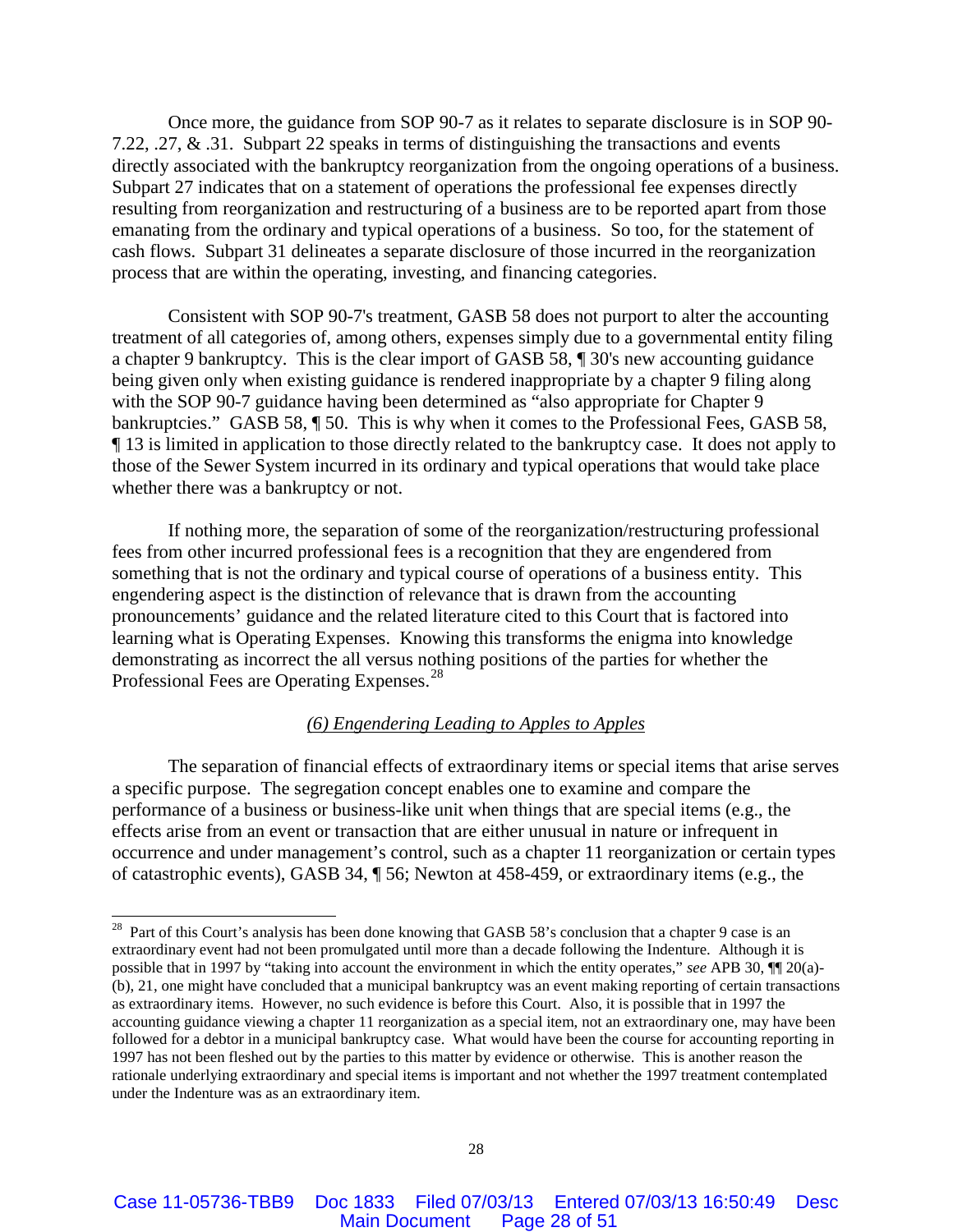effects from an event or transaction that are both unusual in nature and infrequent in occurrence such as a chapter 9 bankruptcy and some forms of catastrophic events), GASB 34, ¶ 55; GASB 58, ¶ 48, might, if not separated, mislead those examining financial reports. The separate disclosure enables comparisons of the financial performance of an entity or subdivision in isolation from aberrations caused by extraordinary or special events or transactions.

For a business entity or its governmental counterpart, separating certain financial effects from those ordinary and typical allows one to know its financial performance without the impact of such extraordinary or special events/transactions and to compare operating performance between reporting periods to learn if it was the same, better, or worse than what it had been in another reporting period when an unusual and/or infrequent event did not impact the financial results. Simultaneously, it permits one to look at the influence of the special or extraordinary transaction/event on financial performance. In non-accounting and non-legal terminology, this breaking out of items allows an apples-to-apples comparison of financial results. Reck, Lowenshon & Wilson at 257-258.

It is also a recognition that items reported in these sorts of separated classes are not of the ordinary and typical types for revenues or expenses generated by business operations. This separation of disclosure of expenses, revenues, and cash flows engendered directly by the bankruptcy proceedings as distinguished from those incurred, received, or occurring regardless of an entity's bankruptcy proceeding is the critical distinction. Furthermore, it is the rationale on which rests the separate disclosure which assists in the interpretation of Operating Expenses. It is not the precise accounting classification as extraordinary, special, reorganization, or similar items that is the helpful information. This rationale is some of what this Court utilizes in finding the boundaries for what is included and excluded from Operating Expenses.

### **IV. The Finding Process: Rules First, Then Facts (Or Is it so Easy?)**

## **(A) More on the Law's Framework**

To know what Operating Expenses includes requires a specific reference point. Here, it has been selected by the parties. It is the law of Alabama. Indenture § 18.10. Alabama's courts have set forth a framework to be followed once an ambiguity in meaning of an agreement is established by a court. As a matter of Alabama law, a court is to apply rules of construction to attempt to resolve any ambiguity in a contract before resorting to factual issues to determine the meaning of an agreement. *Extermitech, Inc.*, 951 So.2d at 694; *Alfa Life Ins. Corp. v. Johnson*, 822 So.2d 400, 404-05 (Ala. 2001).

Simple as this format may sound, it is not so simple in implementation. This is due to the almost limitless number of so-called rules of construction and recognition of the fact that for one rule of construction setting forth how one is to give meaning to an agreement there is often another calling for a different or the opposite approach to establish what was agreed. For example, one is *ejusdem generis* which is counterpoised by *expressio unius est exclusio alterius*. Furthermore, some of these rules rely on facts for their implementation, which is at odds with the Alabama courts' use of rules of construction before looking at the facts. The rule that looks to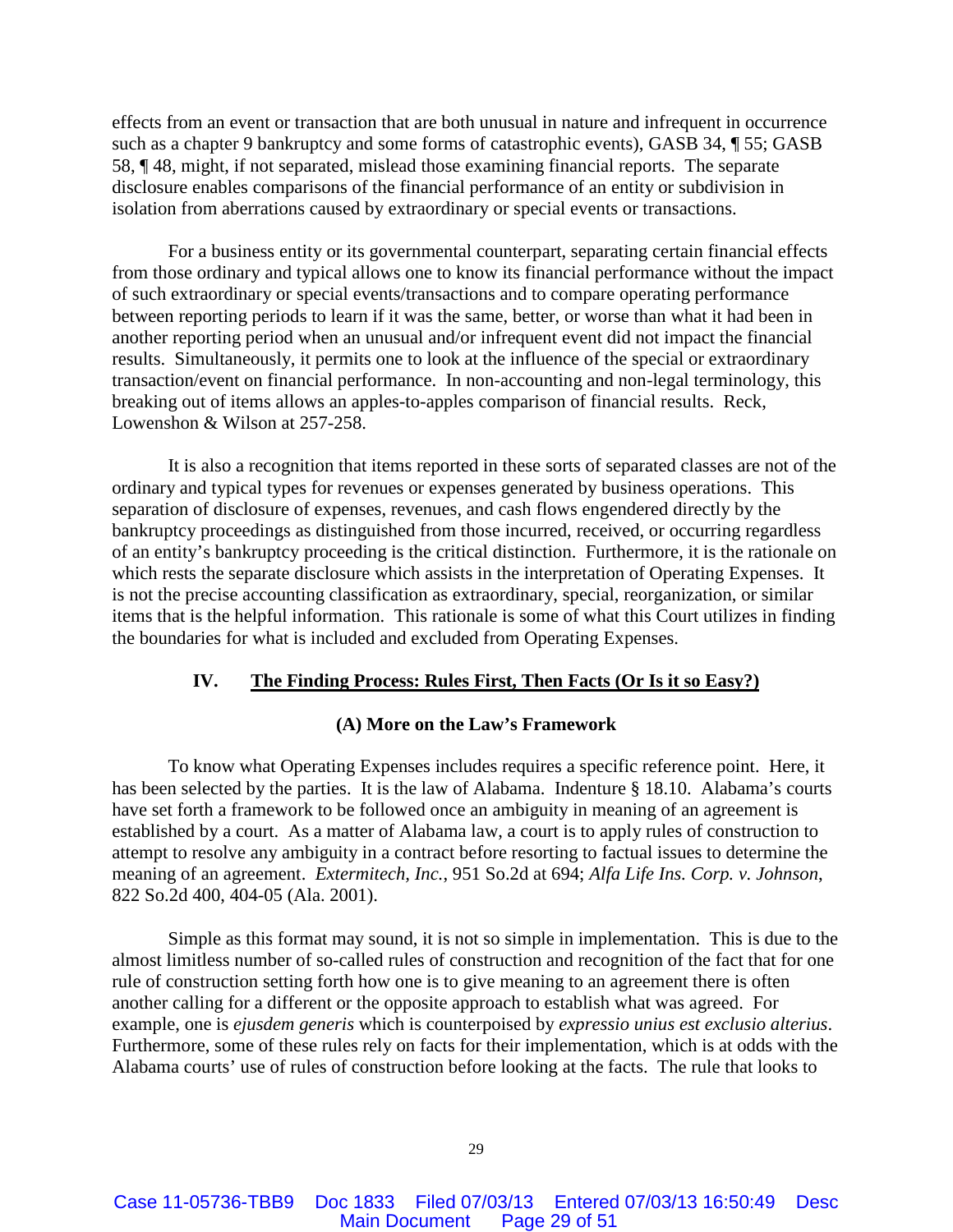the practical construction put on the language by the parties to an agreement is partially a factbased inquiry.

Despite the intricacies of Alabama's interpretative framework, certain rules of construction, sometimes called by Alabama courts rules of interpretation, are applicable to know what was agreed to under the Indenture. One is that an agreement is to be viewed as a whole. *In re Jefferson County, Ala.*, 482 B.R. 404, 419-422 (Bankr. N.D. Ala. 2012); *Vankineni v. Santa Rosa Beach Dev. Corp. II*, 57 So.3d 760, 763 (Ala. 2010). Added to this are those that call for a court to give effect to the intentions of the parties by, among other things, (1) taking into account the practical construction put on the language of the agreement by the parties, *see, e.g., Noell v. Am. Design, Inc. Profit Sharing Plan,* 764 F.2d 827, 832 (11th Cir. 1985) (quoting *City of Montgomery v. Maull,* 344 So.2d 492, 495 (Ala. 1977)); *Ohio Cas. Ins. Co. v. Holcim (US), Inc., et al.*, 744 F. Supp. 2d 1251, 1259 (S.D. Ala. 2010); *Extermitech,* 951 So.2d *at* 694; (2) giving words their ordinary meaning, *see, e.g., BellSouth Telecommunications, Inc. v. ITC Deltacom Communications, Inc., et al.,* 62 F. Supp. 2d 102, 1311 (M.D. Ala. 1999); *American Farm Bureau Fed'n v. Alabama Farmers Fed'n.*, 935 F. Supp. 1533, 1544 (M.D. Ala. 1996), *aff'd.*, 121 F.3d 723 (11th Cir. 1997); and (3) considering the surrounding circumstances, *see, e.g., Ohio Cas. Ins.,* at 1263*; McCollough v. Regions Bank*, 955 So.2d 405, 410 (Ala. 2006)*.*

## **(B) Once More, It's the Structure**

For the Indenture, one rule of interpretation has overarching importance in determining Operating Expenses. It involves viewing the Indenture as a whole and not trying to intuit the meaning of Operating Expenses by simply looking to its definition. What is within Operating Expenses is best ascertained by looking to the overall structure of the Indenture for the flow of revenues.

As earlier discussed, it involves the flushing of the Revenue Account and how the flow of System Revenues creates a specific distribution of monies. In particular is the "then due and that were incurred during the then-current or in any then-preceding calendar month" limitation on payment of Operating Expenses. Indenture § 11.1. It is some of what ensures that System Revenues in a given period are not kept from flowing to debt service by items that are either not due for payment in the current period or have not been incurred. This effectively makes certain that noncash items such as depreciation and amortization along with reserving for future expenditures do not reduce monies that would otherwise be available to pay interest and principal on the warrants. Not allowing fixed capital expenditures to be allotted to only one accounting period achieves the identical result and is a recognition that debt is the revenue source for many, if not most or all, capital expenditures under the Indenture's structure.<sup>[29](#page-29-0)</sup>

Joined with this cash flow are the limitations on what are Operating Expenses set forth in its definition which have a similar purpose. Included are the requirements that the expenses be reasonable and necessary and that they be for the efficient and economic administration and operation of the Sewer System. Indenture § 1.1. In part, they are designed to achieve the same

<span id="page-29-0"></span> $29$  Since depreciation and amortization for these fixed capital expenditures is not a permitted reduction in System Revenues before fixing the amount of Net Revenues, these expenditures do not result in a reduction in Net Revenues in other accounting periods via depreciation or amortization.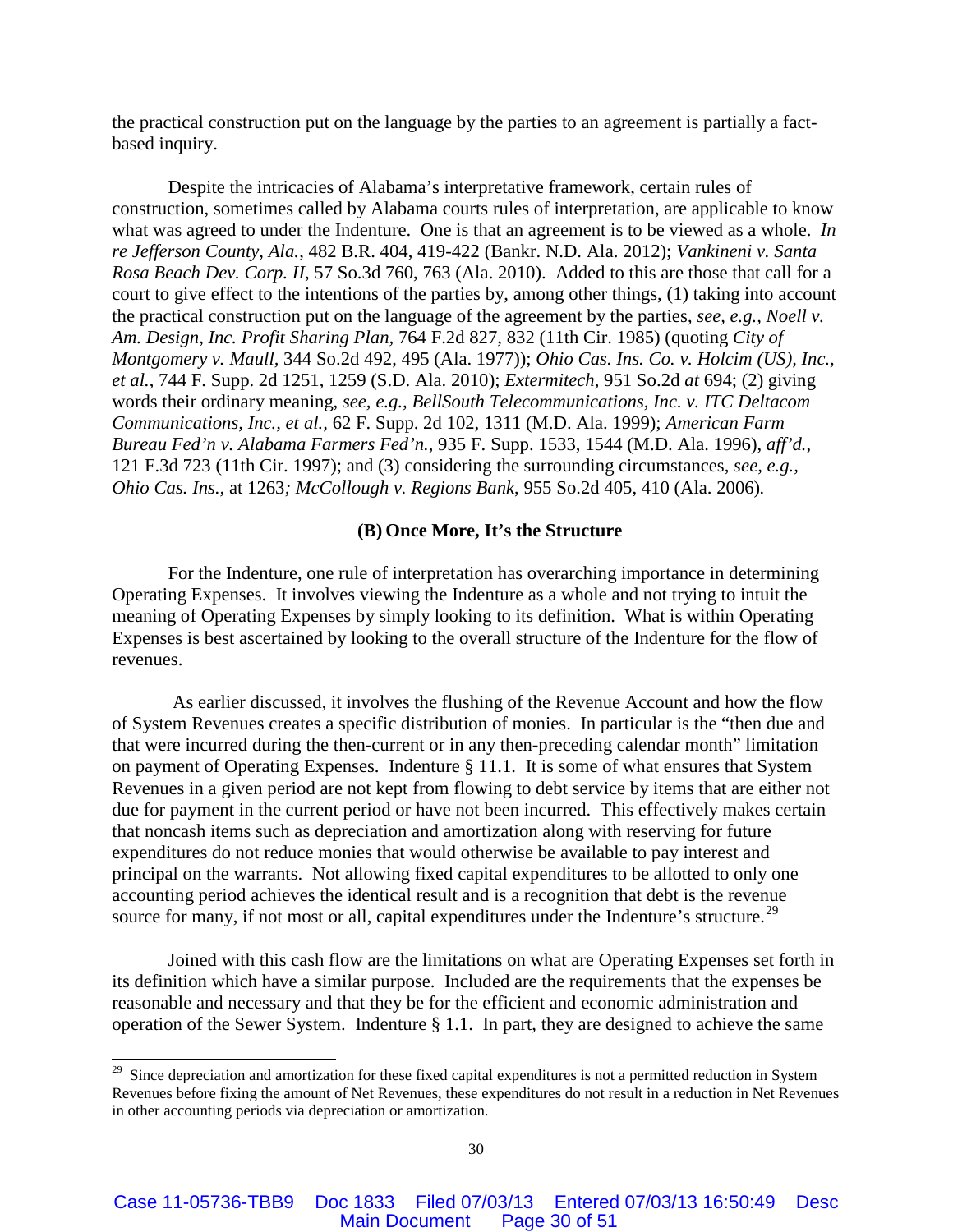cash flow goal underlying the exclusions for depreciation, amortization, and items chargeable to a fixed capital account.

Another restriction created for the identical purpose is the Properly Chargeable and Extraordinary Item Phrase. *See supra* at II and III(B) ("Operating Expenses" means "the reasonable and necessary expenses of efficiently and economically administering and operating the [Sewer] System . . . that by generally accepted accounting principles are properly chargeable to expenses of administration and operation and are not characterized as extraordinary items . . ."). The County's argument is the words "that by generally accepted accounting principles are properly chargeable to expenses of administration and operation and are not characterized as extraordinary items" only modify the "and all other items" portion of the listing of the types of things that are within expenses of administration and operation. The County's posture is that this phrase does not qualify the entire listing of items and, just as importantly, does not restrict the entire category of "reasonable and necessary expenses of efficiently and economically administering and operating the [Sewer] System . . ."

The Court does not agree with the County's interpretation. Subpart (a) of Operating Expenses sets forth those that are for administration and operation of the Sewer System. Interposed within subpart (a) is a non-exhaustive listing of examples describing the types of expenses that may fall within the administration and operation subcategory. Although describing some of what are expenses of administration and operation may have been inserted to assist in knowing what is Operating Expenses, its placement did more than assist. It muddled, too. Once this interposition is recognized for what it is and subject to the expressed exclusion of "depreciation, amortization and interest and payments made pursuant to Qualified Swaps," it becomes apparent that this portion of Operating Expenses' definition was intended to be those for "the reasonable and necessary expenses of efficiently and economically administering and operating the [Sewer] System . . . that by generally accepted accounting principles are properly chargeable to expenses of administration and operation and are not characterized as extraordinary items . . . ."

Even though the (b) subpart of Operating Expenses' definition is not at issue in this matter, its structure supports how the Properly Chargeable and Extraordinary Item Phrase qualifies all of what are the expenses of administration and operation of the Sewer System. A similar qualifier without an interposed phrase is contained in subpart (b): "but not including items that by generally accepted accounting principles are properly chargeable to [a] fixed capital account . . ." This phrase, just like that for subpart (a) of Operating Expenses, modifies the entire category of the sort of expenses contained within subpart (b). This reading of subpart (a) is consistent with viewing the Indenture as a whole when it comes to the structure for the flow of monies.

To read what is modified by the Properly Chargeable and Extraordinary Item Phrase otherwise undoes to an extent what the parties to the Indenture desired to accomplish when it comes to the waterfall of revenues which is ensuring a consistent and relatively stable flow of revenues to the Parity Security Holders. As indicated, part of this is accomplished by limiting Operating Expenses to those incurred plus being due and payable while excluding noncash/expenditure items such as depreciation and amortization along with expenditures that are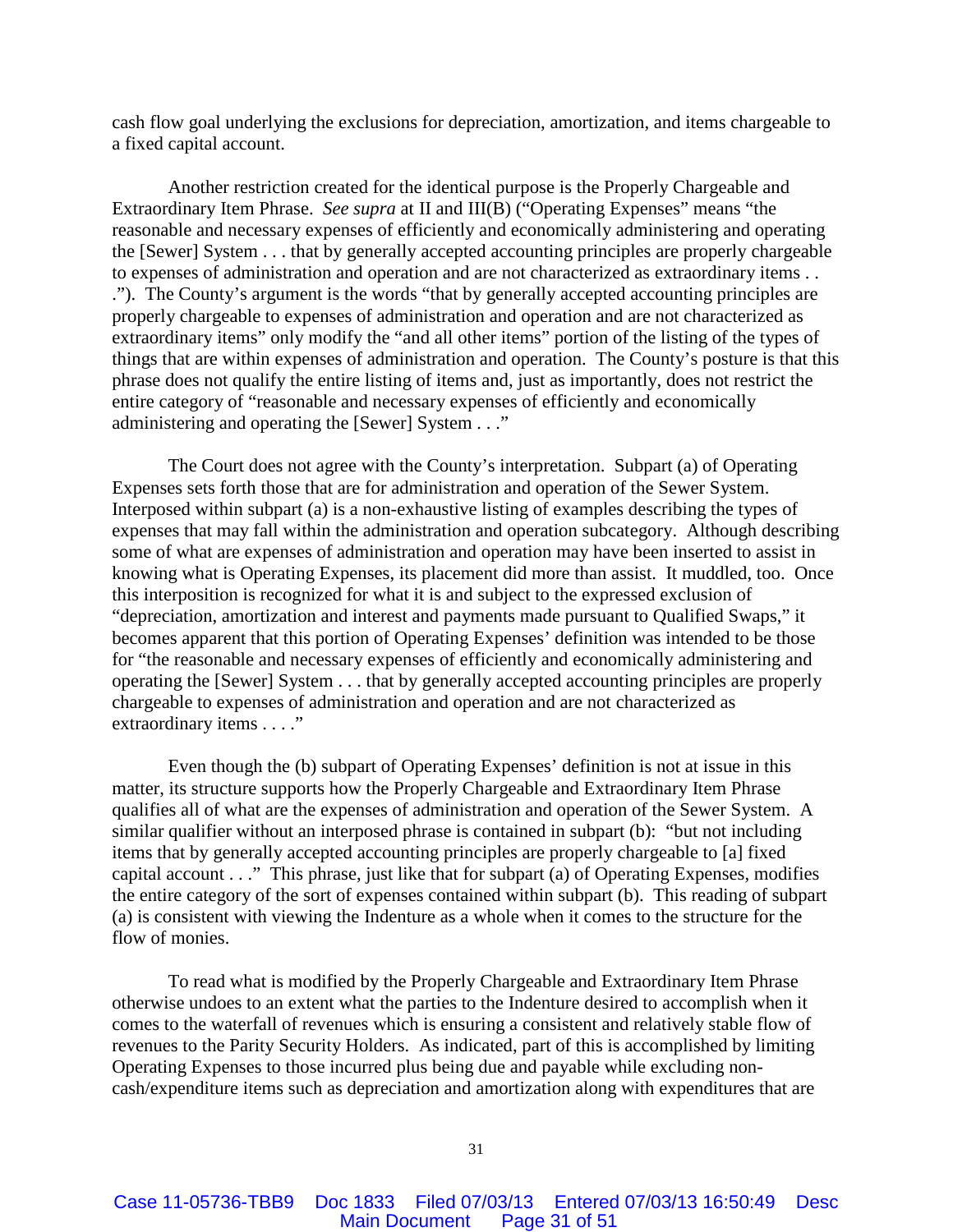more properly spread out over more than one accounting period such as those that are capitalized or their purchase is from borrowed funds, not System Revenues. Some of the rest involves the purpose for the Properly Chargeable and Extraordinary Item Phrase.

# **(C)Underlying Rationale and Guidance: Girding of the Structure and No Receiver Exception**

This is where the rationale underlying the accounting treatment for extraordinary items and special items comes into the interpretative amalgam. Breaking out their disclosure on a statement of revenues, expenses, and changes in fund net assets and from the activity categories in a statement of cash flows points out that extraordinary and special items are disruptions from the ordinary and typical sorts of items which, if not so separately set forth, could mislead the reader of a financial statement regarding the operations of an entity. Put differently, these extraordinary and special items are the result of events that are unusual in nature and/or are infrequent in occurrence. They are, thus, the types of items that if not separated out cause the very kinds of disruptions for which the waterfall in revenues of the Indenture and the definition of Operating Expenses were designed to minimize, if not eliminate, from the distributive scheme to determine Net Revenues available to pay principal and interest to the Parity Security Holders.

More simply stated, the accounting rationale underpinning how extraordinary and special items should be reported assists in knowing the purpose for the Properly Chargeable and Extraordinary Item Phrase. It is to exclude from Operating Expenses those that upset the waterfall of revenues from the consistent and relatively stable flow designed. It does this by making certain that the effects of certain events or transactions that under accounting guidance are outside those that arise from the ordinary and typical are not part of Operating Expenses. The Properly Chargeable and Extraordinary Item Phrase has another function: excluding those that are not appropriately allotted to the operations and administration of the Sewer System. This second function is accomplished by the "Properly Chargeable" portion of the phrase.

This part of the phrase occupies a position of particular importance in this Indenturebased dispute because at the time of entering into the Indenture, GASB 58's guidance that a debtor's chapter 9 bankruptcy is an extraordinary event did not exist. Should the parties have contemplated that a chapter 9's financial effects would be treated just as the accounting guidance dealt with a debtor's chapter 11's filing as either a reorganization or special item, the "Extraordinary Item" segment of the phrase would not exclude any of the Professional Fees from Operating Expenses. However, the "Properly Chargeable" portion would and does by engrafting the separation of special/reorganization items from Operating Expenses.

The County's and the Trustee's conduct is in accord with this interpretation. The evidence is that the ordinary and typical kinds of professional fees and related expenses have consistently been paid out of System Revenues, be they legal or others. These include defending worker's compensation and tort claims arising from Sewer System activities, collection of monies owed by Sewer System customers, drafting of contracts and related contract matters, performance of engineering and other technical tests and studies, and a host of other day-to-day legal and other professional expenses incurred by the Sewer System. To date, those day-to-day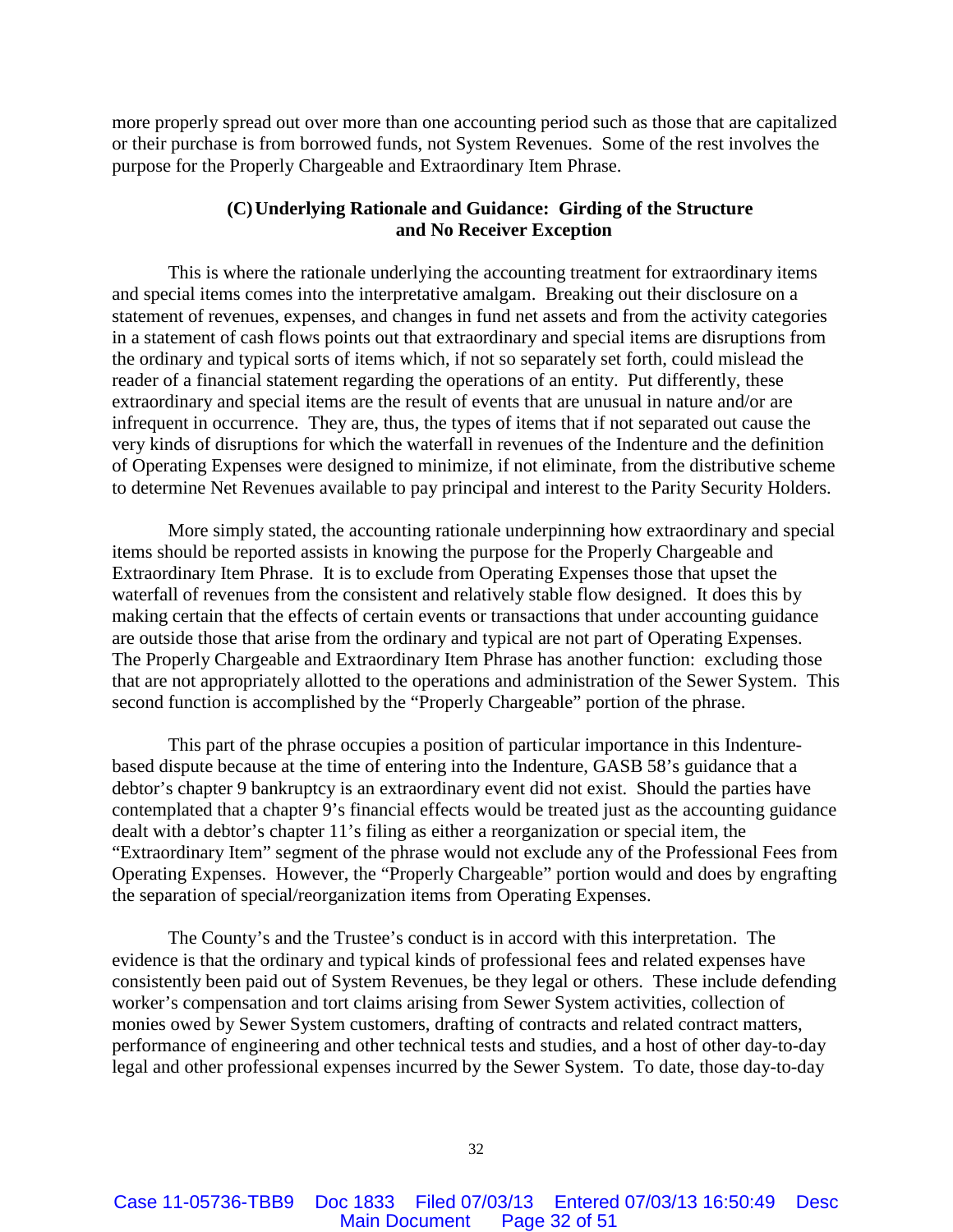operations and administration related professional fees and expenses that have been paid as Operating Expenses aggregate in many years to a sum in the multiple millions of dollars.

Excluding one argued exception, this reading of Operating Expenses is in accord with how the parties have for over a decade viewed its formulation. This so-called exclusion is relied on by the County to demonstrate that something different occurred in support of its reading of Operating Expenses.

During the period when the Receiver controlled and operated the Sewer System for an Alabama court (the Receivership Court), some of the County's incurred professional fees that related to the Sewer System were paid out of System Revenues in a fashion that reduced Net Revenues. These professional fees, mostly legal, were paid during a period when the Receiver was attempting to obtain a settlement among the various parties involving a reduction in the outstanding balance owed to the Parity Security Holders, refinancing the Parity Security indebtedness at the hoped for reduced balance, and borrowing additional hundreds of millions of dollars for the Sewer System's future needs. Other than during this time, there has been no evidence presented to this Court that professional fees and expenses excluded as those of the sort that disrupt or distort the Indenture's waterfall of monies, i.e., special or extraordinary items, have ever been included within Operating Expenses.

Furthermore, the professional fees and related expenses of the County paid during this period stopped and those that reflected they related to or were associated with the planning, filing, and implementation of the County's chapter 9 case were denied payment by the Receiver. Lastly and as already discussed, even some of the County's professional fees and expenses paid by the Receiver would have been included within Operating Expenses under accounting guidance. Therefore, what was paid are those that dealt with the possible resolution of litigation outside the context of a bankruptcy and those that dealt with the restructuring of debts outside of bankruptcy. This makes GASB 58's guidance inapplicable to the treatment of these professional fees and expenses. GASB 58, ¶¶ 1-2.Because it occurred outside of a chapter 9 bankruptcy, this payment of some such fees and expenses is not evidence of how those directly related to a chapter 9 have been treated, nor does it demonstrate their proper reporting following the filing of a chapter 9 case.

Whatever the Receiver's reasons for paying these professional fees and related expenses, the Receiver is not a party to the Indenture. Added to this is that under the terms of the order appointing the Receiver, the Receivership Court would have had to and did authorize the payment of these fees and expenses. This distinction shows that the payment of the County's professional fees and expenses during this period of time is not evidence of how the Trustee and the County performed under the Indenture or how Operating Expenses were to be set. Rather, they are how the Receivership Court decided to use System Revenues, not the parties to the Indenture.[30](#page-32-0) These payments are not evidence of how the parties operated under the Indenture or

<span id="page-32-0"></span><sup>&</sup>lt;sup>30</sup> Whether these Receiver payments to the County are part of Operating Expenses under the third subpart of the Indenture's definition is an issue that need not be addressed other than to mention that this issue exists. It arises from the Trustee's fees and charges being part of Operating Expenses under subpart (c) of § 1.1 in conjunction with the remedies on default provisions of Indenture § 13.2 that entitles the Trustee to have a receiver appointed for the Sewer System following what are specified as events of default.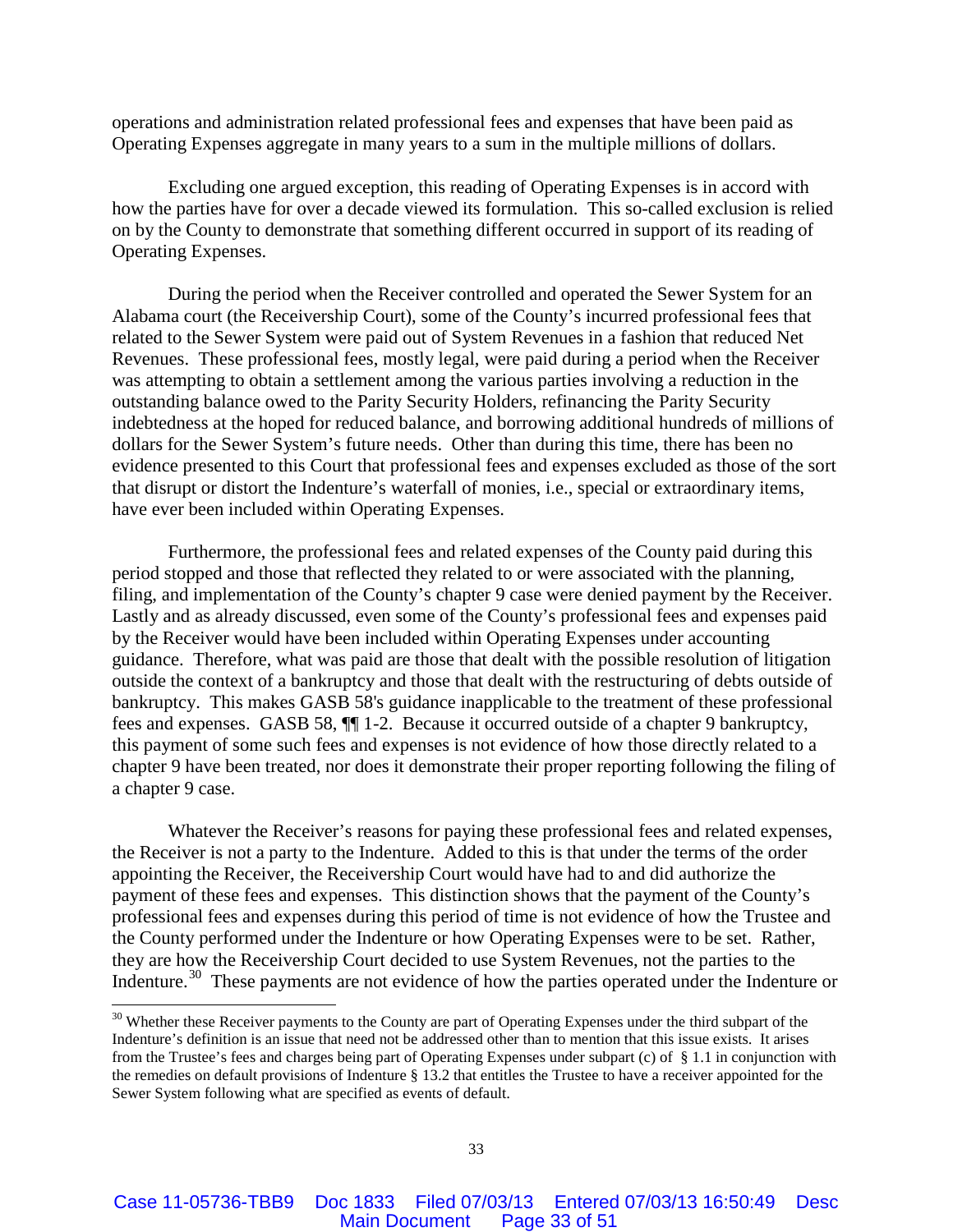of a practical construction put on Operating Expenses' wording. If nothing else, the surrounding circumstances regarding the Receiver's and the Receivership Court's actions are outside those utilizable to determine the meaning of Operating Expenses. *See* Restatement (Second) of Contracts § 202 (1981) (course of performance is given weight only "[w]here an agreement involves repeated occasions for performance by either party with knowledge of the nature of the performance and opportunity for objection to it by the other"). Neither the Receiver, nor the Receivership Court are parties to the Indenture.

A summary is that the overarching guidance of looking at the Indenture as a whole when joined with the proper construction of how the Properly Chargeable and Extraordinary Item Phrase modifies what are the subpart (a) expenses within Operating Expenses along with the County's and Trustee's practical construction shown by what professional fees and related expenses have been included within Operating Expenses, be they facts that are necessary for use of a rule of construction or facts beyond what are needed for a rule of construction, demonstrate that those of the Professional Fees that are directly related to the chapter 9 case are not part of Operating Expenses. This is because they are not the ordinary and typical types of expenses that do not disrupt the consistent and relatively stable flow of System Revenues called for under the Indenture's structure. This construction retains what it was that the parties sought to achieve for the waterfall of monies under the Indenture and how they viewed Operating Expenses for over a decade. The other outcome flowing from this analysis is that the fixing of Operating Expenses for calculating Net Revenues is by use of Operating Expenses as it is defined in § 1.1 of the Indenture without Net Revenue's § 1.1 definition's reference to "determined in accordance with generally accepted accounting principles."

Therefore, under the Indenture's terms and whether certain of the Professional Fees are deemed special/reorganization or extraordinary items, those of the thirteen categories of the Professional Fees that are directly related to the County's chapter 9 case are not within Operating Expenses and those that are not directly related are to be reported as otherwise required under the Indenture and the accounting guidance for an enterprise fund not in a chapter 9 bankruptcy. This means some of the Professional Fees not directly related to the chapter 9 may be within Operating Expenses.<sup>[31](#page-33-0)</sup>

<span id="page-33-0"></span><sup>&</sup>lt;sup>31</sup> The County has multiple arguments for why the Professional Fees are Operating Expenses. In light of this Court's determination regarding Operating Expenses' formulation, some are dealt with only in this footnote or in a prior opinion in Jefferson County's chapter 9. One previously rejected by this Court has three parts that rely on Alabama's Constitution's debt limitation along with its case law on what obligations are subject to the debt ceiling and an extrapolation of Alabama case law dealing with general revenue pledges, not special ones, for why the Indenture's definition of Operating Expenses encompasses the Professional Fees. *See In re Jefferson County,* 482 B.R. at 424-425. One needs to pay attention to the fact that this Court's rejection of this argument was with respect to the Reserves, not actually incurred professional fees and related expenses.

Another is premised on the Supreme Court of the United States' rejection of the *Fobian* holding by the U.S. Court of Appeals for the Ninth Circuit that did not allow recovery of attorney fees of a creditor for litigating issues peculiar to bankruptcy law even though provided for by contract. In this County-Trustee fight, the issue is not the *Fobian* rule's disregard for underlying state law and an incorrect application of bankruptcy law. Rather, it is the extent to which the Indenture allows or is required to provide for payment of the Professional Fees under Alabama law. Thus, analysis of what the scope of the contracted-for professional fees under Alabama's laws is consistent with the *Travelers* analysis of what is required in a bankruptcy case. *See Travelers Cas. & Sur. Co. of AM. V. PG & E,*  549 U.S. 443, 451-56 (2007).

A third argument is that under GASB 9 and GASB 34 the Professional Fees are appropriately within Operating Expenses. This contention has been addressed in the text of this opinion regarding the expert testimony on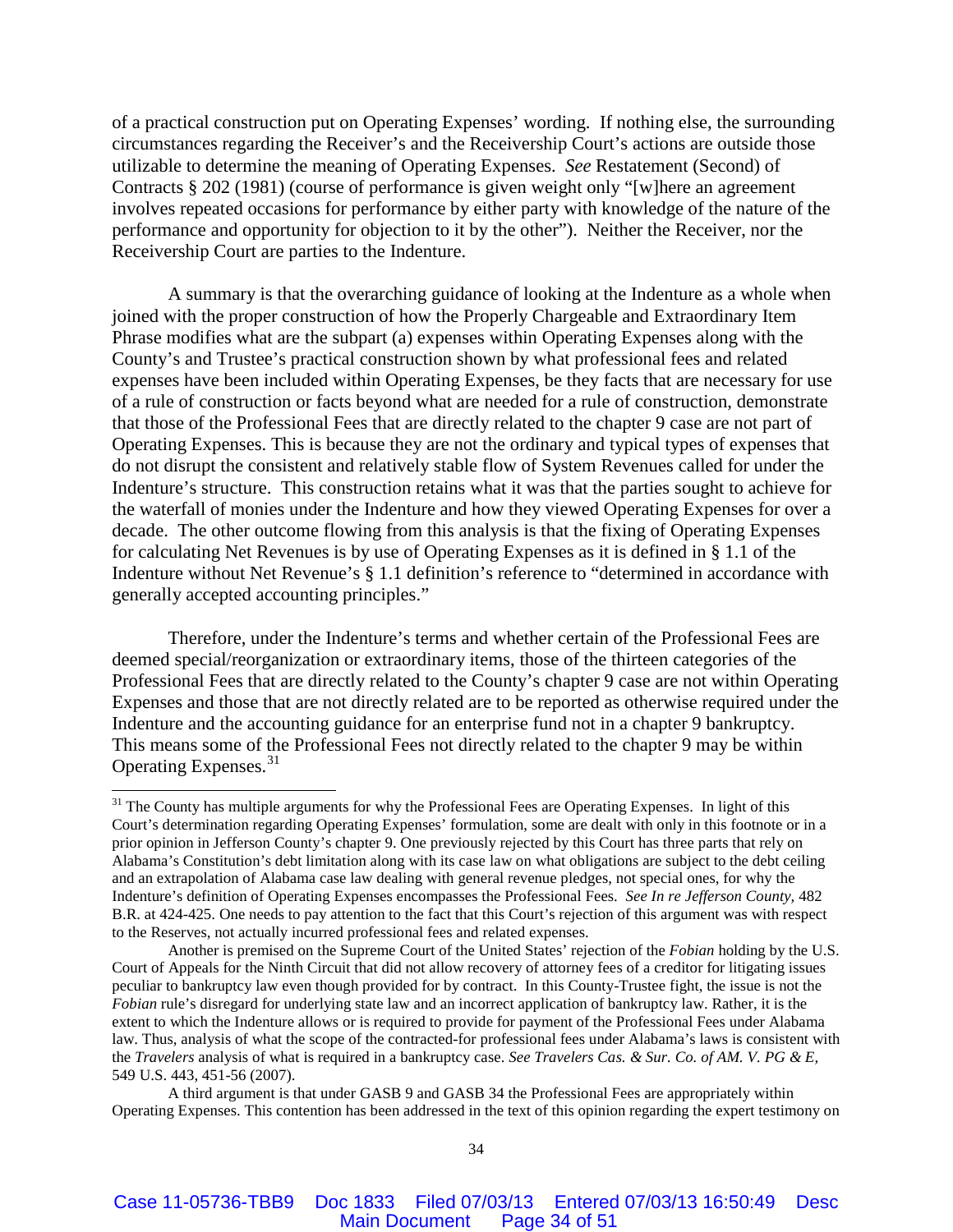#### **(D) Directly Related Opposed to Not Directly – Divination or Determination?**

One of the problems with GASB 58, ¶ 13's expensing as incurred treatment of professional fees directly related to a chapter 9 case is determining which fees are "directly related." GASB 58 does not give much accounting guidance on this subject. A little more is given in SOP 90-7 in the context of a reorganization in a chapter 11 case. In particular, SOP 90- 7 contains a reference that professional fees and similar expenditures directly related to a chapter 11 generally do not result in assets or liabilities. This is why SOP 90-7's guidance is that they should be expensed as incurred as reorganization items. *See* SOP 90-7.28. This indicates that at least some professional fees that result in assets or liabilities are not "directly related" under GASB 58, ¶ 13.

There are other considerations. Insolvency accounting texts identify classifications into which professional services provided in a chapter 11 may be placed. One such treatise recognizes that at least five sorts may be present. They are (1) services required solely because the petition is filed, (2) costs associated with discontinued operations, (3) costs associated with

the accounting guidance relied upon by the contesting parties. As indicated, some may properly by within Operating Expenses and some are not.

 $\overline{a}$ 

One more of the County's contentions relies on a comparison of the Indenture's "reasonable and necessary" condition for being within Operating Expenses to the standard found in 11 U.S.C. § 330(a) for "reasonable compensation for actual, necessary services" and "actual, necessary expenses" of a trustee, a consumer privacy ombudsman appointed under 11 U.S.C. § 332; an examiner, an ombudsman appointed under 11 U.S.C. § 333; or a professional appointed under 11 U.S.C. § 327 or 11 U.S.C. § 1103. The provisions of 11 U.S.C. § 330 are not applicable to chapter 9 even though 11 U.S.C. § 333 for appointment of a patient care ombudsman and 11 U.S.C. § 1103 for appointment of an accountant, attorney or other agent are incorporated into chapter 9. *See* 11 U.S.C. § 901(a). Thus, the inapplicability of section 330(a) voids the comparison proposed along with the fact that in a chapter 9 case there is no trustee, examiner, or professional person appointed under 11 U.S.C. § 327, or an ombudsman appointed under 11 U.S.C. § 332. *Id.* For a patient care ombudsman appointed under 11 U.S.C. § 333, whether and how such a representative is to be paid out of a municipal debtor's or someone else's property absent the agreement of the debtor or the someone else is problematic. The same is true for committee members appointed under 11 U.S.C. § 1103 along with any attorney, accountant, or agent appointed under 11 U.S.C. §1103. So too, is the standard, if any, other that the municipality's agreement to pay from its property or some other person or entity so agreeing. Lastly, the comparison is of a statutory standard to a contract's provision. One is a legislatively set standard which is being compared to one agreed to by parties to a contract. No evidence has been presented that the parties ever considered 11 U.S.C. §330(a)'s reasonableness in the making of what is Operating Expenses. These distinctions make the statutory one not directly applicable to the agreed one for purposes of knowing what the parties meant as Operating Expenses. *See Percoff v. Solomon*, 67 So. 2d 31, 40-41 (Ala. 1953) ("We have observed that the general rule in the law of contracts is that when the parties reduce their agreements and obligations to writing, the writing, in the absence of mistake or fraud, is the sole expositor of the transaction and intention of the parties.").

A fifth is that what is reasonable and necessary for the efficient and economical operation and administration of the Sewer System is an "incident" to Alabama's constitutional delegation giving the County full power and authority to manage, operate, control and administer the Sewer System. *See* Ala. Const. Amend. 73. This grant of power to manage, operate, control, and administer the Sewer System is not dispositive of instances where the County exercises its delegation by agreeing in a contract to the specific treatment of costs and expenses of operating its Sewer System as it did in the Indenture. Nothing in this provision purports to limit or prohibit what the County agreed to in the Indenture regarding the Professional Fees. *See* Ala. Const. Amend. 73.

The remaining two arguments are the parties' historic treatment of professional fees based on course of performance before and shortly after the commencement of the County's municipal bankruptcy case and that the Professional Fees are not extraordinary items. These have been dealt with in the text of this opinion and will not be repeated here.

Case 11-05736-TBB9 Doc 1833 Filed 07/03/13 Entered 07/03/13 16:50:49 Desc Main Document Page 35 of 51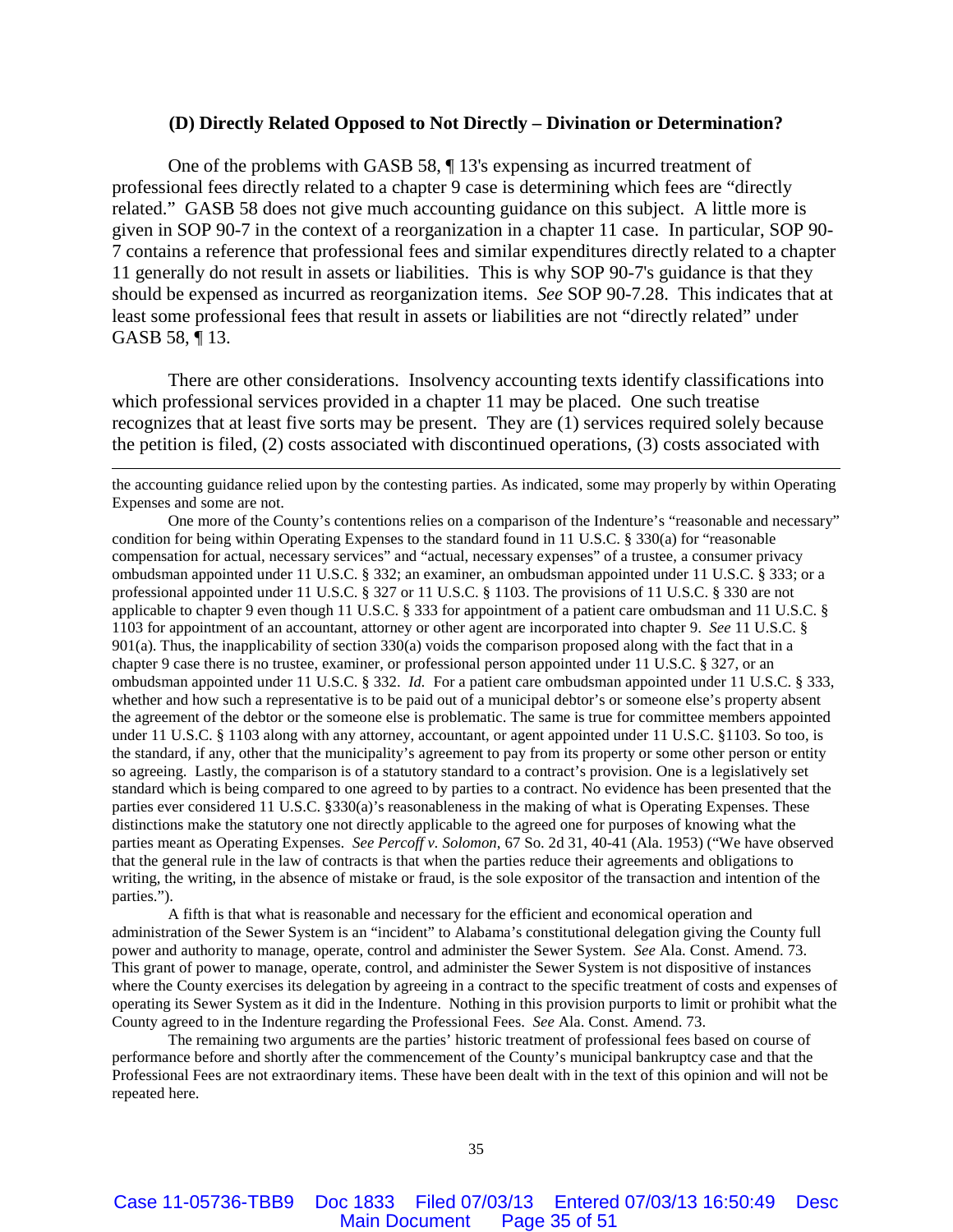reorganization of the ongoing business, (4) normal legal and accounting services, and (5) costs associated with a temporary management team of workout specialists. Newton at 460.

These categories are just as applicable to an enterprise fund like the Sewer System involved in a chapter 9 case as they are to an entity in a chapter 11 case. The class for discontinued operations and that for a temporary management team are not at issue in this matter. Those for the normal legal, accounting, and similar professional fees have been dealt with and are not the subject of the dispute between the County and the Trustee.

The remaining two classes are involved. The category for services required solely because the petition is filed includes the bankruptcy petition, the schedules and statement of financial affairs, special reports filed with the bankruptcy court, such as operating statements in a chapter 11 case, and comparing proofs of claims with a debtor's records. The professional fees in this grouping are all "directly related" to the reorganization. Somewhat differently and based on SOP 90-7's "directly related" standard, this treatise explains that even for the class of costs associated with the reorganization of an ongoing business there are costs related to identifying the underlying causes for the financial difficulties and the need to develop a plan to correct them that would have been incurred in the absence of a bankruptcy case. The difference is that these professional fees are greater if earlier, pre-bankruptcy action was not taken. *Id.*

This is a recognition that a portion of the professional fees associated with the reorganization are not necessarily "directly related" to a bankruptcy case. As Newton explains,

As can be seen, the expenditures for professional fees are related to both ongoing operations and chapter 11 proceedings. No doubt a significant amount of the costs related to chapter 11, such as evaluations of alternatives, should have been incurred even if a chapter 11 petition was not filed. According to SOP 90-7, only those fees directly related to the chapter 11 proceeding are reorganization items and should be expensed.

Newton at 460-461. The identical is true for a governmental entity. What is required is a judgment by management on what income and what expenses relate to ongoing operations versus those that are solely the effect of the reorganization. As set forth during a discussion regarding reorganization items' treatment in a statement of operations:

Note that the reader of the statement of operations is able to determine the amount of income generated from continuing operations without the impact of the reorganization being reflected in these totals. *Although some judgment on the part of management is involved to determine the part of income that relates to ongoing operations, a reasonable estimate of the segregation will be much more beneficial to the reader than including all items in this category* . . .

Newton at 459 (emphasis added). The judgment by management being referred to is the portion of income and expenses, including professional fees, that are "directly related" to the chapter 11 case that are to be separately set forth from those included within the normal operations of the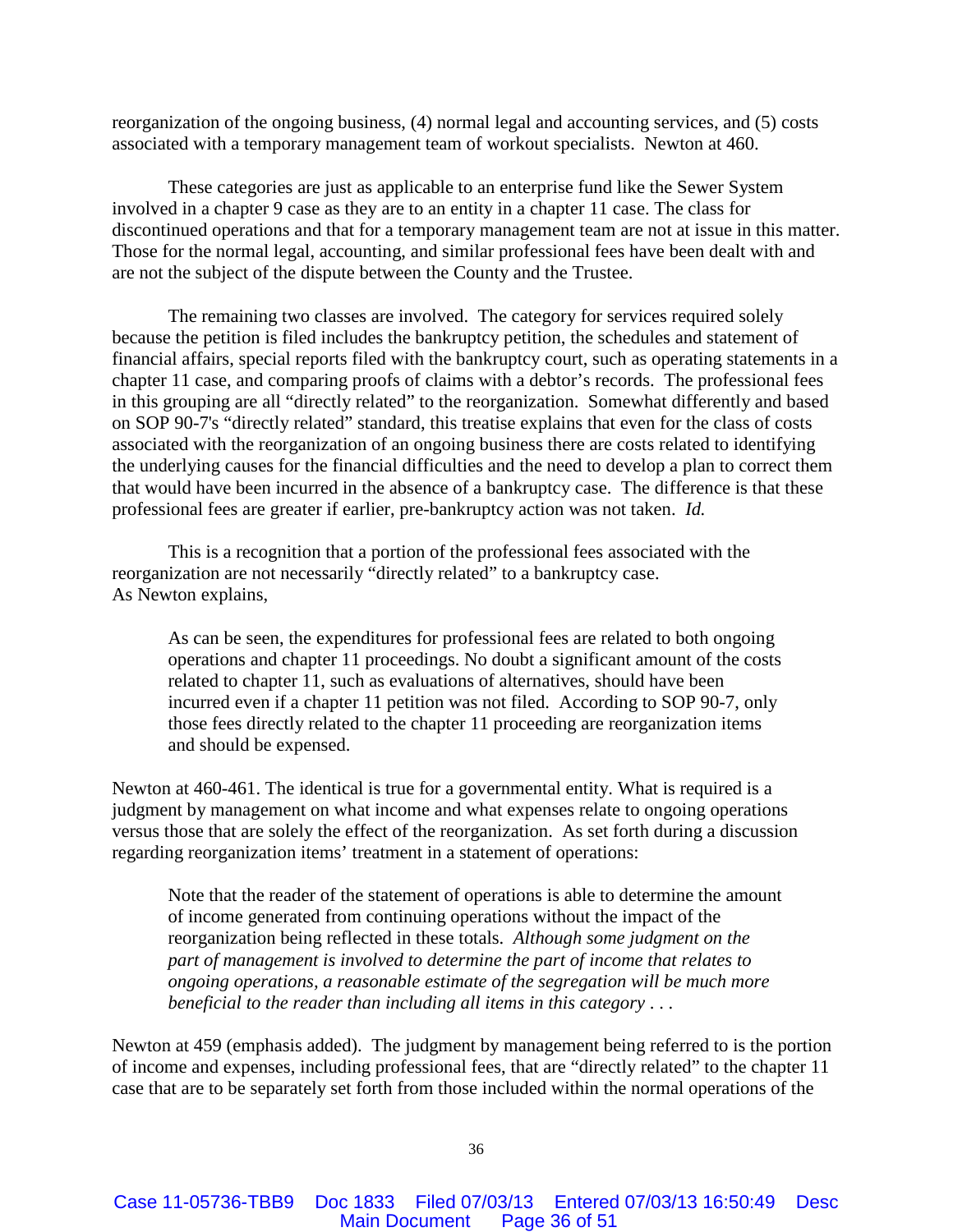business. No reason or evidence has been presented for why such a judgment and analysis is not proper in a chapter 9 adjustment of debts case.

Although this discussion has been in the SOP 90-7 chapter 11 reorganization context, it is relevant to a governmental entity like the County and to an enterprise fund such as the Sewer System because of GASB 58's language that "the guidance in SOP 90-7 [for reporting costs associated with bankruptcy proceedings] also is appropriate for Chapter 9 bankruptcies." GASB 58, ¶ 50. Thus, SOP 90-7's "directly related" criterion for professional fees has, via GASB 58, been built into that for a governmental entity's business-like activities once a chapter 9 is filed.

Given this incorporation of SOP 90-7's "directly related" factors, the Professional Fees that are solely the effect of a chapter 9 case are "directly related." For these GASB 58, ¶ 13's expense treatment applies. Those that are from the normal operating and administrative activities – those that are ordinary and typical – that would occur regardless of a chapter 9 case are not "directly related." For these, GASB 58, ¶ 13's expense guidance does not apply. Rather, the accounting guidance that would otherwise apply to them for a governmental entity, including an enterprise fund, not in a chapter 9 guides their treatment. For those of the Professional Fees that are associated with the reorganization of the ongoing business, a judgment by management needs to be made allocating a portion as "directly related" to the chapter 9 and a portion as not being "directly related." In other words, part of this group will be subject to the treatment called for by GASB 58, ¶ 13 and the rest will not be subject to it. The rest are reported as called for by the accounting guidance applicable to a governmental entity and/or its enterprise fund that is not a debtor in a chapter 9 case. Further and given the portion of APB 30 that is incorporated into GASB guidance – that "an event or transaction should be presumed to be an ordinary and usual activity of the reporting entity," APB 30,  $\P$  19 – there is a presumption that the Professional Fees not within GASB 58, ¶ 13's reach and not properly allocated to investing, capital funding, or non-capital funding activities are incurred from operating activities of the County. *See also*  GASB 9, ¶ 16 & n. 14 *supra.* That is, they would most likely be operating expenses under GAAP and Operating Expenses under the Indenture.

Due to the Joint Submission's generalizations for the thirteen categories of the Professional Fees, this Court is only able to give a determination by category, not for the specifics of what is included in each, for the accounting guidance's use in this interpretative dispute. The Professional Fees within categories 1 (emergency stay relief litigation), 12 (eligibility of the County as a chapter 9 debtor), and 11 (sewer system claims analysis and objections), are governed by GASB 58, ¶ 13's treatment. They are matters unique to the County's chapter 9 case. Those in categories 5 (other creditor initiated sewer related, nonbankruptcy litigation), 6 (FGIC insurance insolvency proceedings), 7 (third party litigation regarding validity of sewer system debt), 8 (third party litigation regarding sewer system rates), and 10 (rate setting for the sewer system) are not governed by GASB 58, ¶ 13. Stated differently, the otherwise applicable accounting guidance governs how these items are reported. These items deal with matters involving the ordinary and typical activities of the Sewer System. The remaining items, those in 2 (the net revenue litigation), 3 (severed sewer system adversary proceeding litigation), 4 (other creditor initiated sewer system related litigation), 9 (settlement negotiations and communications with sewer creditors, ratepayers, and others), and 13 (plan preparation and prosecution) require an allocation of the Professional Fees. Part should be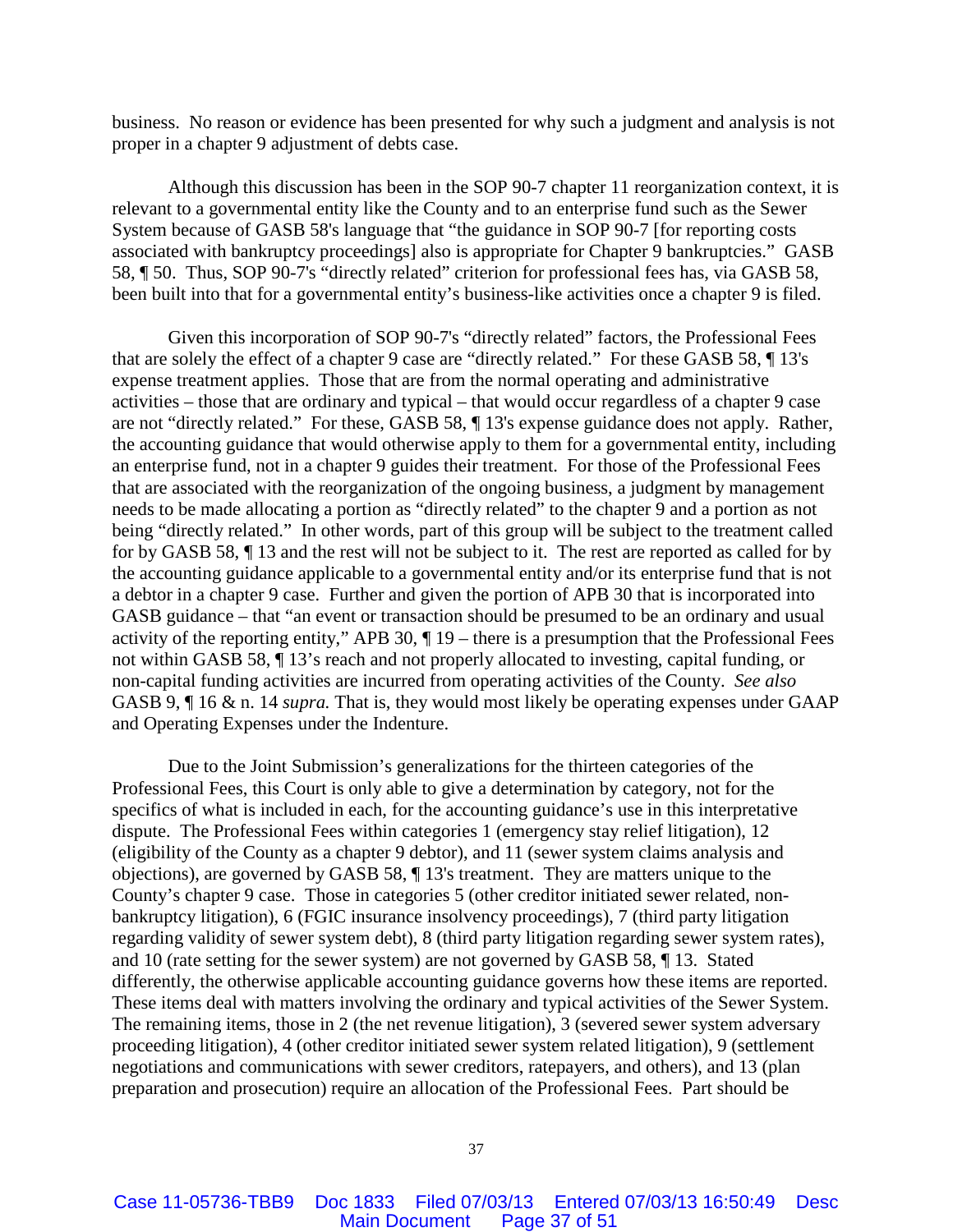reported under GASB 58, ¶ 13's guidance and part reported consistent with the governmental accounting guidance applicable for an entity not in chapter 9.

This Court's determination is subject to a further qualification. To the extent that matters such as a stay relief motion or some other activity that is considered solely the effect of the chapter 9 case arise in the context of a matter that is in a Joint Submission category that is not subject to GASB 58, ¶ 13's guidance or for which an allocation is made for GASB 58, ¶ 13's treatment, the amount for these subitems should be treated as subject to GASB 58, ¶ 13. For instance, Joint Submission item 4 for Other Creditor-Initiated Sewer-Related Litigation (Non-Bankruptcy Court) also references stay relief motions. Although this classification is one involving for the division of the Professional Fees between those subject to GASB 58, ¶ 13's guidance and those not, the stay relief motion-related professional fees within this category are fully subject to GASB 58, ¶ 13's guidance. Not knowing the specifics for what Professional Fees are within each category, this Court is not able to further refine the determination of GASB 58, ¶ 13's applicability or not.

In addition to the qualification, it is necessary to recall that accounting reporting for the County as a whole involves one or more of the governmental fund, proprietary fund, and fiduciary fund classifications. Some of the Joint Submission categories of the Professional Fees may be properly allocated among one or more of these funds. For instance, those for items 9 (Settlement Negotiations and Communications With Sewer Creditors, Ratepayers, And Others) and 13 (Plan Preparation and Prosecution) encompass facets of professional work that implicate more than one of the funds and, to the extent they exist, other funds within the proprietary fund category. As such and using accounting terminology, a judgment is required by management to separate those of the Professional Fees that should appropriately be reported in more than one fund classification and, for within the proprietary fund class, in more than one fund within this classification. To the extent that the Professional Fees are properly apportioned to funds other than the enterprise fund which is the Sewer System, they are not part of Operating Expenses.

## **(E) Contract-Based Upshot or the Operating Expense Earmarking**

This Court's analysis of the Indenture's objective for what costs and expenses of operating and administering the Sewer System are encompassed within Operating Expenses has considered the Indenture's structure for cash flows, including exclusions, the practical interpretation placed on Operating Expenses by the County and Trustee, the circumstances surrounding its usage and implementation, and accounting guidance. With respect to the accounting guidance, this Court has taken into account that important GASB pronouncements, including GASB 34 and GASB 58, were not in effect until well after the parties entered into the Indenture.

The Court has also noted that at the time the Indenture was executed, the Governmental Accounting Standards Board had not determined that the filing of a chapter 9 case by a governmental entity was an extraordinary event. Prior to the enactment of GASB 58, using the guidance from APB 30 and SOP 90-7, one may not have determined that a chapter 9 filing was an extraordinary event. At the date of the Indenture, the guidance for an entity in a chapter 11 may have been viewed as appropriate for a debtor in a chapter 9 case. As detailed above, that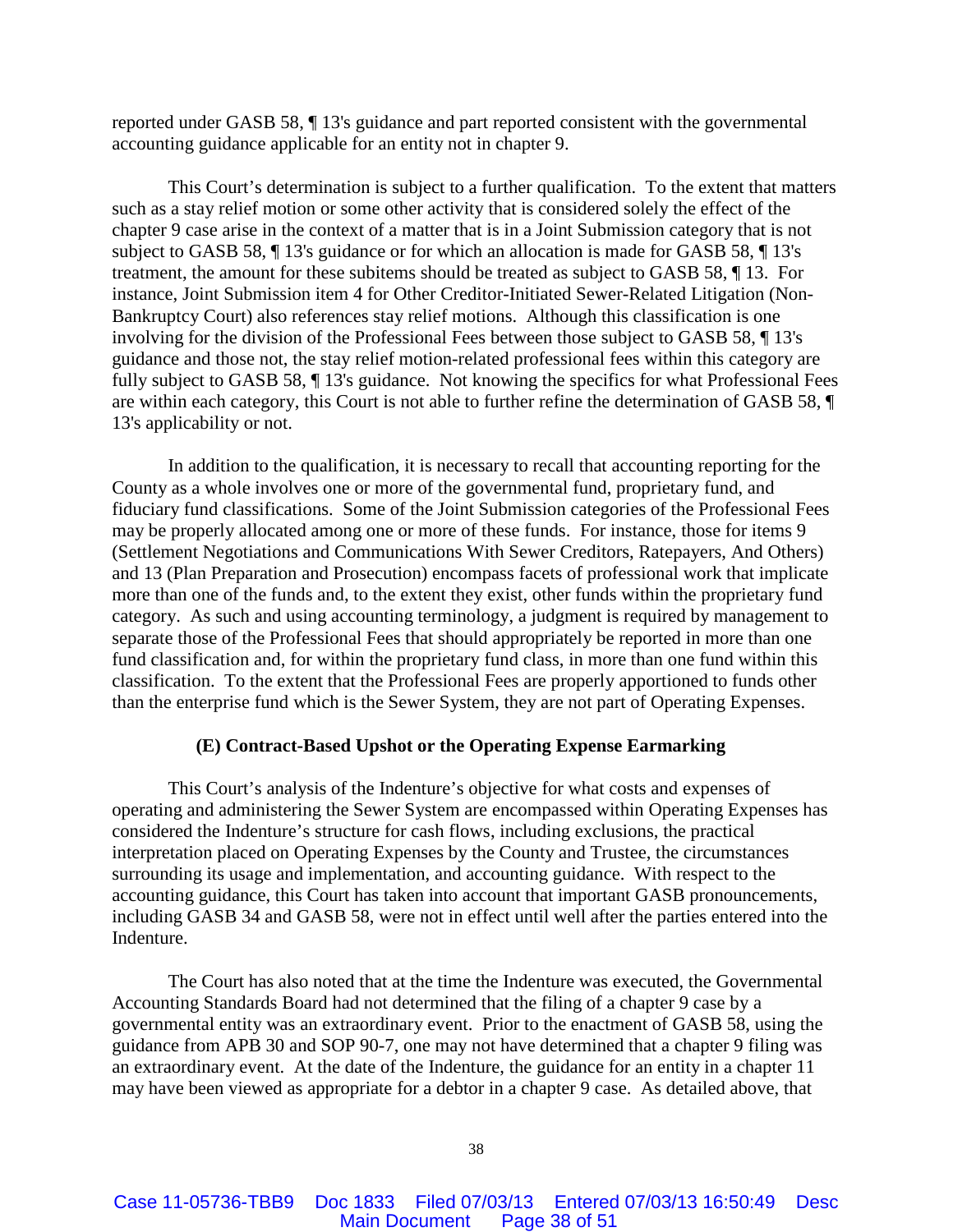guidance states that professional fees directly related to the bankruptcy are special items, not extraordinary ones. Accordingly, this Court analyzed the rationale underlying the accounting guidance for each type of case in determining the relevant accounting guidance.

As it turns out, the directly related effects of both are required to be separately reported from the ordinary and typical operating expenses and, to the extent assigned to a category other than operating activities, similarly reported separately in such other classifications. GASB 34, ¶¶ 55-56, 89, 100-102. *But see* GASB 34, ¶ 102 n. 42.The upshot for the Indenture's usage is that it would not matter under this Court's view of how the Indenture was intended to operate that the portion of the Professional Fees directly related to the County's chapter 9 case were contemplated in 1997 to be treated as they had been set via SOP 90-7 for a chapter 11 reorganization as a special item or, instead, as an extraordinary item. Either way, those Professional Fees directly related to the chapter 9 are the very types of items which are pulled out from any lumping with costs and expenses otherwise constituting operating expenses, including the Operating Expenses at issue here.

From an accounting reporting viewpoint, this reveals the financial results without their being masked by special or extraordinary items along with seeing the financial repercussion of them on an entity's operating income, expenses, and cash flows by their being separately shown. From the perspective of the Indenture's plan, it maintains the reliable and relatively stable cash flow to debt service by excluding from Operating Expenses those items that are within the Properly Chargeable and Extraordinary Item Phrase. Those excluded by this phrase from Operating Expenses are items properly chargeable to other of the funds utilized for governmental accounting reporting, those properly chargeable to other categories than expenses of operation and administration of the Sewer System, and those that are the effects of events or transactions either determined as unusual in nature and/or infrequent in occurrence under Governmental Accounting Standards Board's guidance.

Under GASB 58, those of the Professional Fees attributed to the Sewer System and that are within the "directly related" guidance for GASB 58, ¶ 13 should be segregated from other operating and administration expenses. As a result, they are just the sort of items designed by the Indenture's drafters that are excluded from Operating Expenses be they special items, extraordinary items, or some other accounting reporting grouping that is not an operating or administration expense. In this case, it is those in Joint Submission categories 1, 11, and 12.

For those in Joint Submission categories 2, 3, 4, 9, and 13 that are determined to be within the enterprise fund that is the Sewer System, the amount accorded as directly related to the chapter 9 are not within Operating Expenses and the sum attributed as not directly related are Operating Expenses to the extent that the otherwise applicable–the non-GASB 58 guidance– would indicate they are within the operating and administration expenses of the Sewer System. This Operating Expenses inclusion is also subject to the reasonable and necessary for efficient and economical requirement of the Indenture's composition for Operating Expenses.

The last are those in the Joint Submission categories 5, 6, 7, 8, and 10. These are not within GASB 58, ¶ 13's reach. This means that they may be within Operating Expenses if, under accounting guidance for a non-chapter 9 governmental entity, they would otherwise be reported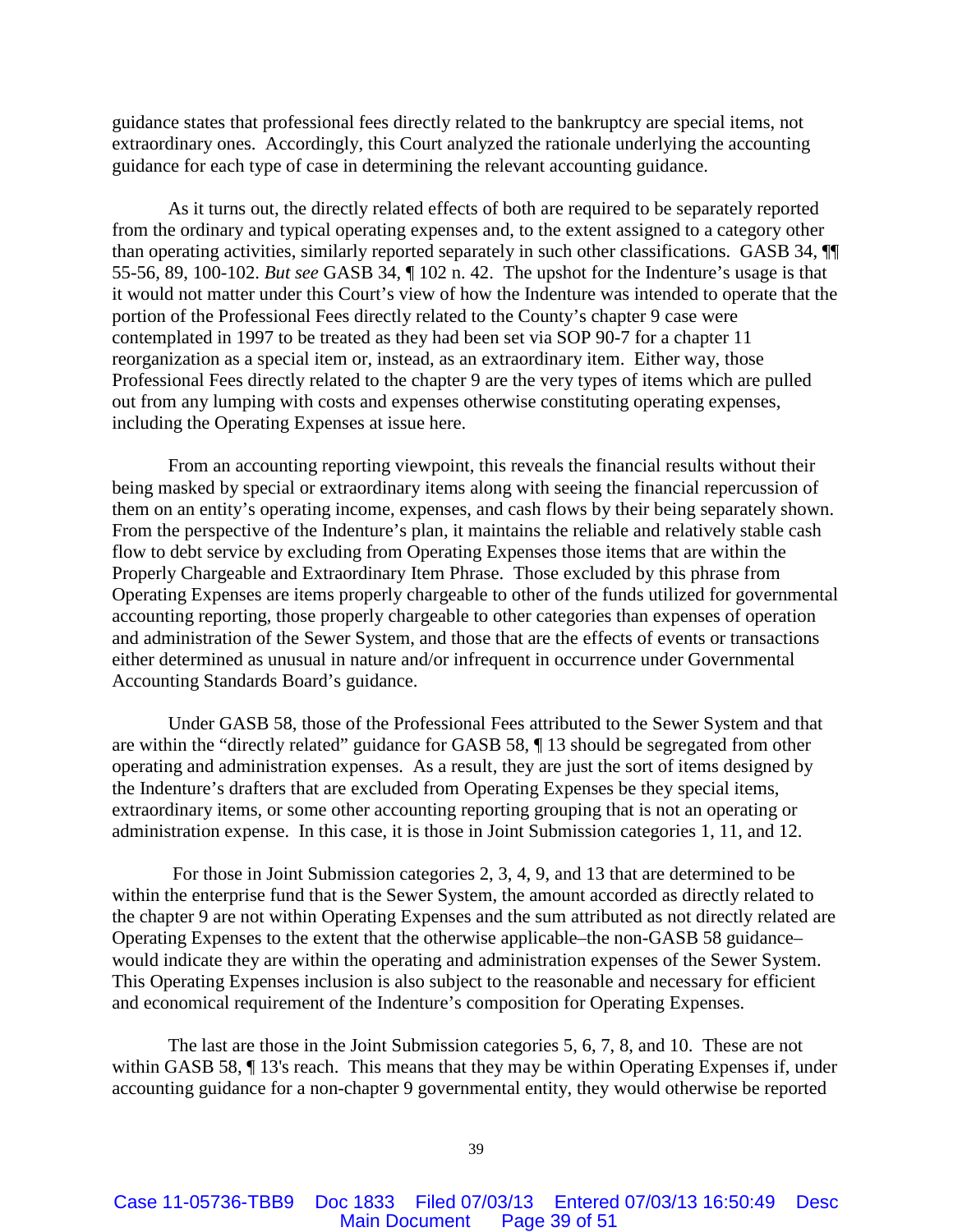as an expense of operations or administration not separately broken out, such as a special or extraordinary item. Furthermore, the evidence before this Court does not support their separate disclosure. As with those in the prior paragraph, these, too, are subject to the reasonable and necessary for efficient and economical requirement built into Operating Expenses.

Although this Court does not have evidence on the dollar amounts for any of the categories of the Joint Submission and the specifics describing the dollar amounts associated with what the professionals did, one observation is worthwhile. Given the pervasive nature of the litigation and disagreements among and between parties regarding the Sewer System and the concomitant costs driven by this litigation and disagreements, the scope of what is necessary in its non § 928(b) use by the Trustee is quite broad. Similarly, what is reasonable has an equal or greater degree of breadth.

Although this ruling on the range of what is Operating Expenses is, to say the least, technical, it may be simplistically summed up as some of the Professional Fees are Operating Expenses and some are not. Despite the technical and specialized nature of the analysis, this Court's determinations are not divinations. They, also, are not the end of the matter. What needs to be considered next is applicable bankruptcy law and whether it alters the outcome with respect to those of the Professional Fees that are not part of Operating Expenses.<sup>[32](#page-39-0)</sup>

## **V. The Revisitation and Does It Matter That Some of the Professional Fees Are Not Indenture "Operating Expenses"?**

## **(A)Only the Net Revenues**

In the Second Opinion, this Court addressed whether 11 U.S.C. § 928(b) permitted subordination of the lien on the Sewer System's Net Revenues to the Reserves and nothing more. The Professional Fees were expressly excluded from this Court's considerations regarding 11 U.S.C. §§ 922(d) and 928. A critical difference between what was considered there and the Professional Fees is that the Reserves did not involve current expenditures of monies and the depreciation, amortization, and estimated future capital expenditure components were comprised of either past expenditures or potential future ones for which no payment would be required for a significant portion, if not at all, during the interim period between the County's chapter 9 filing and potential confirmation of a plan of adjustment. Added to this is the fact that a fund established under the Indentures holding tens of millions of dollars has been used to pay for actual capital items during the post-petition period of this case. In contrast, the Professional Fees are expenditures incurred by the County for which no source of payment by the Sewer System exists other than from System Revenues. The County-Trustee fight which is the subject of this ruling also evidences that the County, even if it could, is not voluntarily agreeing to use non-

<span id="page-39-0"></span><sup>&</sup>lt;sup>32</sup> The reason that only the part of Professional Fees not encompassed within Operating Expenses is looked at for bankruptcy law's modification of their treatment under the Indenture is that these are the only System Revenues that are subject to the lien granted in Indenture § 2.1[I]. As a result, the subordination provision of 11 U.S.C. § 928(b) that is applicable to a lien on special revenues applies only to those of the System Revenues that flow to Net Revenues due to their exclusion from Operating Expenses.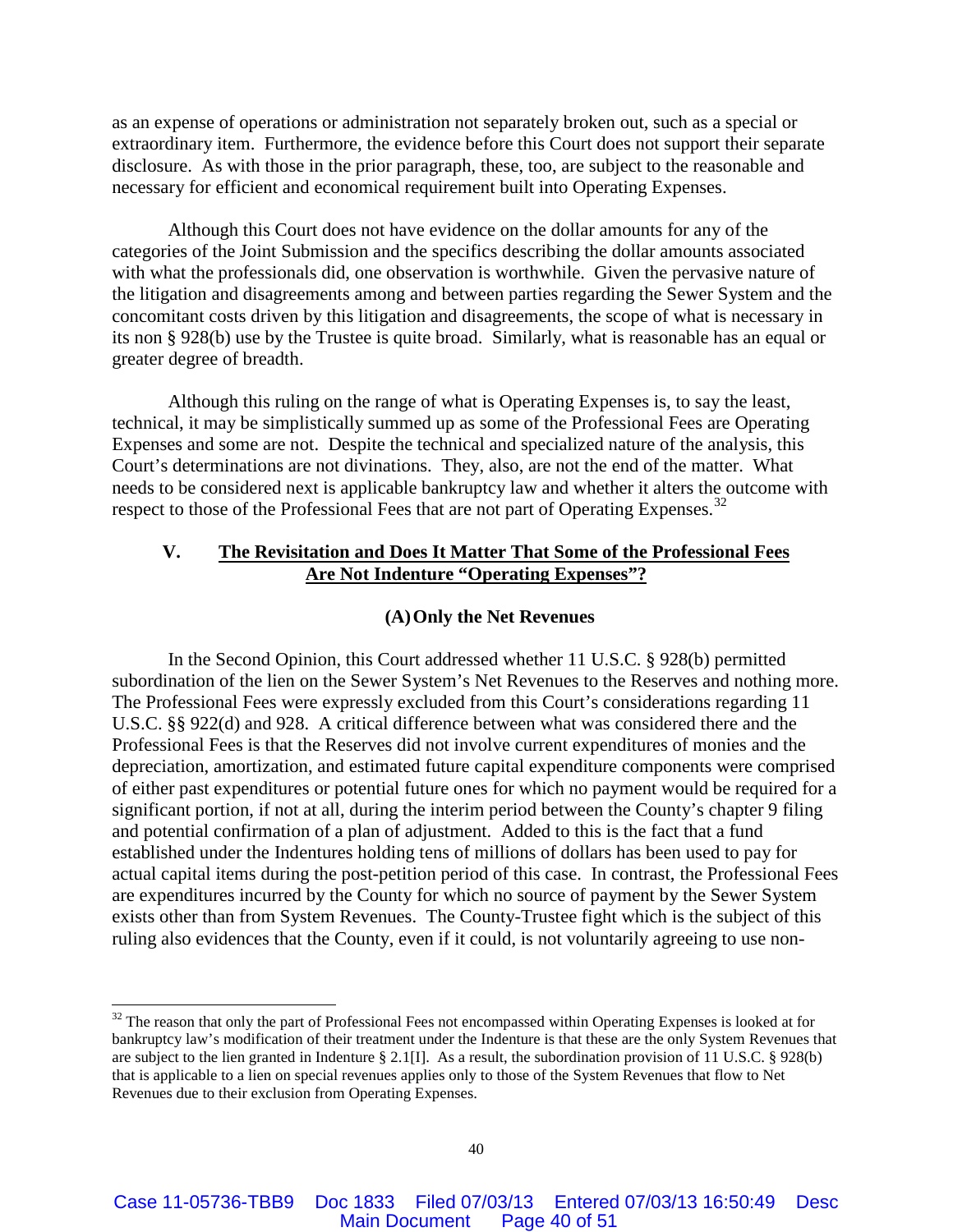Sewer System revenues to pay the Sewer System's generated Professional Fees.<sup>[33](#page-40-0)</sup> Before addressing the import of these differences, more of what was determined in this Court's prior opinions in the Jefferson County chapter 9 case assists in the analysis of how the Professional Fees are treated in this opinion.

Some of what needs to be revisited is the perimeter of 11 U.S.C. § 928's application. As part of the rulings in the Second Opinion, one determination was that all of the System Revenues are "special revenues" under the definition set forth in 11 U.S.C. § 902(2). *In re Jefferson Cnty.*, 482 B.R. at 428. Also, not all of the System Revenues are pledged special revenues for 11 U.S.C. § 922(d)'s avoidance of the automatic stays of 11 U.S.C. §§ 362(a) and 922(a). The part of System Revenues that may be paid to the Parity Security Holders consistent with the Indenture's distributive scheme while avoiding the automatic stays are those on which a consensual lien was granted under the Indenture. These are the Net Revenues which are also Pledged Revenues and "pledged special revenues" for 11 U.S.C. § 922(d)'s stay restrictions. *In re Jefferson Cnty.*, 482 B.R. at 427-29.

Restatement of one point made in the Second Opinion is necessary to understand how this Court's ruling in this opinion varies from some of what was set forth in the Second Opinion. It is a warning on the limit of what was being considered for purposes of 11 U.S.C. § 922(d)'s application to System Revenues:

One cautionary note is required. This referenced restriction of the automatic stays is when the lien status is viewed solely from the Indenture's treatment for what are Pledged Revenues. Even though all of the System Revenues are special revenues, Pledged Revenues is the only portion of System Revenues that, *when considered only by how they are treated under the Indenture*, constitutes "pledged special revenues."

*In re Jefferson Cnty.*, 482 B.R. at 429 (emphasis added).

The point being made in the Second Opinion was that the determination of the portion of System Revenues that are "pledged special revenues" for § 922(d)'s avoidance of application of the automatic stays of 11 U.S.C. §§ 362(a) and 922(a) was done in the context of the Indenture's terms. Under the Indenture, all that was pledged in its lien creating sense and all that was pledged "to payment of indebtedness secured by such revenues" under § 922(d)'s usage are the Pledged Revenues. *Cf.* Indenture §§ 1.1, 2.1 *with* 11 U.S.C. § 922(d). The impact of the Indenture's provisions is that the only "pledged special revenues" for 11 U.S.C. § 922(d)'s application are those against which a lien has been accorded by the contract. Whether other

<span id="page-40-0"></span><sup>&</sup>lt;sup>33</sup> Some of the parties have suggested that the County could and should use other, non-Sewer System revenues to pay the Professional Fees. However, Alabama law precludes such a means for their payment in the context of special revenue financing. *See, e.g.*, *Chism v. Jefferson Cnty.*, 954 So. 2d 1058, 1080 (Ala. 2006); *Taxpayers & Citizens of Shelby Cnty. v. Acker*, 641 So. 2d 259, 260-62 (Ala. 1994); *see also In re Jefferson Cnty.*, 482 B.R. at 425.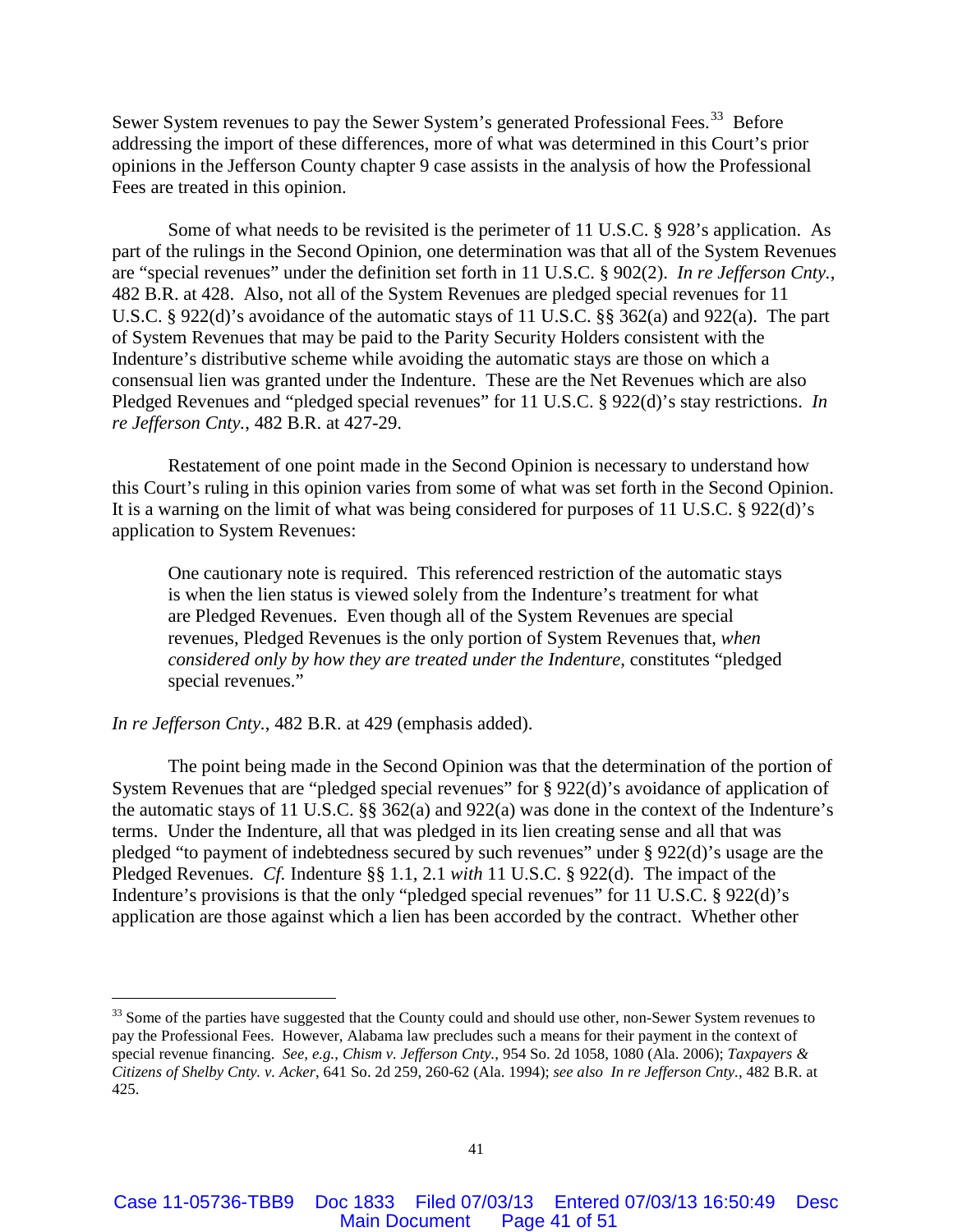"special revenues" in its § 902(2) meaning were also "pledged special revenues" in its § 922(d) usage was and is not at issue.  $34$ 

This determination results in the consensual lien on Net Revenues created via Indenture § 2.1 being protected by 11 U.S.C. § 928(a) from an argument that 11 U.S.C. § 552(a) undoes it for the post-bankruptcy period. This is done by language to the effect that "special revenues acquired by the debtor after the commencement of the case shall remain subject to any lien resulting from a security agreement entered into by the debtor before the commencement of the case." 11 U.S.C. § 928(a); *see also In re Jefferson Cnty.*, 482 B.R. at 430-31.[35](#page-41-1)

These Bankruptcy Code sections are why the Net Revenues are the only "pledged special revenues" for § 922(d) purposes and only those of the System Revenues for which § 928(a) preserves the Indenture accorded lien from a 11 U.S.C. § 552(a)-premised challenge to its existence. They are also why Net Revenues are the only portion of System Revenues that are potentially subjected to 11 U.S.C. § 928(b)'s subordination to "necessary operating expenses" of

This application in this case is supported by 922(d)'s requirement that the application of pledged special revenues be "in a manner consistent with section 92[8] of this title. . ." Section 928(a) preserves from an 11 U.S.C. § 552(a) attack during the post-petition period pre-petition liens obtained against special revenues "acquired" postpetition where the lien has been obtained pre-bankruptcy from a grant in a security agreement. 11 U.S.C. § 928(a). Standing in isolation from §§ 922(d) and 928(b), § 928(a) does not restrict its lien protection from 11 U.S.C. § 552(a)'s potential application to only liens that are also pledged in the dedicated to payment sense. Literally, it is for all such pre-bankruptcy obtained liens against special revenues created under the terms of a security agreement. Furthermore, 928(b)'s subordination of such a lien on special revenues to "necessary operating expenses" is with respect to "any such lien on special revenues" which is a reference to the lien preserved by 11 U.S.C. § 928(a). 11 U.S.C. § 928(b). This means that the "pledged special revenues" for which 11 U.S.C. § 922(d)'s automatic stay avoidance is applicable includes pledged special revenues against which the appropriate type of consensual lien has been obtained.

Application of post-bankruptcy-acquired pledged special revenues to debt repayment that are subject to a consensual, pre-petition lien obtained under the terms of a security agreement is not stayed due to § 922(d). *In re Jefferson Cnty.*, 482 B.R. at 429. So and for what "pledged" means as it is used in 11 U.S.C. § 922(d), it is of no moment for resolution of *this case* even if it refers to a non-lien, dedication to payment sort of "pledged." Furthermore and without the requisite sort of lien for both 11 U.S.C. § 922(d) stay avoidance and 11 U.S.C. § 928(b) subordination purposes, the types of disputes between the Trustee and the County presented in this adversary proceeding would not arise.

<span id="page-41-1"></span> $35$  Title 11 U.S.C. § 928(a)'s lien preservation applies to appropriately liened special revenues "acquired by the debtor after commencement of the case . . . ." Thus, § 928(b) subordination of "any such lien on special revenues" to "necessary operating expenses" applies to only special revenues acquired by the debtor post-petition, not those "acquired" pre-petition. There is no contention that any special revenues acquired pre-petition are involved in the Professional Fees dispute. Understanding this limit on § 928(b)'s subordination is also part of why 11 U.S.C. § 922(d)'s limitation on the § 922(a) and § 362(a) stays applies to appropriately liened special revenues acquired postpetition by a municipal debtor.

<span id="page-41-0"></span><sup>&</sup>lt;sup>34</sup> Part of the difficulty with 11 U.S.C. § 922(d)'s reference to application of "pledged special revenues" is whether "pledged" is used in the sense of a lien or in its non-lien meaning of dedicated to payment of obligations of a system or project. The § 922(d) qualifier that the automatic stays do not stay application of "payment of indebtedness secured by such revenues" makes this subsection apply only to those special revenues against which a lien of a particular type has been obtained. Understanding this allows one to know that the "pledged" wording in § 922(d) is immaterial *under the facts of this Jefferson County case* because the special revenues against which a lien has been granted under the Indenture have also been pledged under its usage as meaning subject to a lien and also in its nonlien, dedicated to payment sense. Whether it is possible to have a consensual lien on special revenues of a project or system that is not also pledged in the dedicated to payment sense of its meaning is not before this Court in this matter.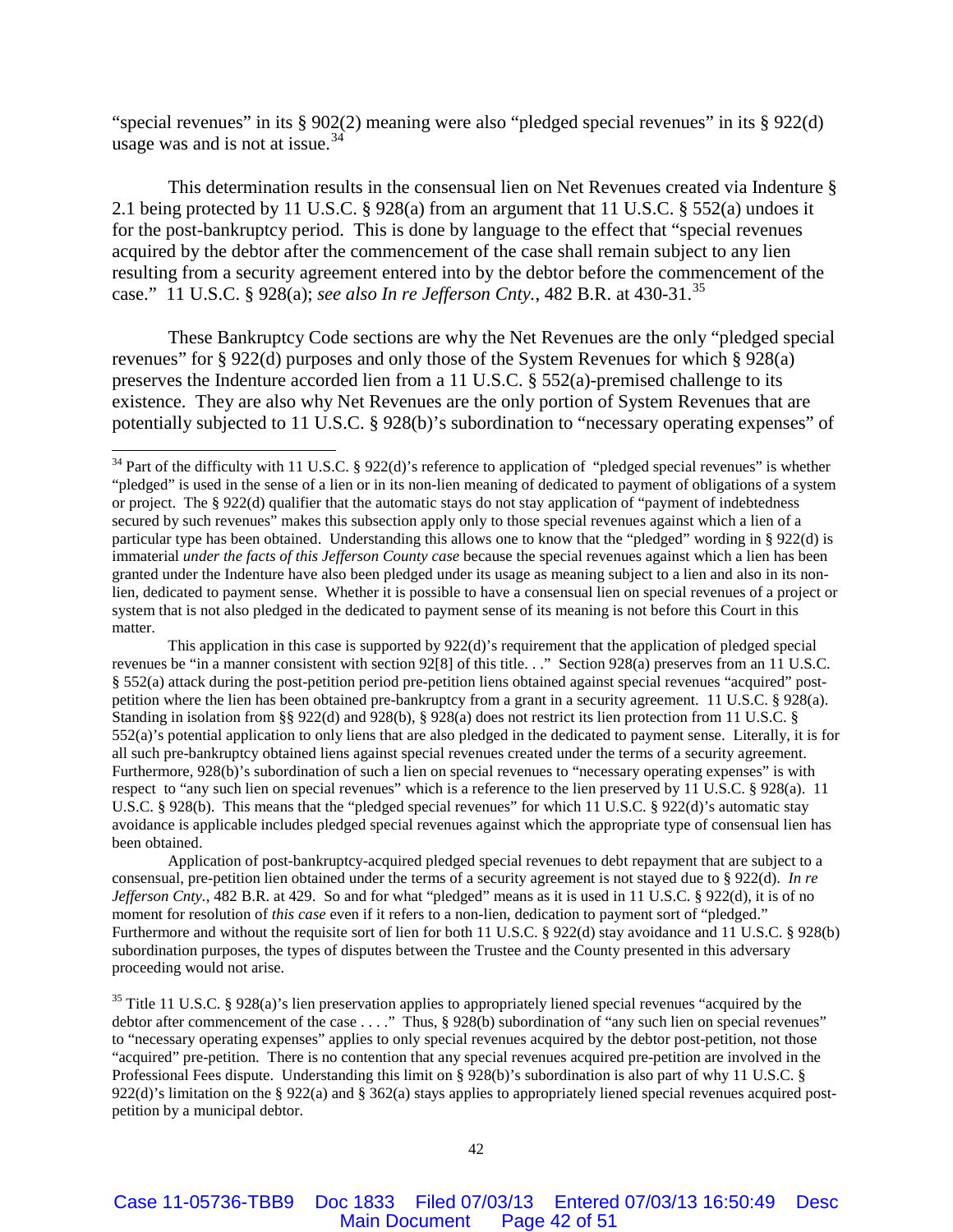the Sewer System. Section 928(b) provides that with respect to the lien on special revenues of the sort within § 928(a)'s orbit, "such lien on special revenues, other than municipal betterment assessments, derived from a project or system shall be subject to the necessary operating expenses of such project or system . . . ." 11 U.S.C. § 928(b). More simply put for purposes of this discussion, those monies constituting Net Revenues are the only ones for which § 928(b) may have application because no lien is created under Indenture § 2.1 against the portion of the System Revenues that are utilized to pay Operating Expenses. The lien is only imposed on what remains following payment of the Operating Expenses.

This is why this section of this opinion deals solely with that portion of the Professional Fees that this Court has earlier determined were subject to GASB 58,  $\P$  13's guidance as being (1) "directly related" to the County's chapter 9 case, (2) properly allocated to the Sewer System, and (3) not part of Operating Expenses. These are the Professional Fees that are treated under the Indenture and accounting guidance as items that are pulled out of operating expenses as being either the effects of an unusual in nature and/or infrequently occurring event or transaction, i.e., extraordinary items or special items, or are otherwise properly allocated under the Indenture's utilization of accounting guidance to a category that is not for operation and administration of the Sewer System, that is, those that are not Operating Expenses.

## **(B) Gross Plus Some Net Pledges**

While addressing the Reserves in the Second Opinion, this Court disagreed with the Trustee's contention that 11 U.S.C. § 928(b)'s subordination of the lien on special revenues was applicable to only those against all special revenues of a system or project which is frequently referenced as a gross revenue pledge or gross pledge. *In re Jefferson Cnty.*, 482 B.R. at 440-43. The plain language of the statute does not reference either a gross revenue pledge or a net revenue pledge. Rather, § 928(b) speaks in terms of "any such lien" which references the § 928(a) post-bankruptcy validation of pre-bankruptcy liens on special revenues obtained via a security agreement. In § 928(a), there is no mention of anything that restricts its application to a gross revenue lien. In fact, the purpose underlying this subsection's post-petition preservation of the lien against special revenues is for all qualifying liens regardless of whether they are gross or net revenue pledges. *See* Municipal Bankruptcy Amendments of 1988, H.R. Rep. No. 100-1011, at 7-8 (1988). Otherwise, creative drafting of liens could undo Congress' underlying purposes for 11 U.S.C. § 928(b)'s payment of expenses standard.

Moreover and despite the citation to a portion of the *Report of the National Bankruptcy Conference on Proposed Municipal Bankruptcy Amendments* ("NBC Report") that was not, like virtually all of the rest of it, quoted verbatim in the reports of the two committees of Congress regarding the 1988 amendments, *see In re Jefferson Cnty.*, 482 B.R. at 437, even the unmentioned portion of the NBC Report does not unequivocally demonstrate that these portions of chapter 9 are limited for subordination purposes to gross revenue pledges. *Id*. at 435-36. Rather, the concern is with respect to pledges of revenues that do not allow for payment of all of what are "necessary operating expenses" under its 11 U.S.C. § 928(b) formulation before debt repayment. *In re Jefferson Cnty.*, 482 B.R. at 437.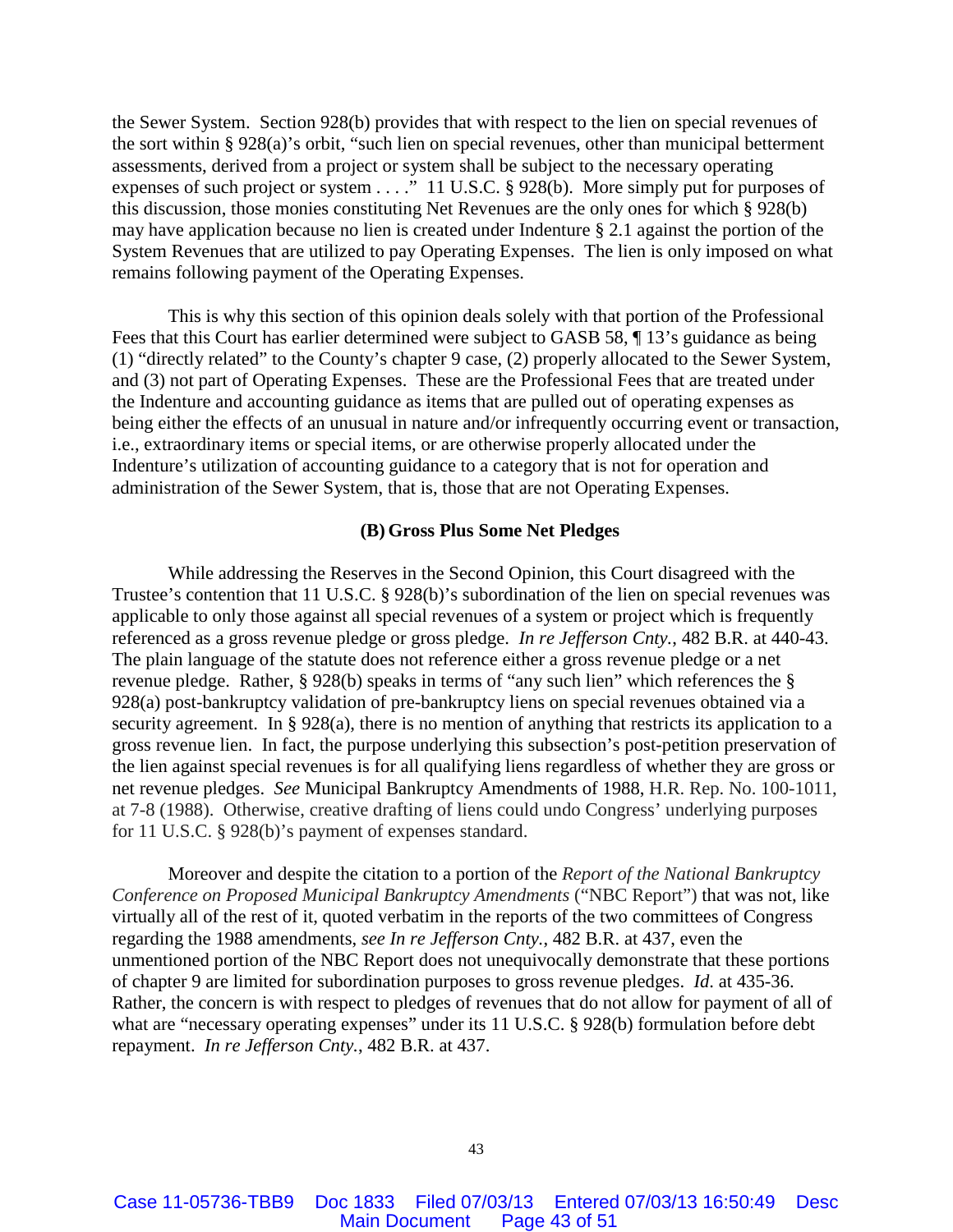When it comes to liens, the words of the statute are clearly not limited as being for only a lien on all special revenues of a system or project. *See* 11 U.S.C. § 928(a) & (b). This is precisely the circumstance when courts should not read words into a statute. *See Barnhart v. Sigmon Coal Co., Inc.*, 534 U.S. 438, 461-62 (2002); *CBS Inc. v. PrimeTime 24 Joint Venture*, 245 F.3d 1217, 1222 (11th Cir. 2001).<sup>[36](#page-43-0)</sup>

## **(C)Guideposts**

Having rejected the Trustee's argued-for limitation of the subordination provision of 11 U.S.C. § 928(b) to only gross revenue pledges, this Court set forth the (1) purpose underlying the subordination and (2) criteria for determining whether items are within "necessary operating expenses." *Id.* at 437-39. The legislative history provides as follows:

. . . *payment* of operating expenses – those necessary to keep the project or system going – must be protected so that the project or system can be maintained in good condition to generate the reve[n]ue to repay bondholders (and, importantly, to provide residents of the municipality with the service the project or system is meant to deliver).

H.R. Rep. No. 100-1011, at 8 (emphasis added). In addition to payment, what is encompassed are those expenses necessary to keep the system or project operating in good condition. It is referenced as a minimum standard that does not come into play unless the contracted-for one fails to meet this § 928(b) requisite. Also embodied in the minimum concept is that not all expenditures are automatically necessary such as those that may be appropriately delayed or put off beyond the interim period during which § 928(b)'s subordination comes into play. Additionally, the expenses are to be directly related to the system or project. *In re Jefferson Cnty.*, 482 B.R. at 437.

In outline form, these are factors to be considered to plumb what is within "necessary operating expenses" for § 928(b)'s purposes: (1) expended to keep the system or project operating in good repair and generating the special revenues, not those for improvements and enhancements, (2) directly related to the project or system, (3) encompassing some, but not all operating expenses, which arises from the minimum standard expressed by Congress, and (4) being paid, which is different from those that may be incurred and paid in a later time period. H.R. Rep. No. 100-1011, at 8; Municipal Bankruptcy Amendments, S. Rep. No. 100-506, at 23 (1988); *In re Jefferson Cnty.*, 482 B.R. at 437-40.

When it comes to the minimum standard, a pre-bankruptcy agreement that allows payment of all of the sorts of expenses contemplated within § 928(b)'s "necessary operating expenses" ahead of debt would not subject the consensual lien to subordination. Also in this non-subordination category would be those that permit payment of not just those expenses that

<span id="page-43-0"></span><sup>&</sup>lt;sup>36</sup> Although 11 U.S.C. § 928(b)'s wording is clear regarding the liens encompassed within its subordination reach – those preserved under § 928(a), this Court has previously determined that § 928(b)'s "necessary operating expenses" is unclear. *In re Jefferson Cnty.*, 482 B.R. at 431.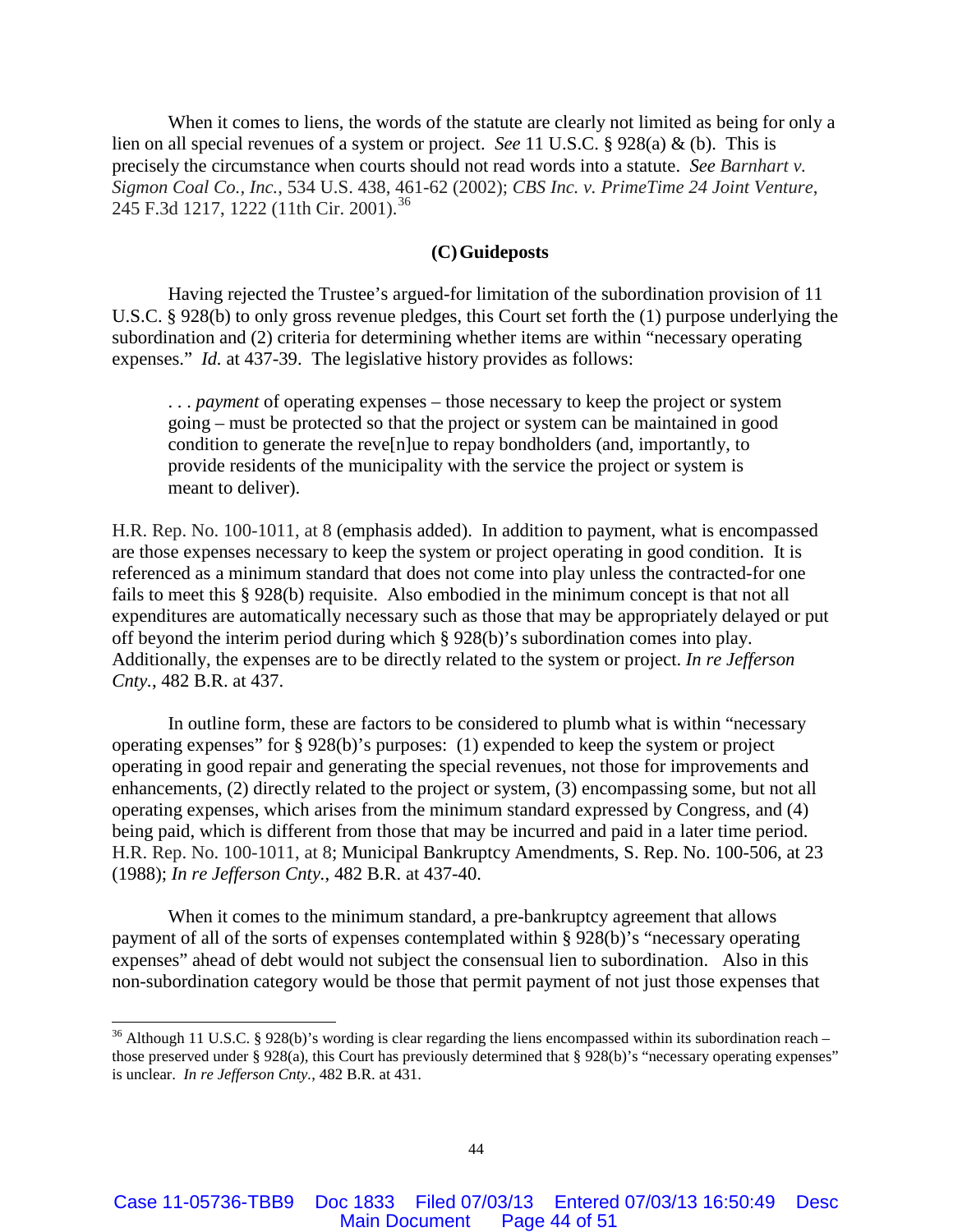are part of § 928(b)'s "necessary," but those that provide for payment of more than those that are "necessary" under its § 928(b) usage. This is because agreements on application of special revenues that meet or exceed the § 928(b) minimum subsume within the agreed application all of what are the "necessary operating expenses" under 11 U.S.C. § 928(b).

Conversely, those agreements that do not provide for payment of all of what § 928(b) includes would subject the type of lien encompassed within § 928(a) to subordination for payment of such excluded expenses. Clearly, a gross revenue lien is subject to subordination for payment of the requisite operating expenses called for by § 928(b) should they not otherwise be paid. On the other side of the spectrum where a net revenue lien provides for payment of all of what are § 928(b)'s "necessary operating expenses" or more, the lien contracted for as part of such a net revenue pledge is not subject to subordination. Along with gross revenue liens, it is those other net revenue liens that fall between these two points on the spectrum for which § 928(b) allows subordination.<sup>[37](#page-44-0)</sup>

## **(D)Capital and the Second Opinion**

Before consideration of whether those of the Professional Fees that are not Operating Expenses may be "necessary operating expenses" under § 928(b), another supplementary discussion of what this Court determined in the Second Opinion is mandated. It regards capital items and this Court's determination that "in this County-Trustee fight, expenditures for items that are capitalized are not included within the scope of 'necessary operating expenses.'" 482 B.R. at 439. This portion of the Second Opinion is why the beginning discussion in the "Words, Phrases, And Meanings Be they Plain Or Not" section and, in particular, that set forth in footnote three are lead-ins to the analysis of the Indenture's and 11 U.S.C. § 928(b)'s treatment of the items comprising the Professional Fees.

Due in large part to this Court's wording and the structure of the argument presented in support of the exclusion of capital items from "necessary operating expenses" some have read it to apply to more than the set of facts before the Court. In footnote three terms, it has been read to apply to all fact variations involving capital items, be they non-expenditure estimates or those for which an expenditure has been made or is required during the period of § 928(b)'s applicability. In other words, it has been extrapolated to the global set of facts and application of law to them. *See supra* n.3.

This Court's capital item decision was with respect to a fact context dealing with the Reserves, not for current expenditures. More specifically, the ruling was made in the fact background of *estimates* of depreciation, amortization, future capital items, and professional fees

<span id="page-44-0"></span><sup>&</sup>lt;sup>37</sup> Some have argued that 11 U.S.C. § 928(b)'s "necessary operating expenses" minimum should be read as expenses that are in addition to the ones for which payment is allowed ahead of debt under the terms of the contracted-for liens. This "in addition to" formulation is not at variance from that set forth by this Court because those expenses within "necessary operating expenses" for which payment is not provided under the terms of the agreement or other applicable law would subject the lien to subordination to the extent they are contractually excluded from payment ahead of debt. Conversely and under the "in addition to" suggested formulation, the only "in addition to" items would be those not contractually allowed to be paid ahead of debt, not those permitted to be paid before debt unless the "in addition to" formulation allows double payment. The difference is one of semantics, not one that alters the outcome when it comes to 11 U.S.C. § 928(b)'s subordination.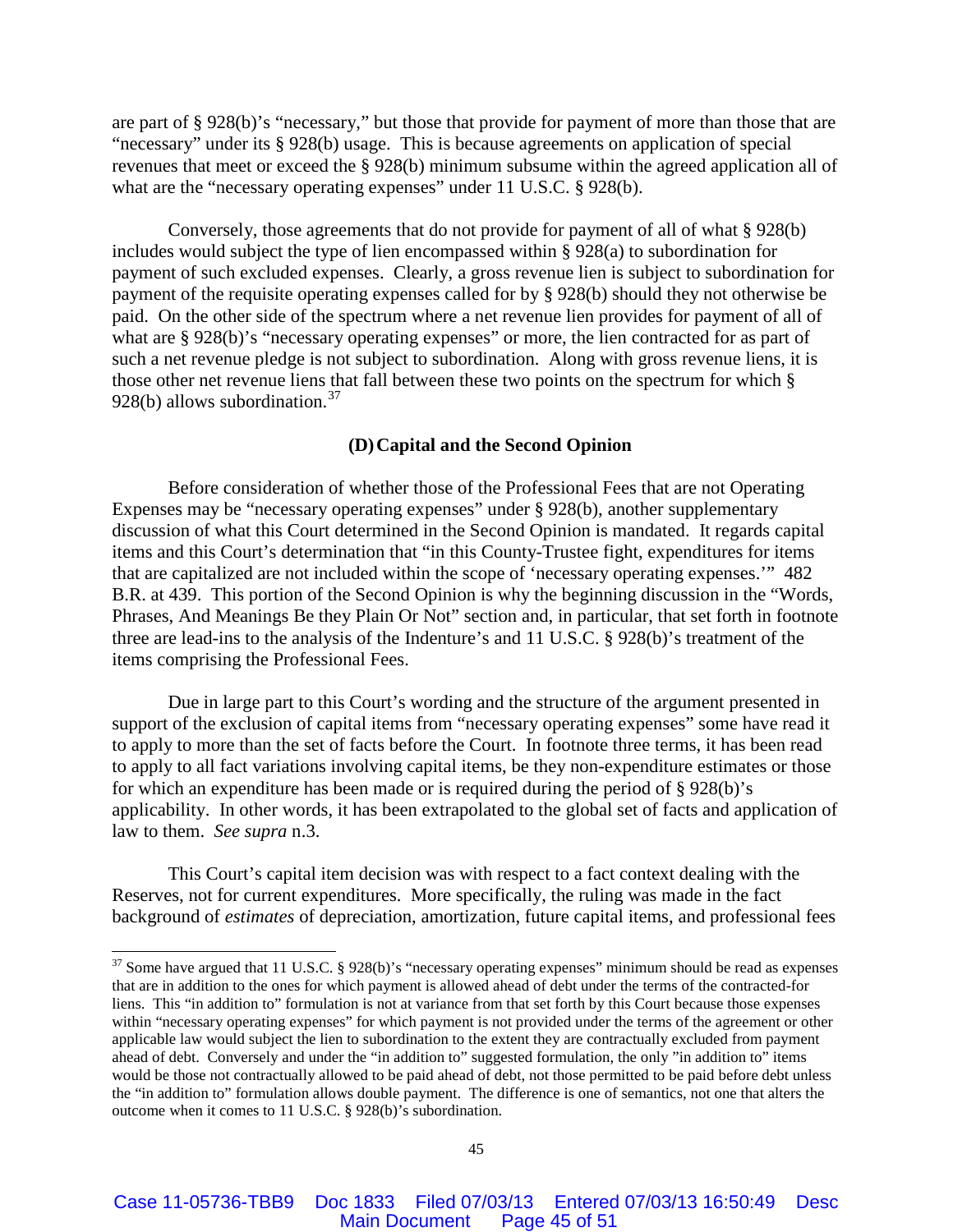for which no current expenditure was being made and none might be made in the interim period during which 11 U.S.C. § 928(b) allows subordination. It was a resolution that did not allow § 928(b) subordination of an amount that could exceed \$100 million for estimated expenditures for which evidence was lacking on the extent, if at all, that capital expenditures encompassed within the Reserves would occur in the pre-confirmation time frame. In fact, some of the evidence is that expenditures for the capital item portion of the Reserves would occur *after* confirmation, if it happens, of the County's plan of adjustment of its debts.

Furthermore and to the extent that this Court's wording may be read to indicate that the exclusion of capital items from "necessary operating expenses" is more than for the Reserves, both this Court's wording and any implication from such wording that the ruling goes beyond the Reserves are incorrect. This is a "problem inherent in all verbal analysis" alluded to in footnote three from which this judge's writings and analysis are not immune. To make the point clearer, the Second Opinion only excludes estimated capital items that were part of the Reserves from the definition of "necessary operating expenses" under 11 U.S.C. § 928(b). It does not say and should not be read as saying more than that.

In addition, this supplementation has been done to also avoid any inference from the Second Opinion that "operating expenses" as used in 11 U.S.C. § 928(b) has the same composition as operating expenses determined in accordance with accounting principles and guidance. Review of the definitions for "operate" and "expense" demonstrates that each is not so restricted. An "expense" is defined as "something expended to secure a benefit or bring about a result; a financial burden or outlay; an item of business outlay chargeable against revenue for a specific period." Merriam-Webster's Collegiate Dictionary, *available at* http://www.merriamwebster.com/dictionary/expense. There are no accounting-like qualifications of the type dealt with *supra* in resolving what are Operating Expenses. In similar fashion, "operate" is defined as "bring about, effect; to cause to function." Merriam-Webster's Collegiate Dictionary, *available at* http://www.merriam-webster.com/dictionary/operate.

Nor does the chapter 9 statutory context of these words indicate any restriction to only those expenditures that accountants would classify as operating expenses. Added to this is the legislative history which reveals that for actual expenditures, not reserves that are estimates of future expenditures, that which is contemplated is payment of those items required to maintain a system or project at the level called for by the statute to provide the service or product while also generating sufficient revenues to meet the system's or project's requirements including debt service. There is no mention of such expenditures being determined by reference to how accountants distinguish operating expenses from other types. *See* H.R. Rep. No. 100-1011, at 8; S. Rep. No. 100-506, at 23. Accordingly and for purposes of the Professional Fees excluded from Operating Expenses under the Indenture, the accounting principles and guidance reasons for exclusion of items that in accounting jargon are classified as or allocated to a capital expenditure are not *a fortiori* a basis for their exclusion from 11 U.S.C. § 928(b)'s configuration of "necessary operating expenses." More simply put, and when it comes to actual expenditures, not estimated ones such as the Reserves, that an expenditure is capitalized under applicable accounting guidance and principles does not mean that it is inexorably excluded from being a "necessary operating expense" for 11 U.S.C. § 928(b) subordination purposes.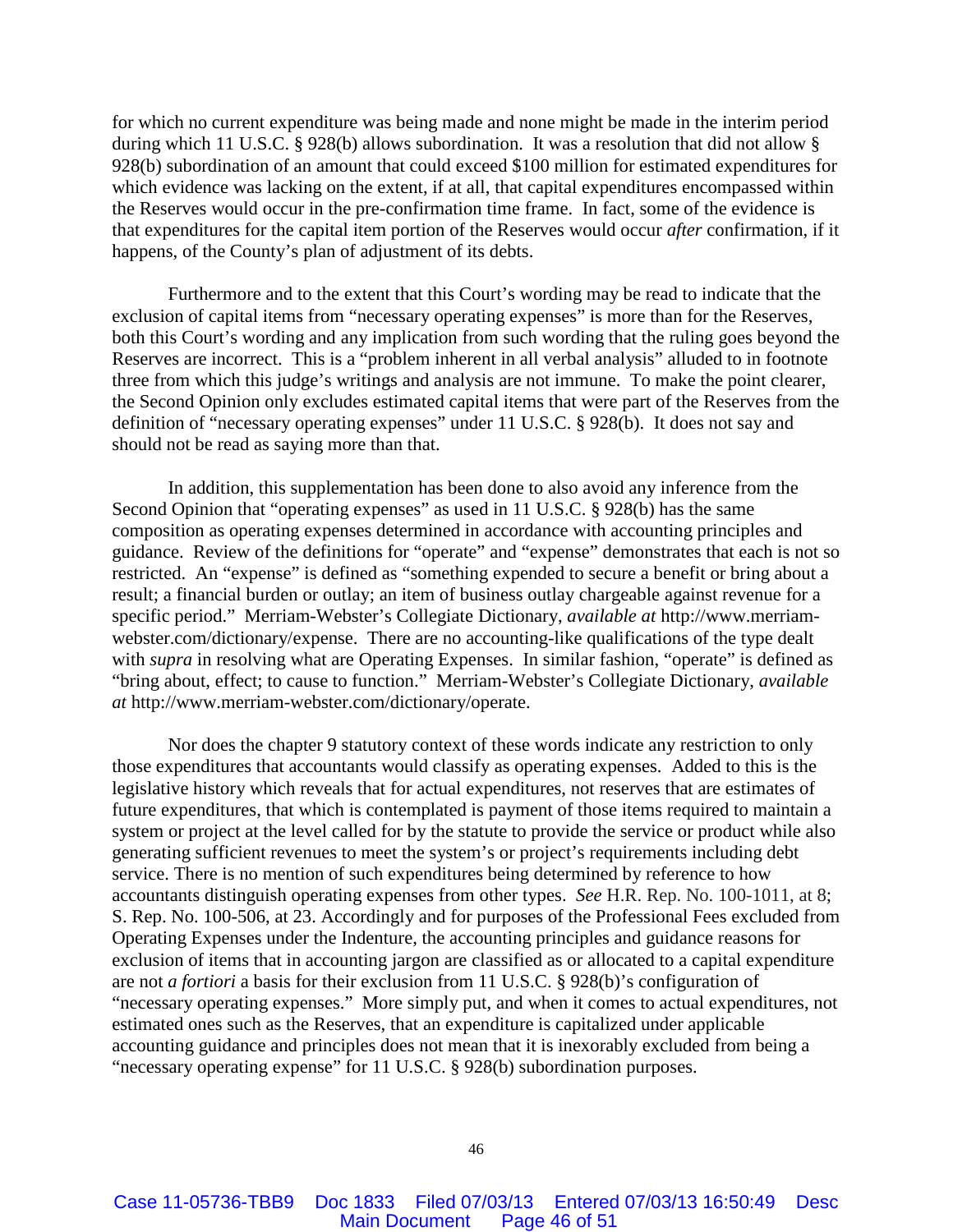At this time, actual expenditures from System Revenues for items that are capitalized under the Indenture are not at issue in this adversary proceeding. Thus, this Court need not and does not resolve further the extent, if at all, such actual expenditures may permit subordination of debt repayment via 11 U.S.C. § 928(b). Before this Court for this opinion, the only actual expenditures that have been presented for potential subordination of the lien granted for the Parity Security Holders against System Revenues are some of those within the Professional Fees. The rest of this section deals with this portion of the Professional Fees and whether their payment is permitted via 11 U.S.C. § 928(b) to be ahead of what would otherwise occur, which is payments of principal and interest on the warrants. To make this determination, this Court analyzes the Professional Fees that are outside Operating Expenses using the factors set forth above.

## **(E) The Necessary**

The Joint Submission categories and explanations for them demonstrate that the subject matter of each is "directly related" to the Sewer System for § 928(b) purposes. This is not all that shows the requisite relatedness. The earlier analysis of GASB 58, ¶ 13's guidance for the Professional Fees and how it and other accounting guidance view the treatment of professional fees and costs arising during the course of a municipal debtor's chapter 9 case involved two filters for the exclusion of some of the Professional Fees from Operating Expenses.

One is GASB 58, ¶ 13's "directly related" requirement. The other is the allocation of such fees and costs between and among the various fund categories--governmental, proprietary including enterprise funds, and fiduciary--and within the enterprise fund classification into which the Sewer System falls. To be subject to the potential for subordination of debt payment to them, the part of the Professional Fees that are within this non-Operating Expenses grouping has meant that they are directly related to the County's bankruptcy which includes the Sewer System's activities as categorized in the Joint Submission. This is the result of GASB 58, ¶ 13's "directly related to the bankruptcy proceedings."

Although the GASB 58, ¶ 13 "directly related to bankruptcy" is not the same "directly related" as that for § 928(b), the GASB 58 formulation builds into it the requirement that the professional fees and costs be those incurred by the Sewer System when one pays attention to the separation of disclosure of the financial results of the major enterprise fund that is the Sewer System from the financial disclosures of the County as a whole and from other major fund activities of the County. As a result, this filter for the accounting treatment also demonstrates the requisite degree of directness called for under § 928(b)'s subordination.

Along with the GASB 58, ¶ 13 "directly related" filter is that from the called-for allocation of those professional fees and related costs that require apportionment between the Sewer System and the other of the County's proprietary, fiduciary, and governmental fund activities. Those directly related to the chapter 9 and the allotment filters coupled with the Joint Submission categorizations demonstrate in this case that the Professional Fees excluded from Operating Expenses are for § 928(b)'s purposes directly related to the project or system, here the Sewer System.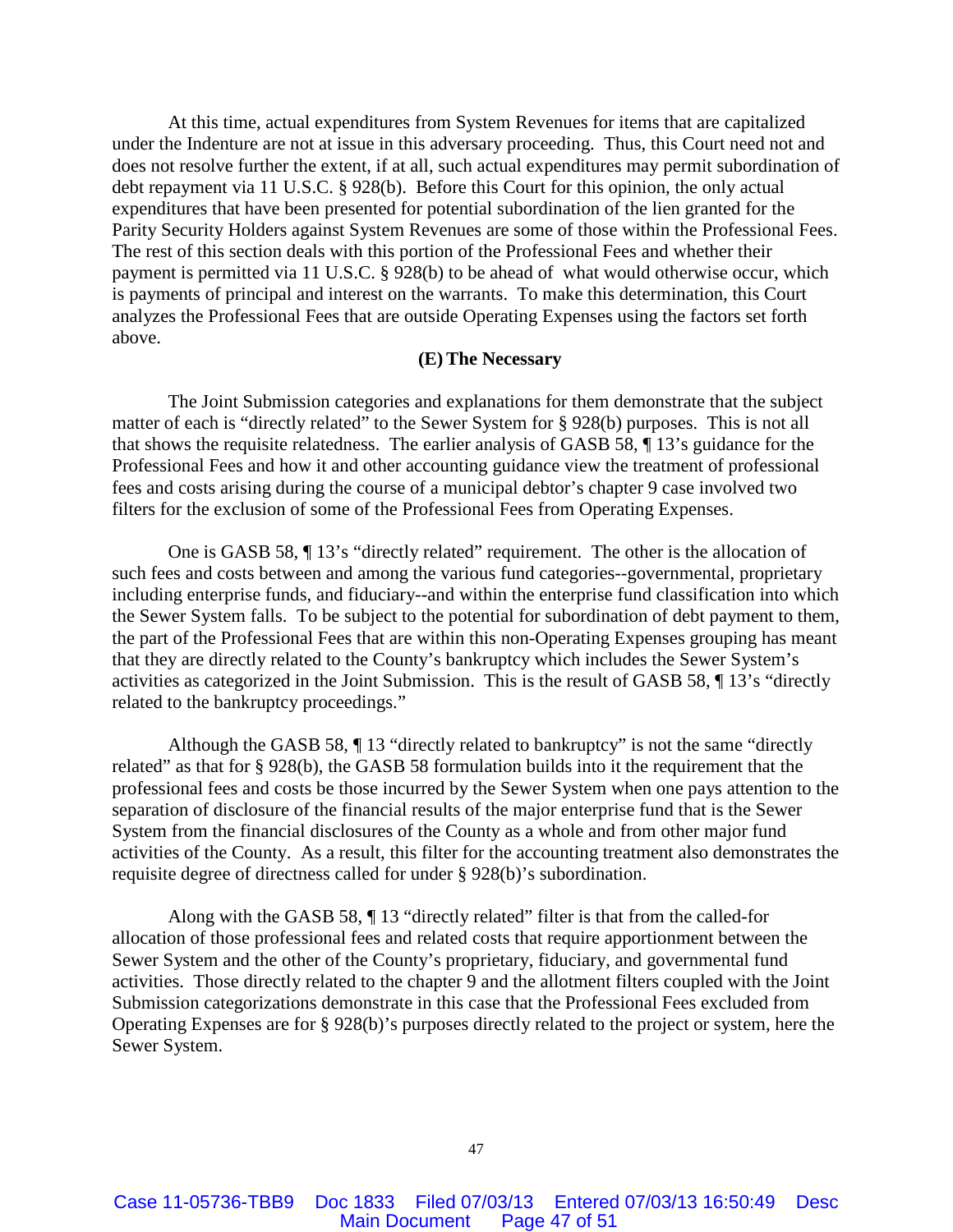The Professional Fees have been incurred. There is no dispute that they have also been paid. Thus, they are unlike the Reserves when it comes to 11 U.S.C. § 928(b)'s imposition.

The exclusion of some expenses from "necessary operating expenses" contemplates that the expenditure be for those that are required to keep the Sewer System in good, not perfect, condition enabling it to supply service to its customers and to generate revenues to repay the warrant holders. As set forth in the Second Opinion, this generally does not include improvements or enhancements or items that may be delayed or deferred without impairing the provision of sewer services or generation of sufficient revenues to meet the Sewer System's requirements. *In re Jefferson Cnty.*, 482 B.R. at 437. This is founded on both the minimum built into § 928(b)'s "necessary" along with a reasonableness aspect. What is minimal (and not included within Operating Expenses' formulation in the Indenture) and reasonable should reside within the sound business judgment of the debtor, here the County, and the other parties to the Indenture. Unless, as this Court cautioned in the Second Opinion, it is clear that an unreasonable exercise of such judgment has occurred or it is a certainty that the § 928(b) standard has not been met. *In re Jefferson Cnty.*, 482 B.R. at 442.

Perhaps best demonstrating the extent to which the Indentures permit payment of those items that are encompassed within 11 U.S.C. § 928(b)'s "necessary operating expenses" standard is that, to date, the only subordination the County has sought has been for the Reserves and Professional Fees. The Reserves have been dealt with and found in the Second Opinion as being outside § 928(b)'s reach. The Professional Fees are another and different matter.

Under this Court's prior analysis two caveats to the business judgment rule of the parties were specified for what sorts of expenditures are necessary to maintain the system or project in the condition required to keep it operating to achieve the purposes for which 11 U.S.C. § 928(b) subordination is permitted. Only either an unreasonable exercise of business judgment or the certainty that § 928(b)'s standard for subordination is not met need be present. For the part of the Professional Fees excluded from Operating Expenses, this Court need initially consider whether these are the sort of expenditures encompassed by § 928(b)'s "necessary."

Forcefully demonstrating their "necessary" nature for § 928(b) is that a major reason for and focus of the County's chapter 9 has been and remains the restructuring of the Sewer System's Indentures' special revenue financing obligations. When this is joined with Alabama's law that calls for encapsulation of the costs and expenses within a special revenue financed system or project such as the Sewer System, and that other county revenues not be used for such purposes, *see, e.g.*, *Chism v. Jefferson Cnty.*, 954 So. 2d 1058, 1080 (Ala. 2006); *Taxpayers & Citizens of Shelby Cnty. v. Acker*, 641 So. 2d 259, 260-62 (Ala. 1994), the "necessary" aspect becomes more evident. This feature of Alabama law essentially focuses on making the Sewer System self-supporting as if it were a separate entity from the County. Added to this should be the realization that to exclude professional fees and costs of a chapter 9 from what § 928(b) designates as "necessary operating expenses" for a project or system that either is a separate entity or is required as the Sewer System is under Alabama's laws to be so treated results in expenditures needed to keep the Sewer System operating not being paid in accordance with Alabama law. To exclude those Professional Fees that are incurred to, hopefully, save a special revenue financed-system or project from economic collapse would relegate the system or project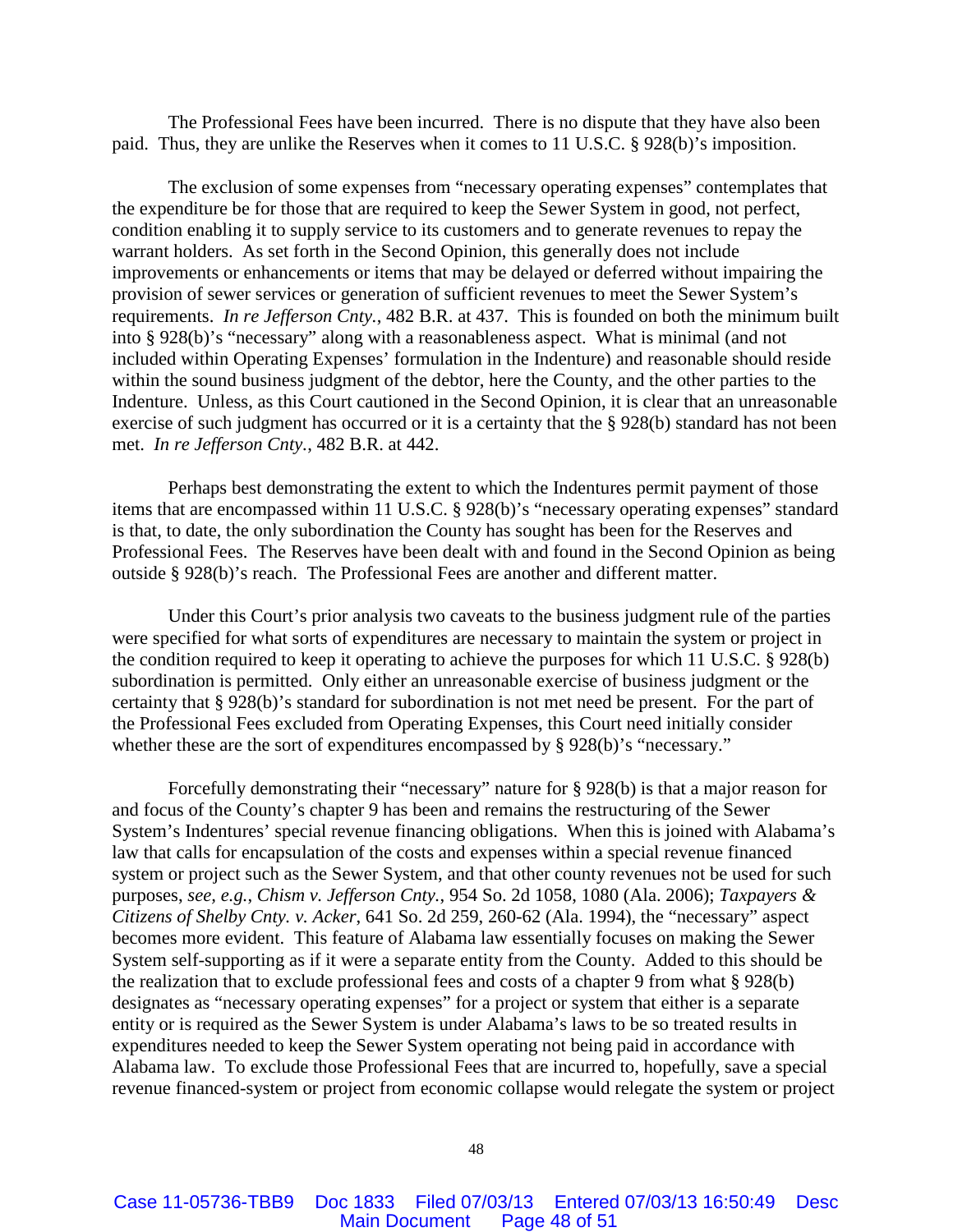to fail not just financially but also operationally, which is precisely what Congress wanted to avoid by enactment of § 928(b). H.R. Rep. No. 100-1011, at 8; S. Rep. No. 100-506, at 22-23.

As another court has noted, "[i]n proceedings under Chapter 11, legal services are never a frill or an extra; they are fundamental to the efficient development of a reorganization plan. Indeed, legal services are no less vital to a reorganization than are charges for inventory and utility service." *In re City Mattress, Inc.*, 174 B.R. 23, 26 (Bankr. W.D.N.Y. 1994). Furthermore, "[l]egal services are the very lifeblood of a debtor in reorganization." *Id.* The same is the case for the Professional Fees in this chapter 9. Those of the Professional Fees excluded from the definition of Operating Expenses in the Indenture are "necessary" under § 928(b) and have been excluded from payment under the terms of the Indenture. Thus, it is a certainty that for those of the Professional Fees not part of the Operating Expenses, § 928(b)'s standard has been met.

Having resolved the "necessary" issue, a return to the categories of the Joint Submission is needed. Those categories in the Joint Submission that are completely excluded from Operating Expenses are 1 for Emergency Stay Relief Litigation, 11 for Sewer Creditor Claim Analysis and Objection, and 12 for Eligibility Litigation. From the perspective of a chapter 9 case where approximately three-fourths of the debt of the County is for the Sewer System and the County has defaulted with respect to it, it is inescapable that professional fees and related costs allotted to the Sewer System that are incurred for qualifying and remaining in a chapter 9 case are necessary for § 928(b)'s purposes. Once more, this is especially true when one recognizes that a fundamental reason for the County's case is to readjust its Sewer System related indebtedness. Joined with this is the fact that the necessity for these professional fees and related costs has been driven in substantial part by actions by the Trustee and those joining with it to aggressively contest the County's chapter 9 filing, for a determination that the Sewer System was not within the reach of this bankruptcy court's jurisdiction, and for a ruling that this court should not exercise its jurisdiction over the Sewer System as a result of a prior Alabama court receivership. The Professional Fees incurred in connection with these aspects of the County's chapter 9 case along with those that encompass the claims allowance process have been and remain essential to the prosecution and defense of a bankruptcy case, an important purpose of which is restructuring its Sewer System related warrant indebtedness. Absent their payment, the likelihood of a successful restructuring in chapter 9 of the Sewer System's Indenture-based obligations is on the asymptotic portion of the curve of success that is imperceptibly shy of zero. Not ensuring their payment also defeats what Congress sought and manifested in 11 U.S.C. § 928(b).

The same is true for the non-Operating Expenses portions of items 2, the Net Revenue Litigation, 3, the Severed Sewer Adversary Proceeding, 4, the Other Creditor-Initiated Sewer-Related Litigation (Bankruptcy Court), 9, Settlement Negotiations and Communications with Sewer Creditors, Ratepayers, and Others, and 13, Plan Preparation and Prosecution. As set forth supra at Part IV(D)-(E), each of these categories require an allocation of the professional fees and related costs between what are within Operating Expenses and those that are within GASB 58, ¶ 13's directly related to the bankruptcy proceedings which are excluded from Operating Expenses. Among other things, the portion of each of these classifications excluded from Operating Expenses entail what revenues and monies of the Sewer System are available for its operations and payment of the Parity Security Holders. They are also intimately and necessarily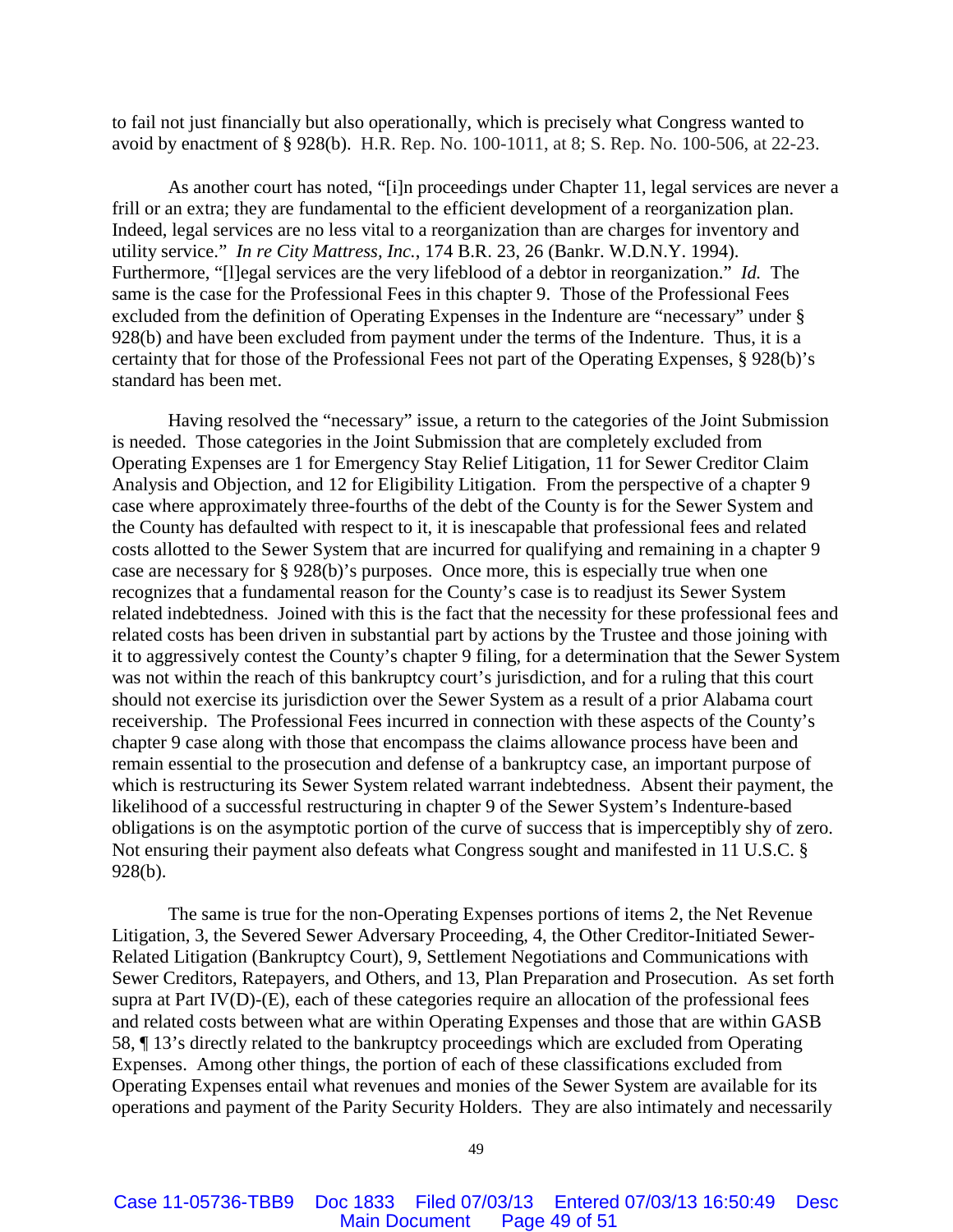involved in resolution of the Sewer System aspects of the County's chapter 9 case. Significant portions of each of these classifications are the direct result of activities by the Trustee and others joining with the Trustee's efforts to elude bankruptcy court jurisdiction over the Sewer System, to exit the Sewer System from such jurisdiction, and to protect System Revenues from alteration of the distributive scheme of the Indenture. Thus and when viewed from the County's Sewer System perspective, they, too, are necessary to the operations and functioning of the Sewer System under 11 U.S.C. § 928(b)'s "necessary operating expenses."

At this juncture in this Court's rulings, those of the Professional Fees that are within Joint Submission categories 5, Other Creditor-Initiated Sewer-Related Litigation (Non-Bankruptcy Court), 6, FGIC State Insurance Proceedings, 7, Third Party Litigation Regarding Validity of Sewer Debt, 8, Third Party Litigation Regarding Validity Of Sewer Rates, and 10, Rate-Setting, have been determined to be part of Operating Expenses. They are, therefore, not part of the Professional Fees for which payments to the Parity Security Holders are subject to subordination under 11 U.S.C. § 928(b).<sup>[38](#page-49-0)</sup>

## **VI. Some Plus More Equals All --The Summary**

The outcome of this Professional Fees dispute is that some in the Joint Submission categories are included as Operating Expenses under the Indenture's terms. The remaining portion, those that are not Indenture defined Operating Expenses, are within those categories of expenditures that are "necessary operating expenses" for purposes of 11 U.S.C. § 928(b)'s alteration of the contracted-for flow of monies and allowance of their payment ahead of application of the pledged special revenues, here the Net Revenues, to payment of the Parity Security Holders. In other words, the lien on the post-petition acquired Net Revenues that is preserved during the period following the County's chapter 9 filing by 11 U.S.C. § 928(a) is subjected by 11 U.S.C. § 928(b) to payment of this part of the categories of the Professional Fees as "necessary operating expenses" of the Sewer System. The summary is that for the Joint Submission categories as either Operating Expenses under the Indenture or as "necessary operating expenses" for § 928(b) subordination purposes, all of the Joint Submission categories of Professional Fees are permitted to be paid ahead of interest and principal to the Parity Security Holders.

This determination leaves only the reasonableness and non-§ 928(b) necessity portions of the Insufficiency Rationale asserted by the Trustee as the remaining potential basis for the Professional Fees to not be paid out of System Revenues for which evidence is lacking. Absent the specific facts regarding such unreasonableness in dollar amount or the non-§ 928(b) necessary objection by the Trustee, these contentions by the Trustee are not capable of resolution at this time and as part of this adversary proceeding. As a result, they are to be dismissed without prejudice and, hopefully, need not be addressed by this Court on another day in another proceeding.

<span id="page-49-0"></span><sup>&</sup>lt;sup>38</sup> Should any portion of the Professional Fees in this grouping for reasons outside those dealt with in this opinion be excluded from Operating Expenses, the rationale on which the portions of the other two groupings excluded from Operating Expenses have been determined to be within "necessary operating expenses" under § 928(b) would apply to those so otherwise excluded from Operating Expenses.